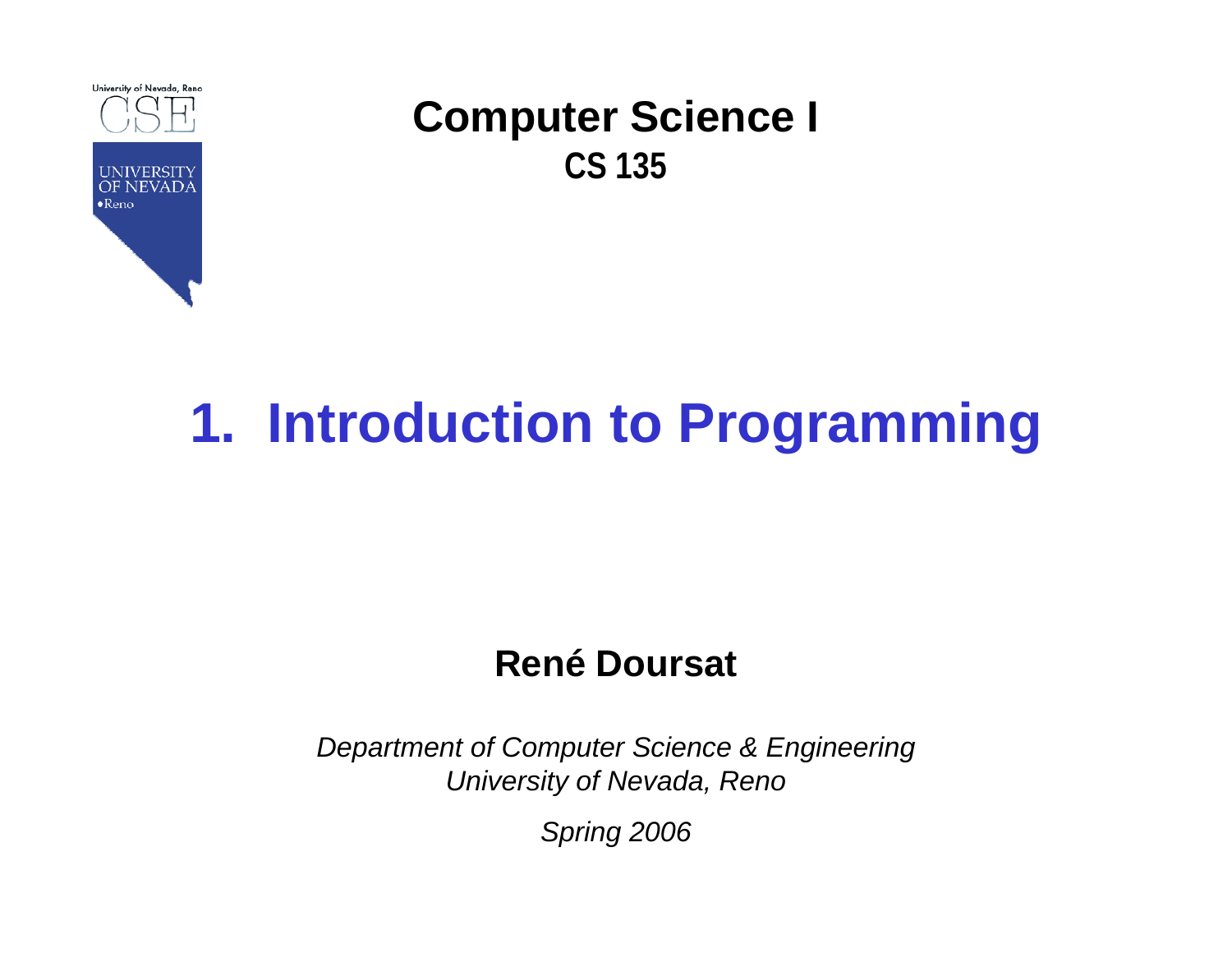- **0. Course Presentation**
- **1. Introduction to Programming**
- **2. Functions I: Passing by Value**
- **3. File Input/Output**
- **4. Predefined Functions**
- **5. If and Switch Controls**
- **6. While and For Loops**
- **7. Functions II: Passing by Reference**
- **8. 1-D and 2-D Arrays**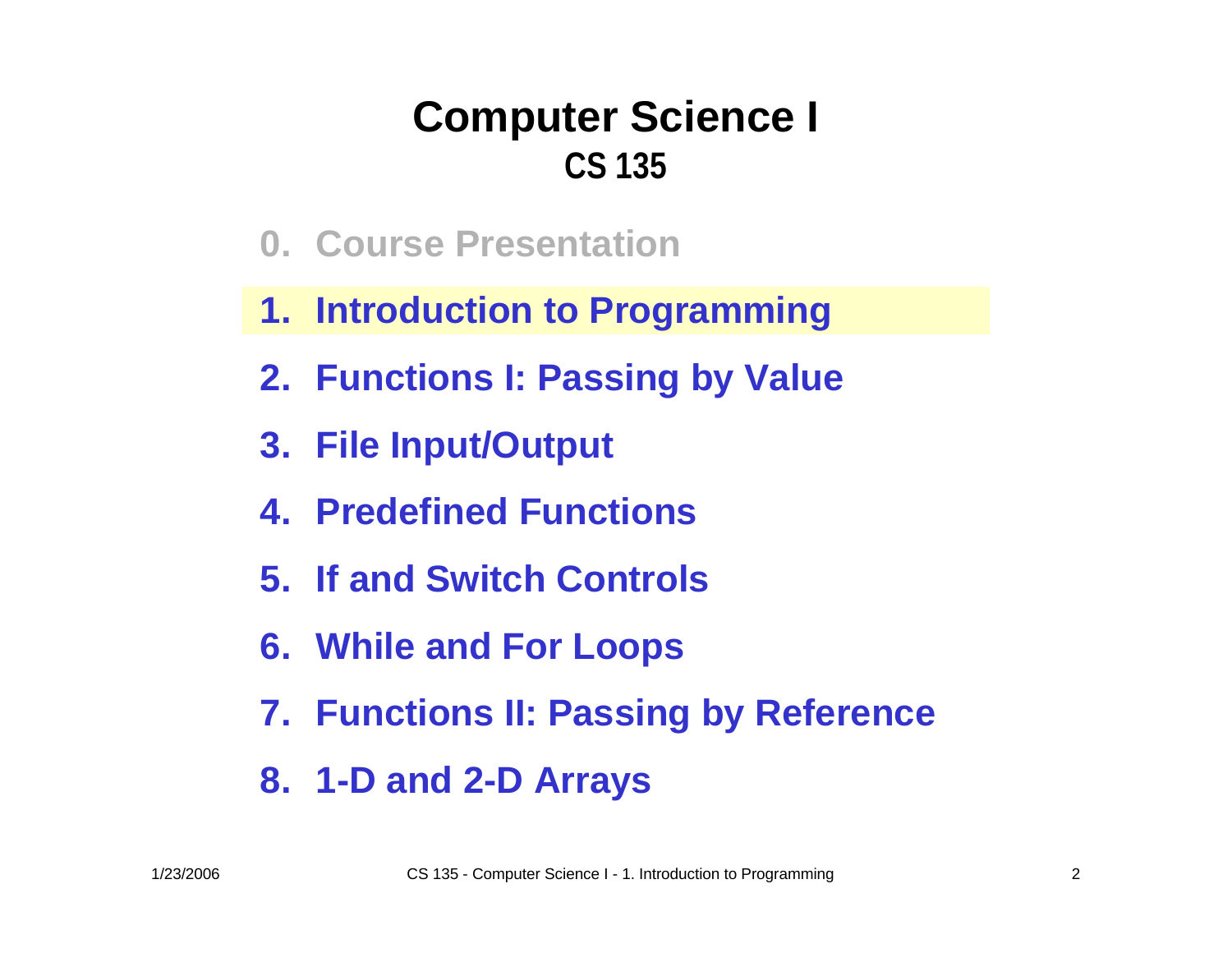### **1. Introduction to Programming**

- **a.How to Develop a Program**
- **b.Writing Pseudocode**
- **c. First Elements of C++**
- **d. Looking Under the Hood**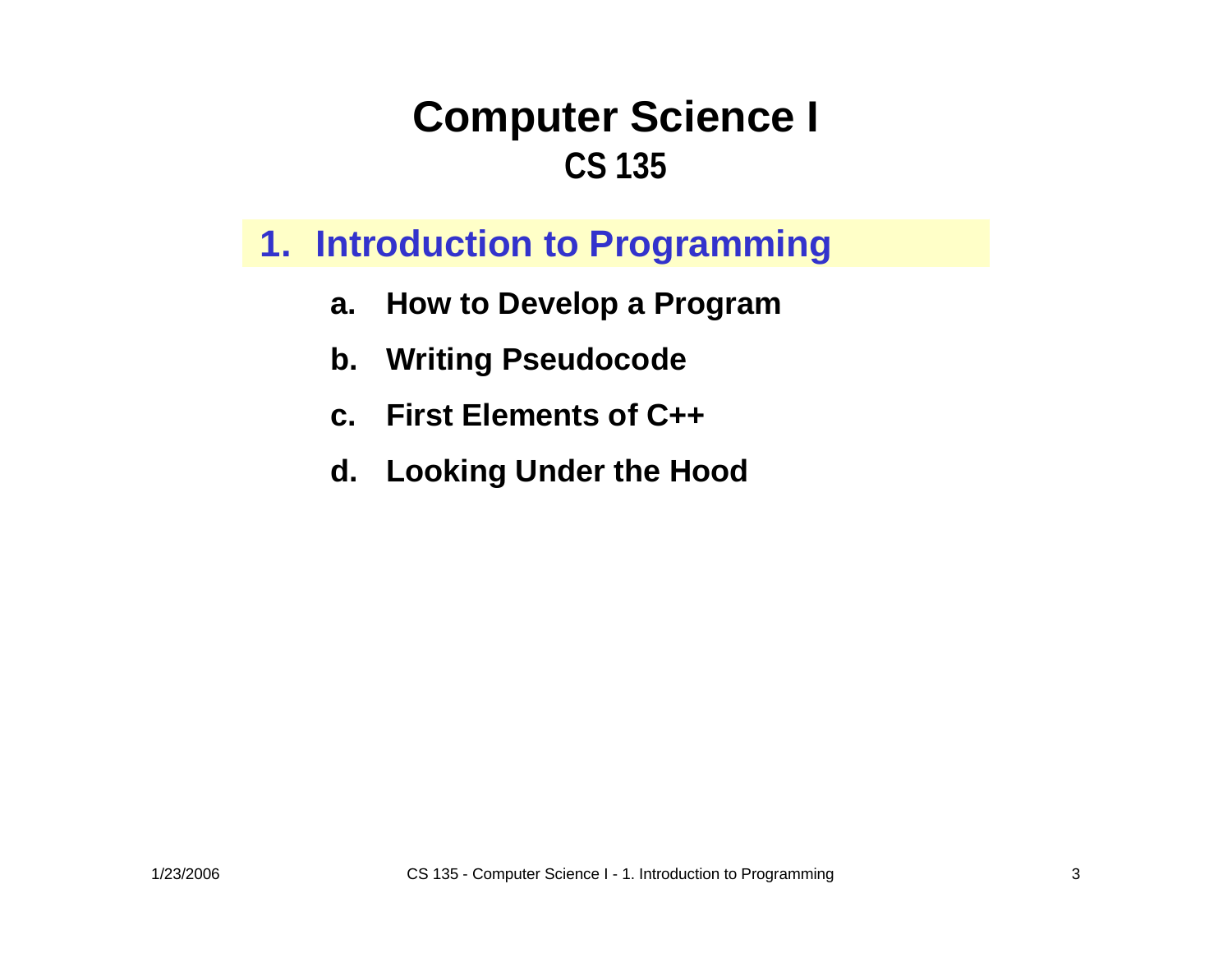### **1. Introduction to Programming**

#### **a. How to Develop a Program**

- 9 **A program i s like a recipe**
- 9 **Steps in program development**
- 9 **Procedural programming**

#### **b. Writing Pseudocode**

- **c. First Elements of C++**
- **d. Looking Under the Hood**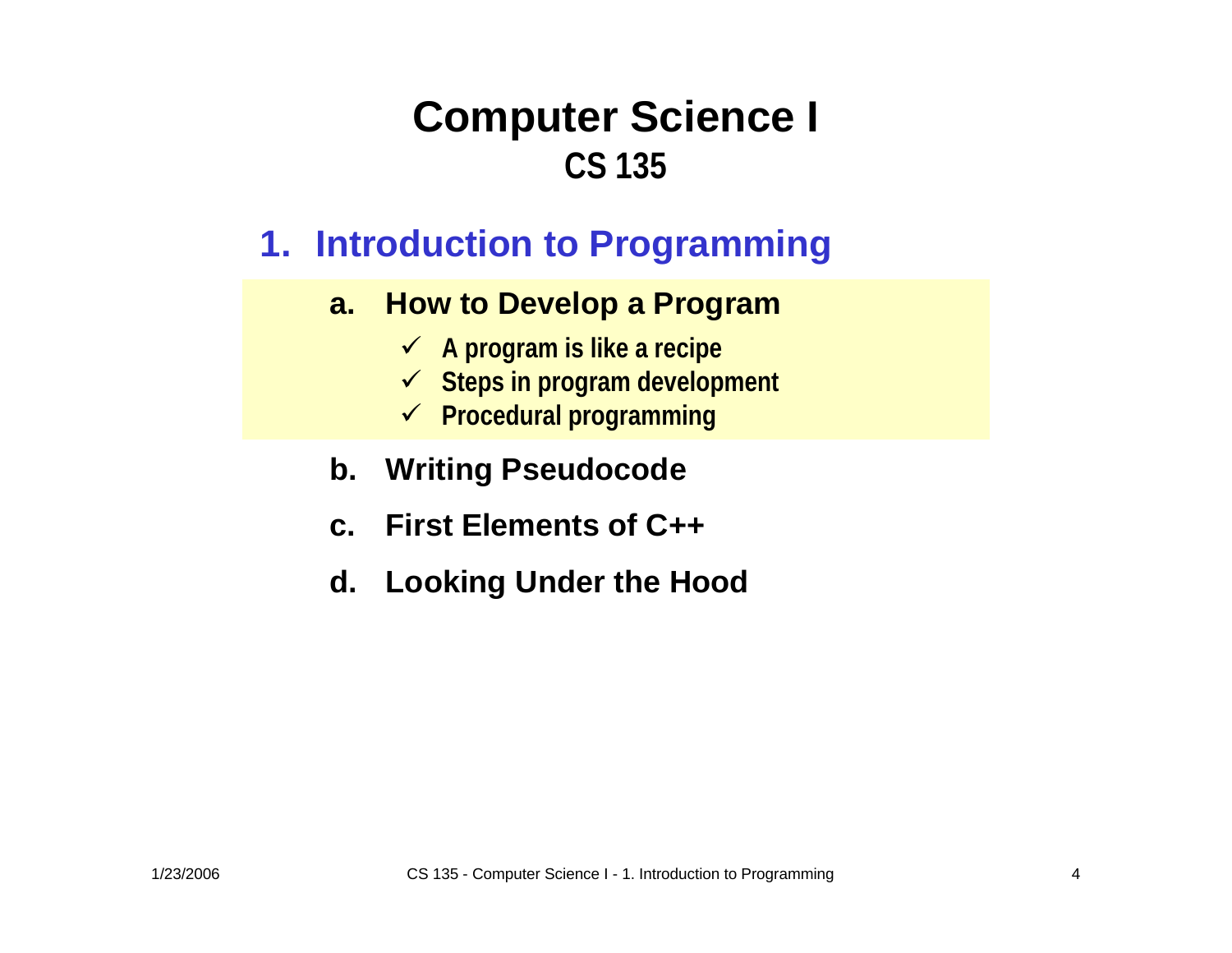### **1.a How to Develop a Program**

**A program is like a recipe**

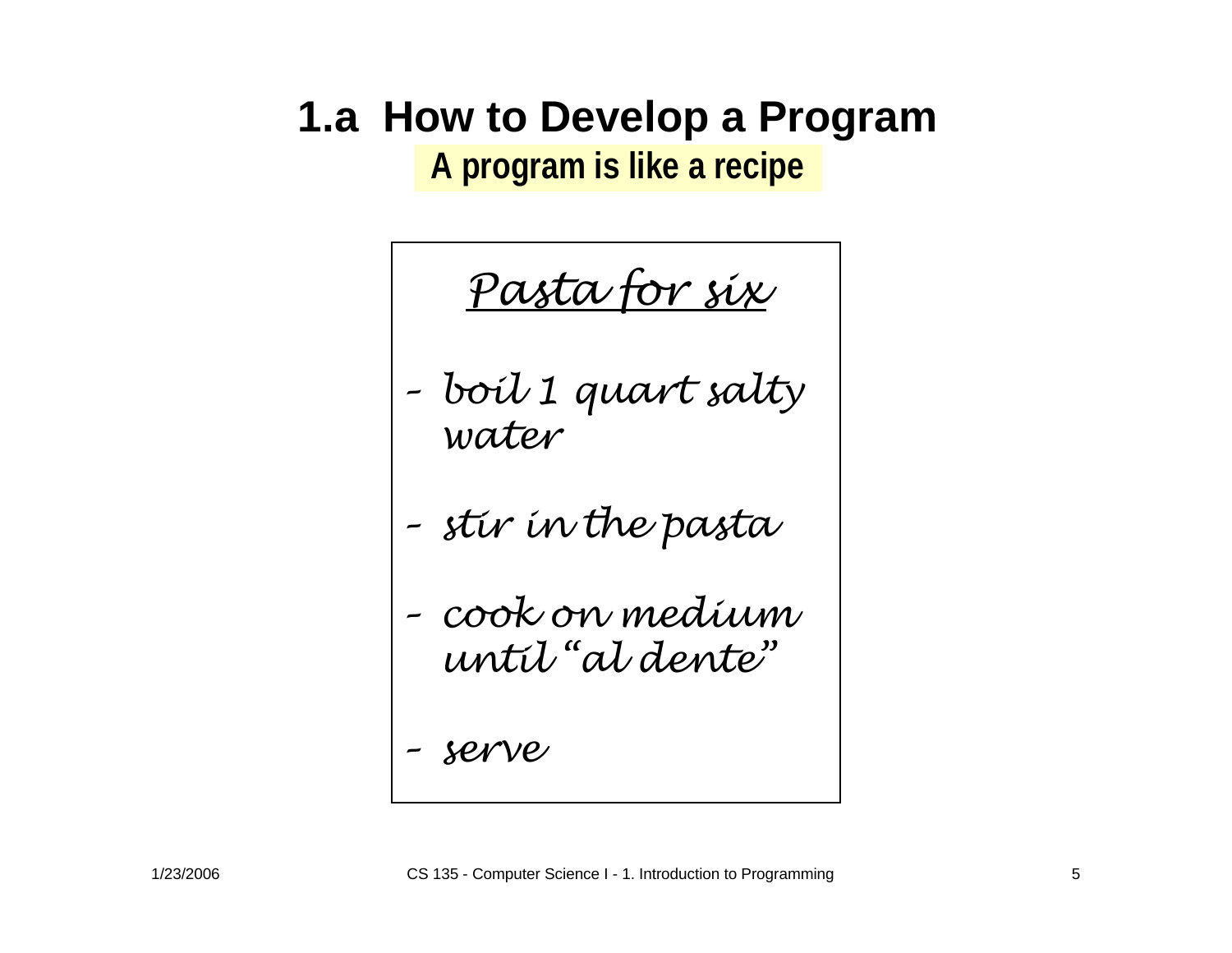### **1.a How to Develop a Program A program is like a recipe**

- ¾ **What is programming?**
	- $\sqrt{ }$  programming can be defined as
		- the development of a **solution** to an identified problem and
		- $\blacksquare$  the setting up of a related series of instructions that will produce the desired results
	- 9 generally, programming is the construction of an **algorithm**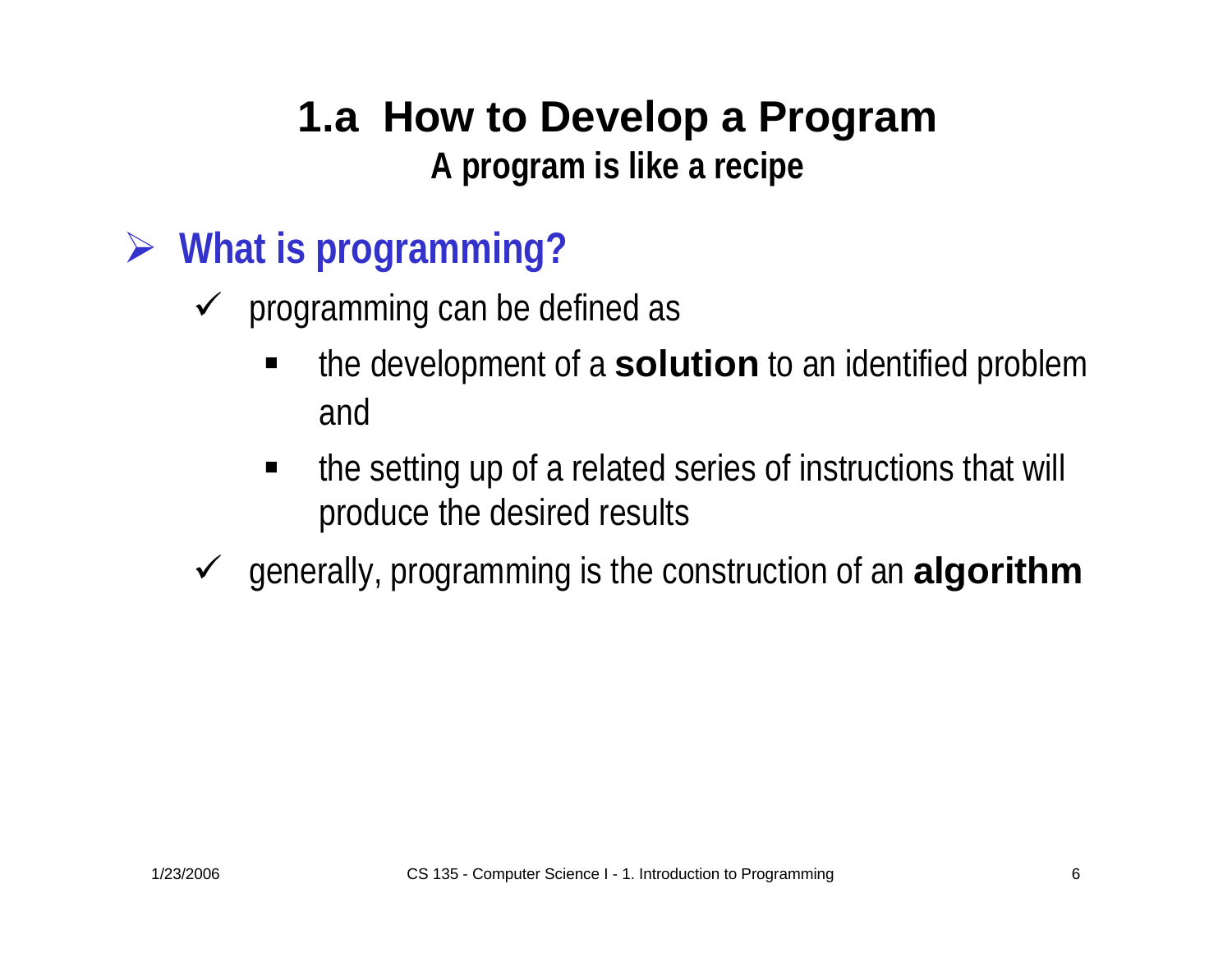### **1.a How to Develop a Program A program is like a recipe**

### ¾ **What is an algorithm?**

- $\checkmark$  informally, a general method for solving a problem, such as a recipe
- 9 formally, a **set of precise steps** that describe exactly the tasks to be performed and in which order
- $\checkmark$  an algorithm must
	- be precise and unambiguous
	- give the correct solution in all cases
	- $\blacksquare$ eventually end

 $\sqrt{ }$ an algorithm frequently involves repetition of an operation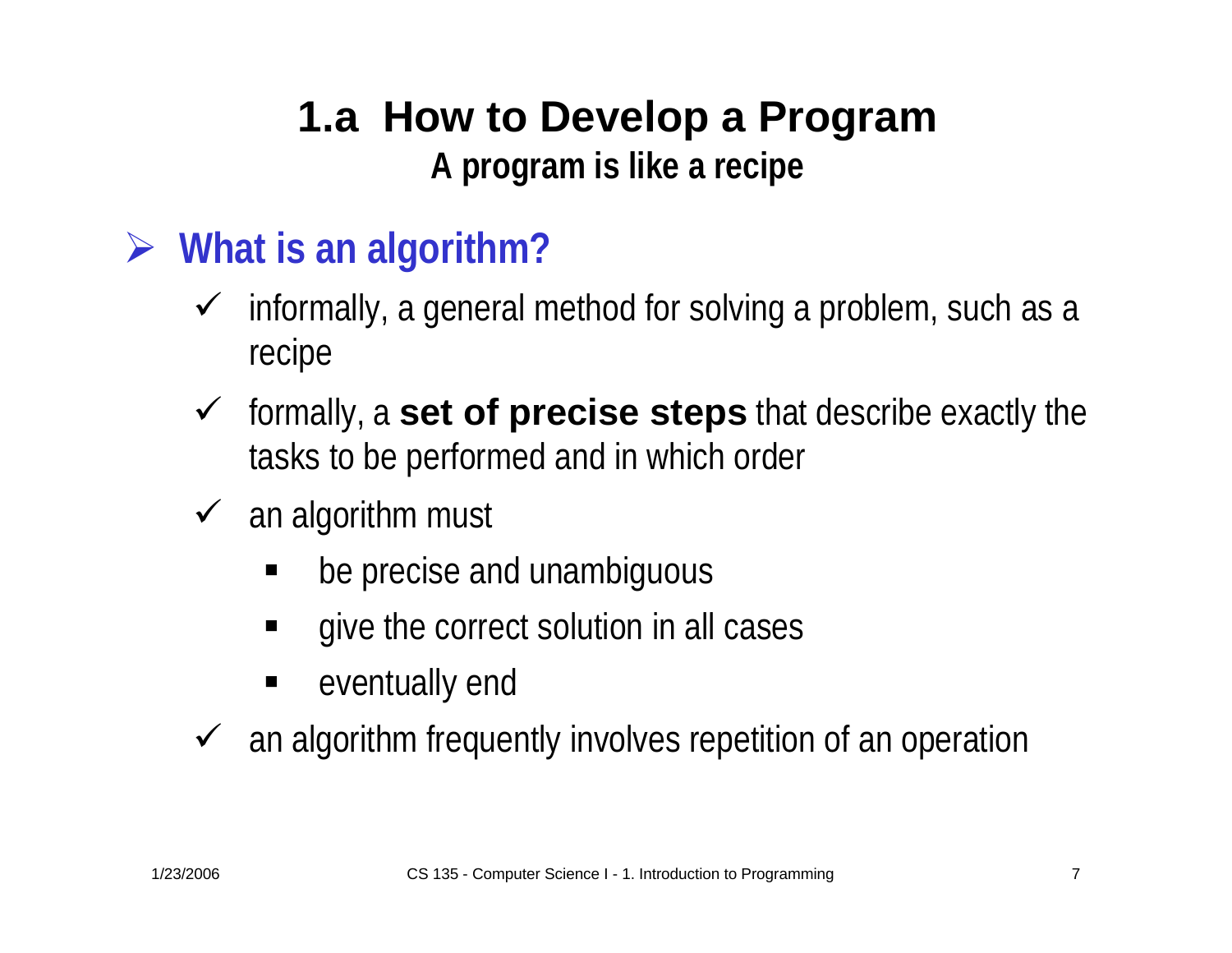¾ **The 7 basic steps in the development of a program**

- 1. define the problem
- 2. outline the solution
- 3. develop the outline into an algorithm
- 4. test the algorithm for correctness
- 5. code the algorithm into a specific prog. language
- 6. run the program on the computer
- 7. document and maintain the program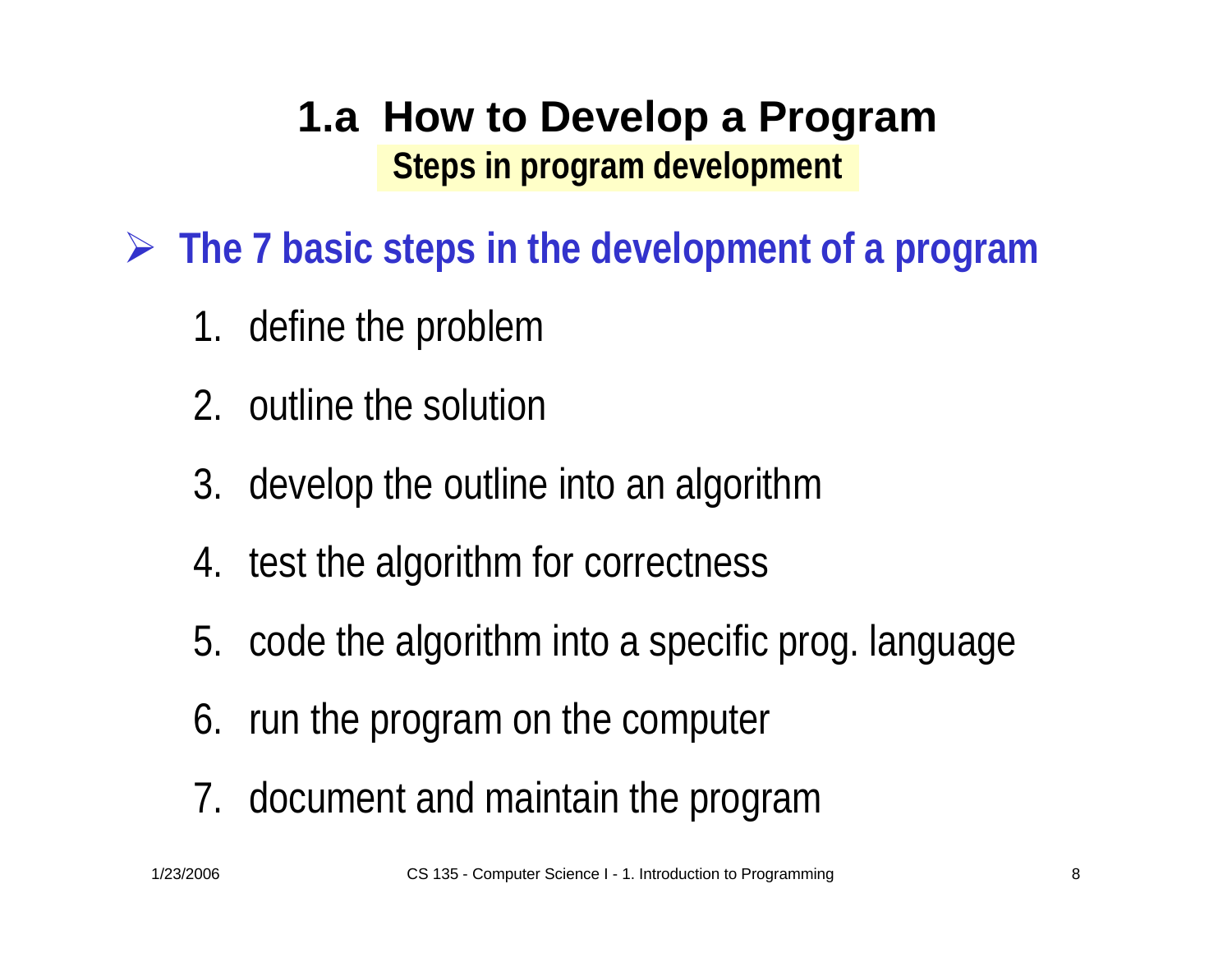### **1. Define the problem**

- $\checkmark$  to help with initial analysis, the problem should be divided into three separate components:
	- ٠ the inputs
	- П the outputs
	- the processing steps to produce the required outputs from the inputs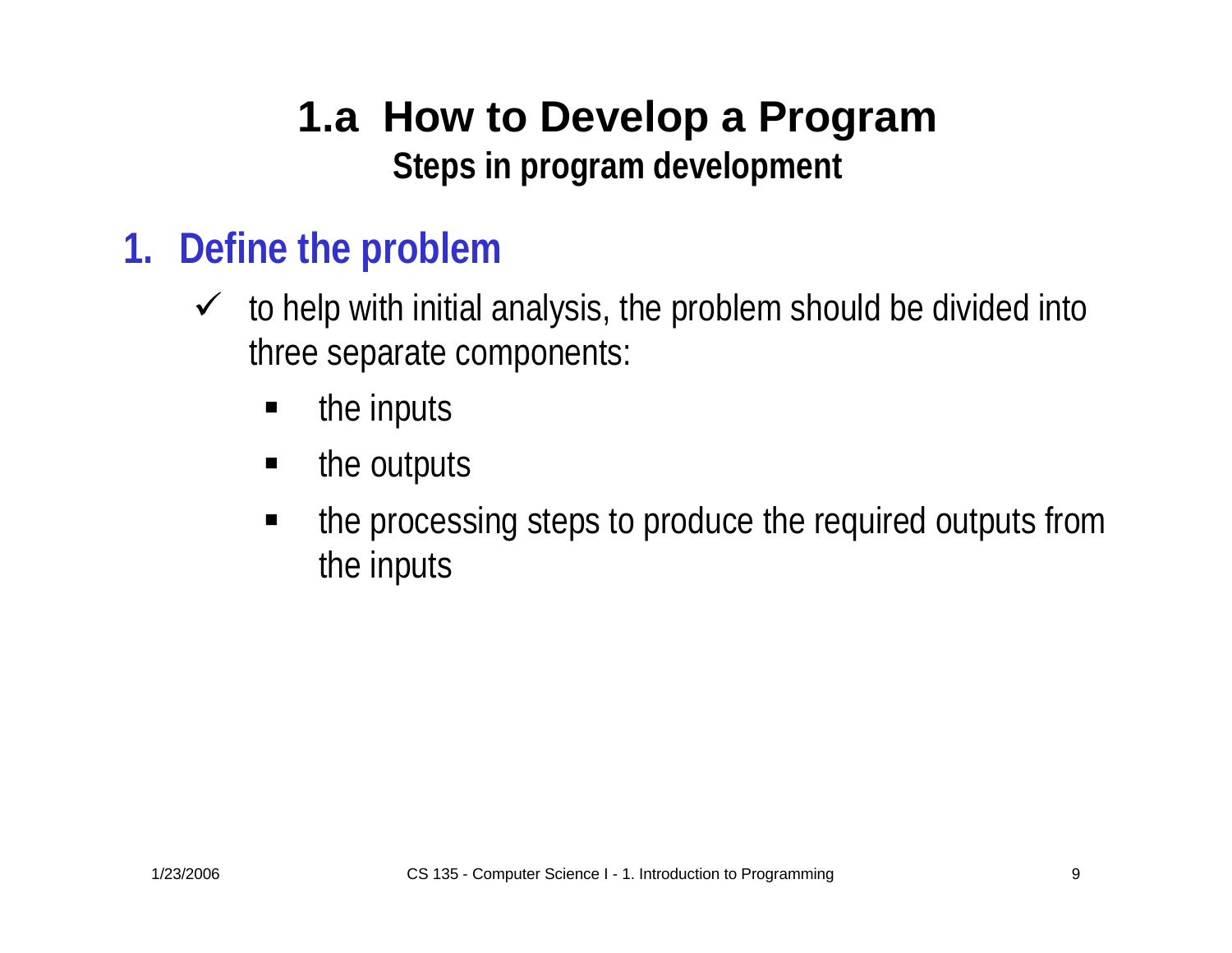### **1.a How to Develop a Program**

**Steps in program development**

**1. Define the problem**

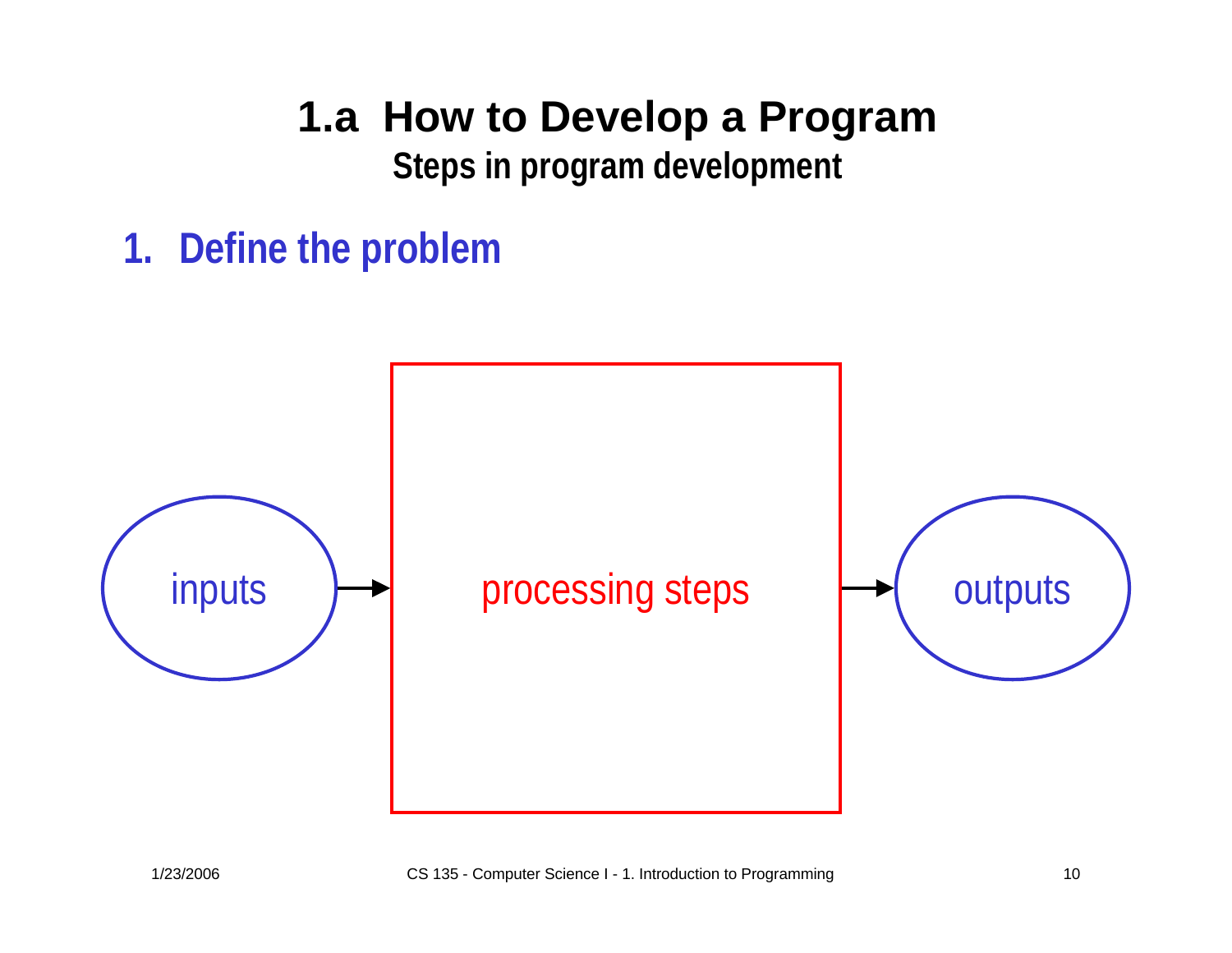¾ **Example: find the average of three numbers**

 $\checkmark$  what are the inputs and outputs?

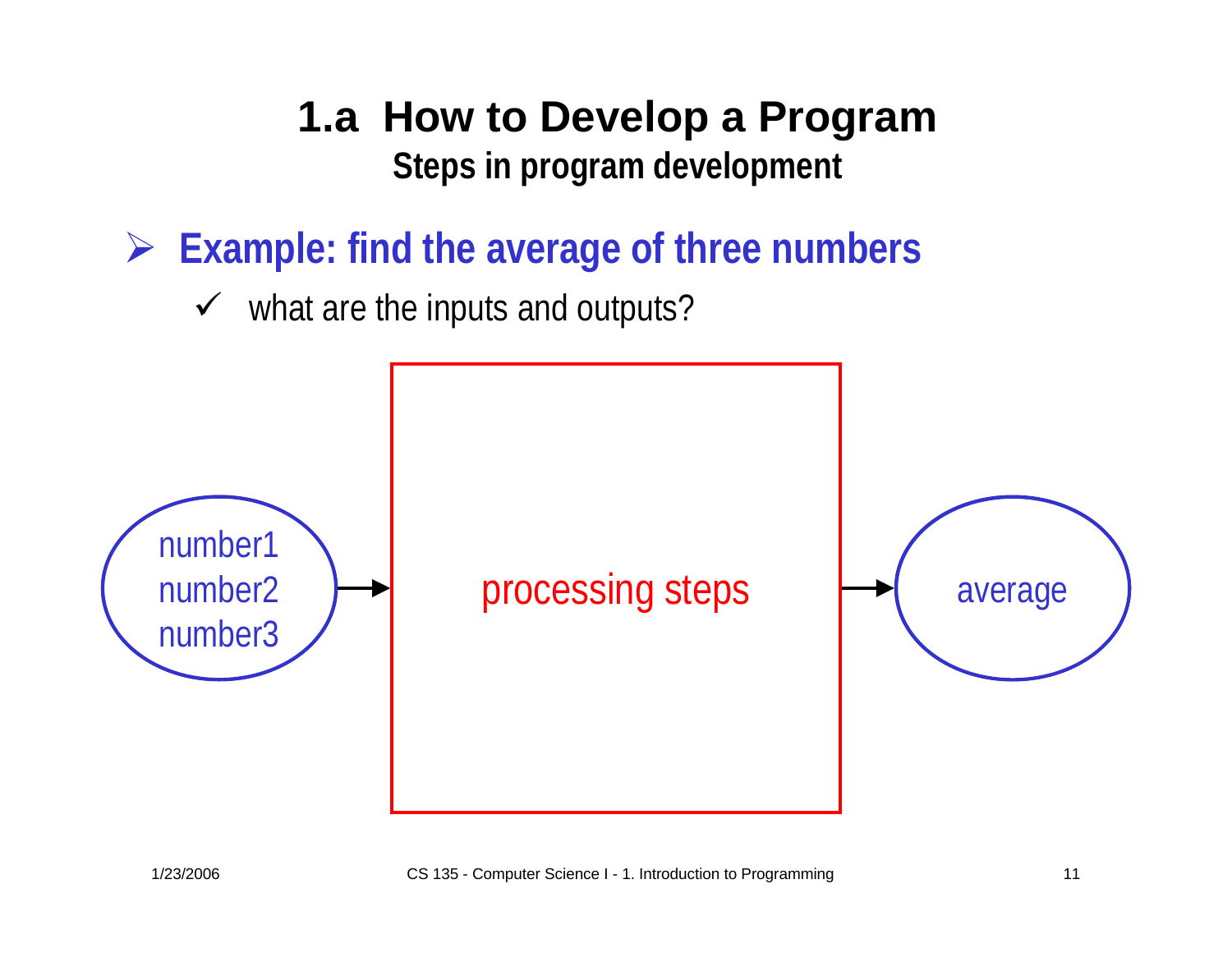### **2. Outline the solution**

- $\checkmark$  decompose the problem in smaller elements and produce a rough draft of the solution:
	- ٠ the major processing steps involved
	- the major subtasks (if any)
	- the major control structures
	- the major variables and record structures
	- $\blacksquare$ the mainline logic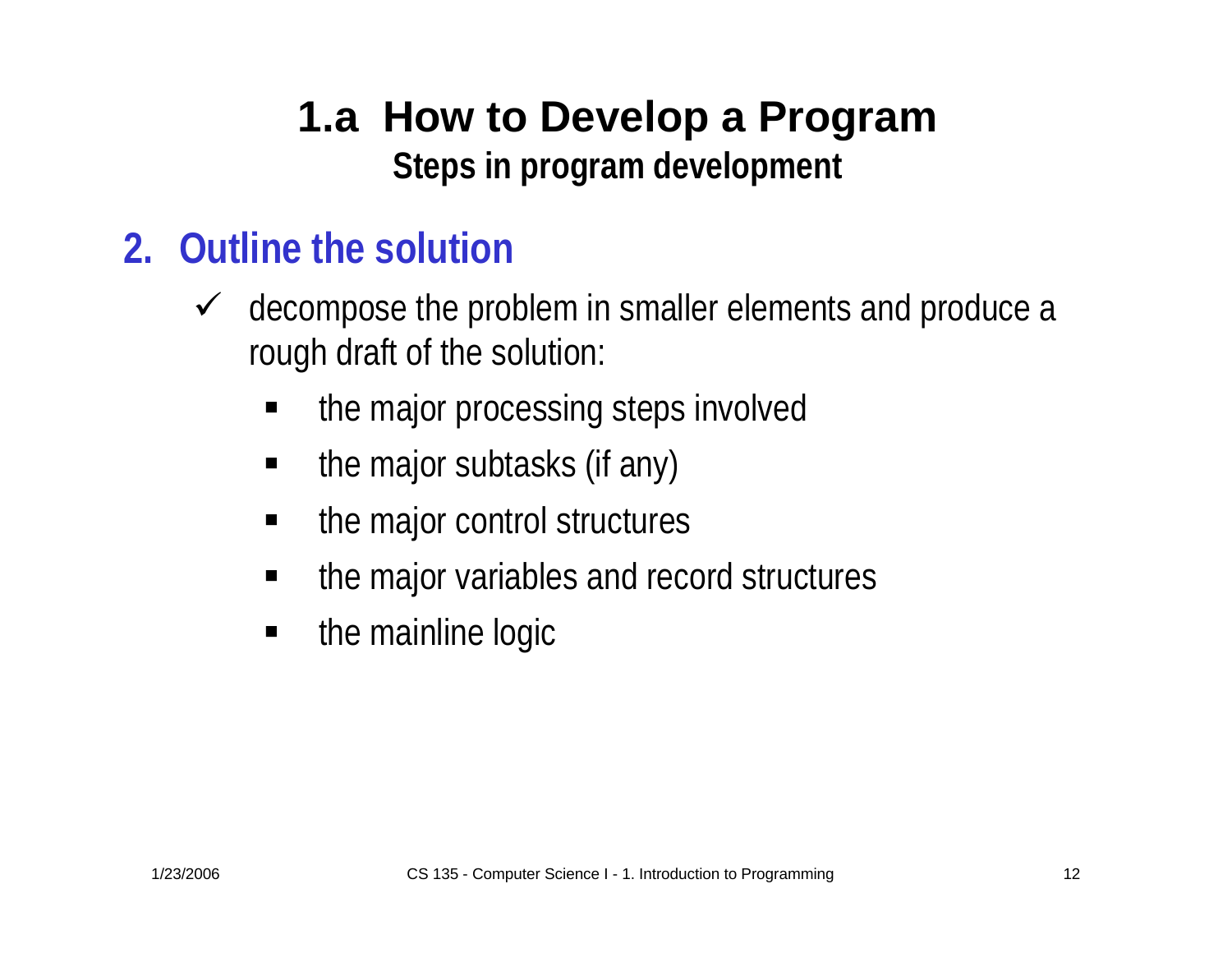¾ **Example: find the average of three numbers**

 $\checkmark$  what are the processing steps?

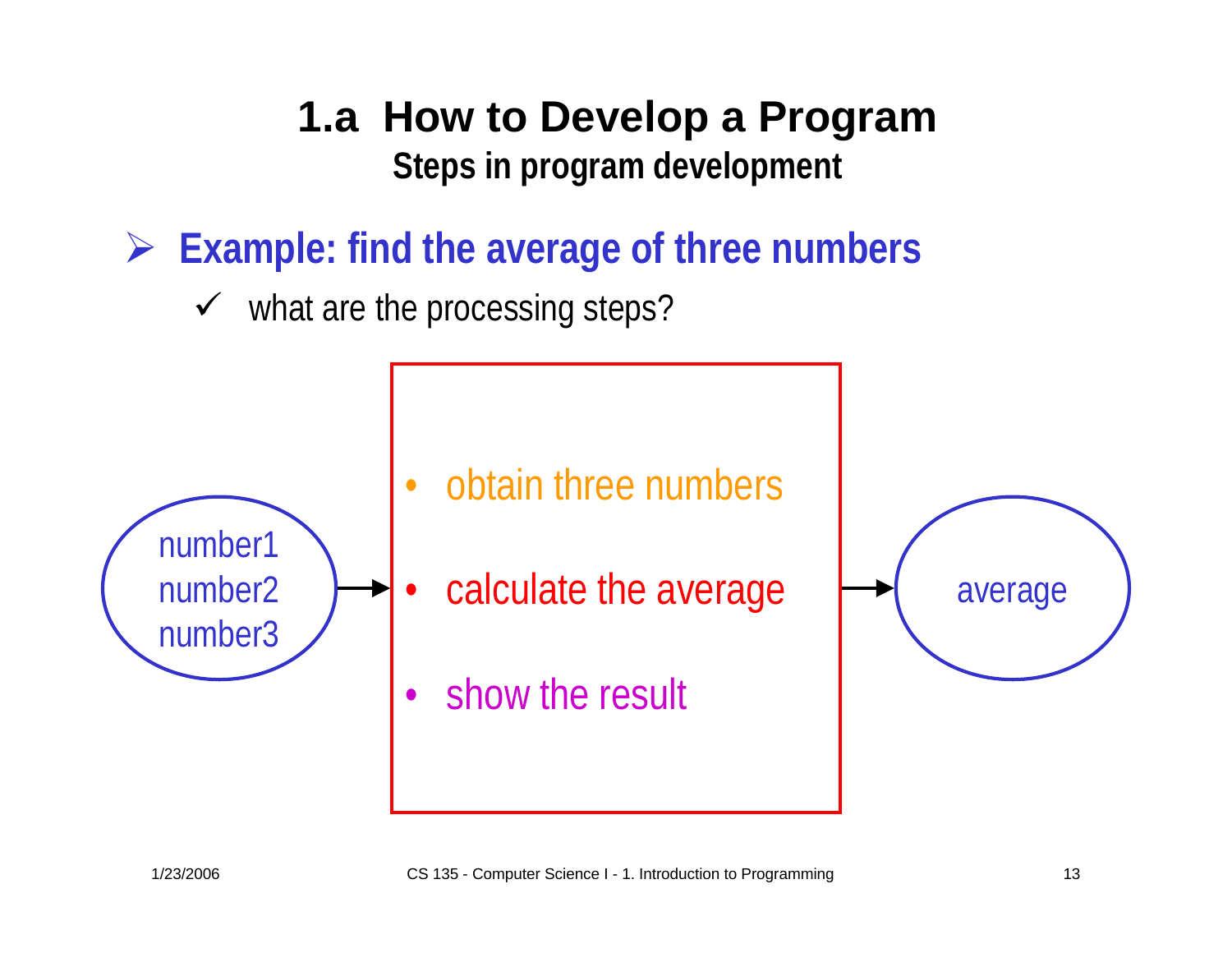**3. Develop the outline into an algorithm**

•

•

•

 $\checkmark$  the solution outline of Step 2 is expanded into an algorithm



- •Prompt for three numbers
- Get three numbers
	- Add numbers together
	- riud numbers together<br>Divida tha cum by 2 Divide the sum by 3
- •Display a message •
- •Display the result

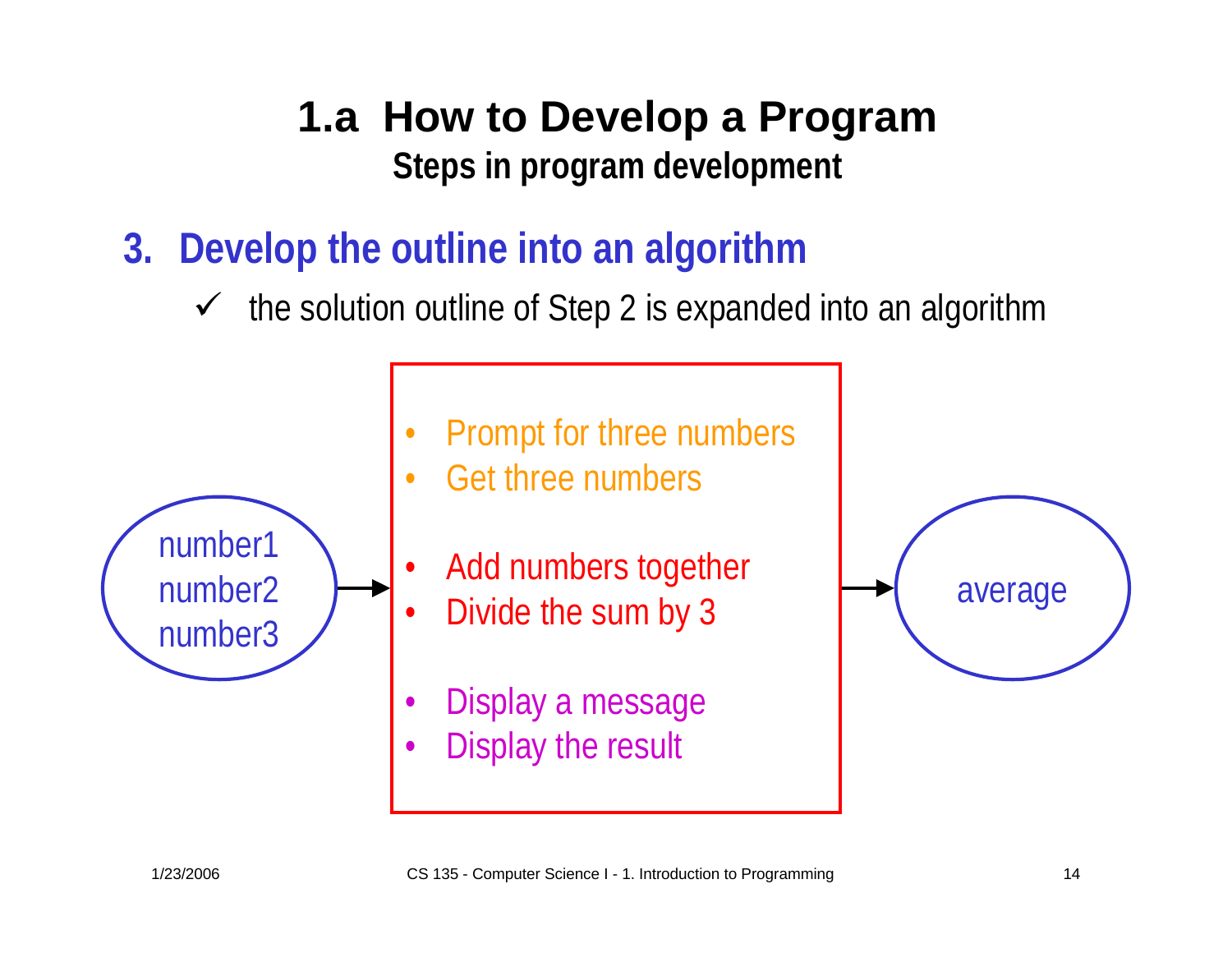- **3. Develop the outline into an algorithm**
	- $\checkmark$  here is an equivalent algorithm in a more formal style



- •Prompt for three numbers
- Get x, y, z
- $sum = x + y + z$
- average = sum/3
- Display a message
- •Display average

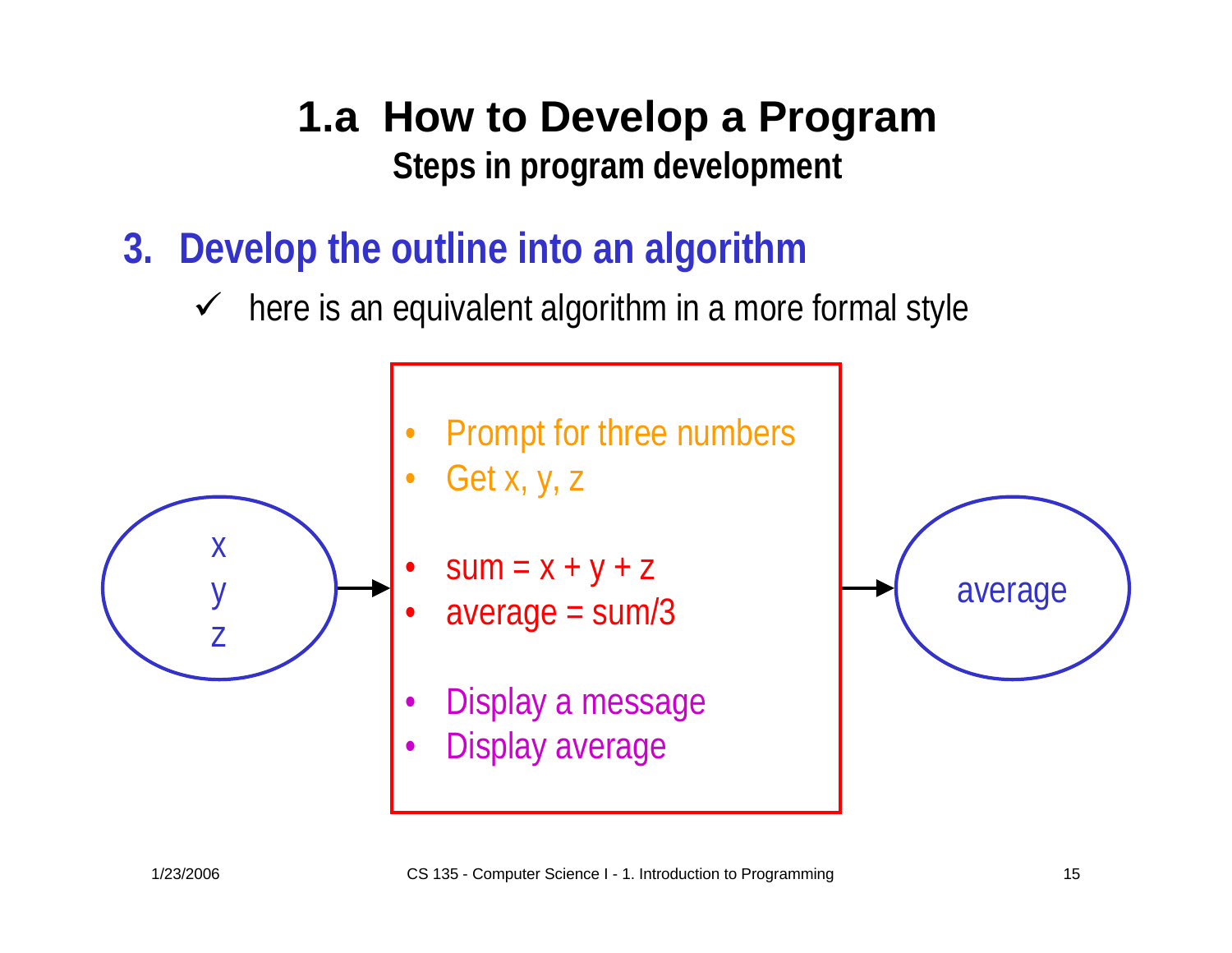- **4. Test the algorithm for correctness**
	- $\checkmark$  testing or "desk-checking" is one of the most important step in the development of a program, yet it is often forgotten
	- $\checkmark$  the main purpose of testing the algorithm is to identify major logic errors early, so that they may be easily corrected
		- $Sum = X + Y + Z$
		- average = sum/3
	- $\checkmark$  try different test values by hand!

| $\sf X$           |        | Z  | sum            | avg            |
|-------------------|--------|----|----------------|----------------|
|                   |        |    | $\mathfrak{Z}$ |                |
| $\left(\;\right)$ | $\Box$ | 6  | 6              | $\overline{2}$ |
| 13                | 15     | 17 | 45             | 15             |
|                   |        |    |                |                |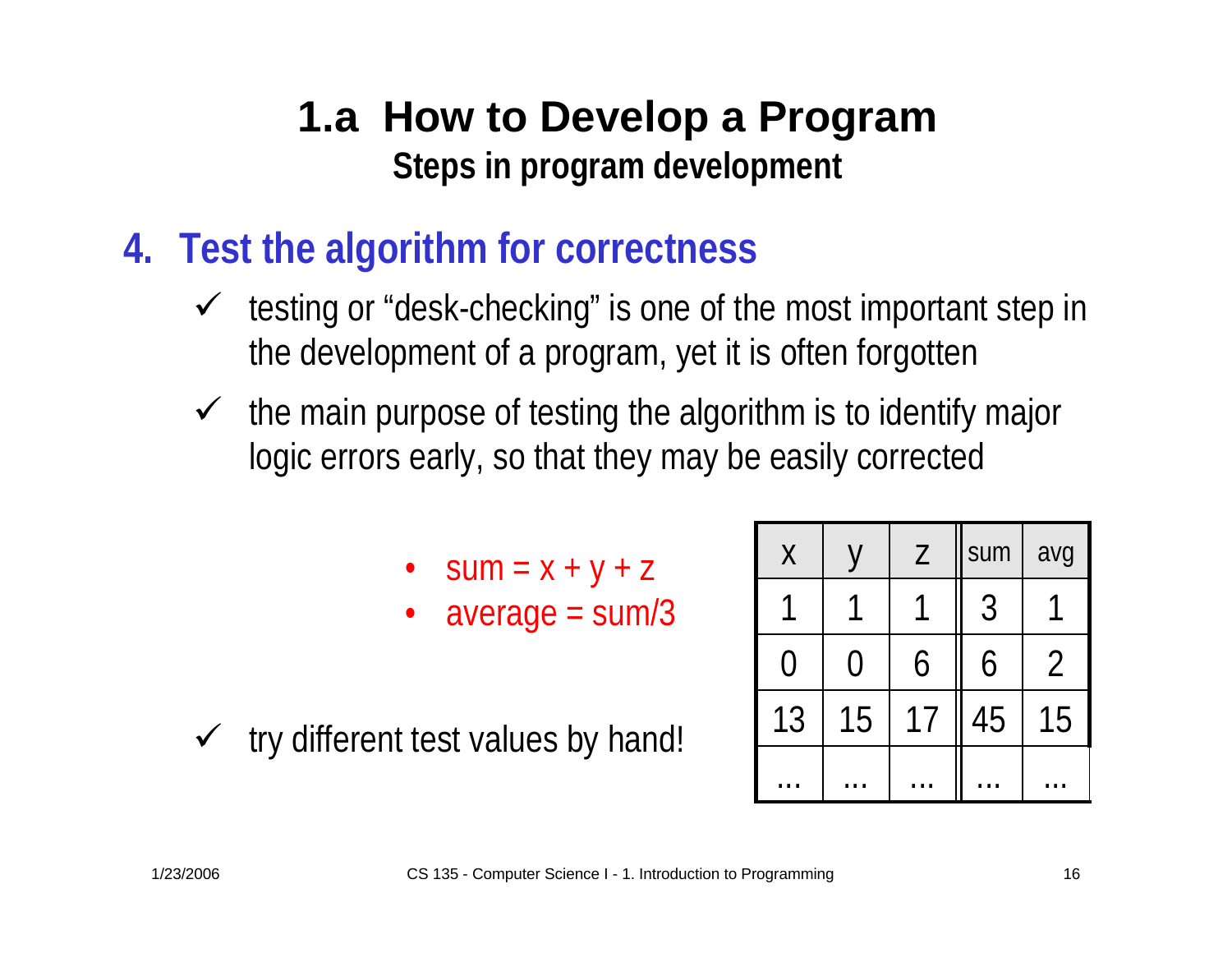- **5. Code the algorithm into a specific programming language**
	- $\checkmark$  only after all design considerations have been met should you actually start to code the program into your chosen programming language:
		- $\blacksquare$  $C++$
		- $\blacksquare$ Java
		- $\blacksquare$ FORTRAN
		- $\blacksquare$ Basic
		- $\blacksquare$ COBOL
		- $\blacksquare$ etc.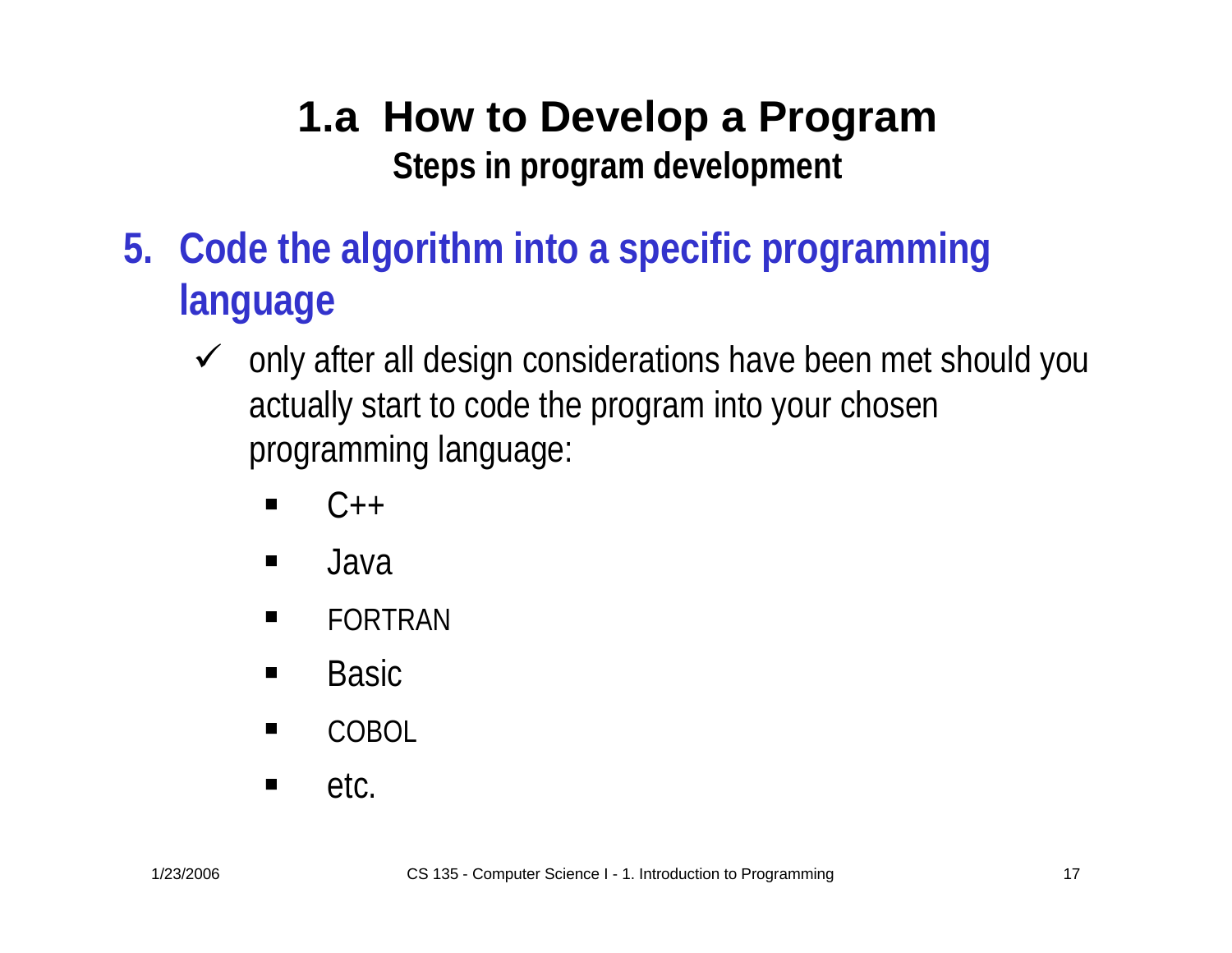¾ **Example: find the average of three numbers**

 $\checkmark$  core of the program in C++

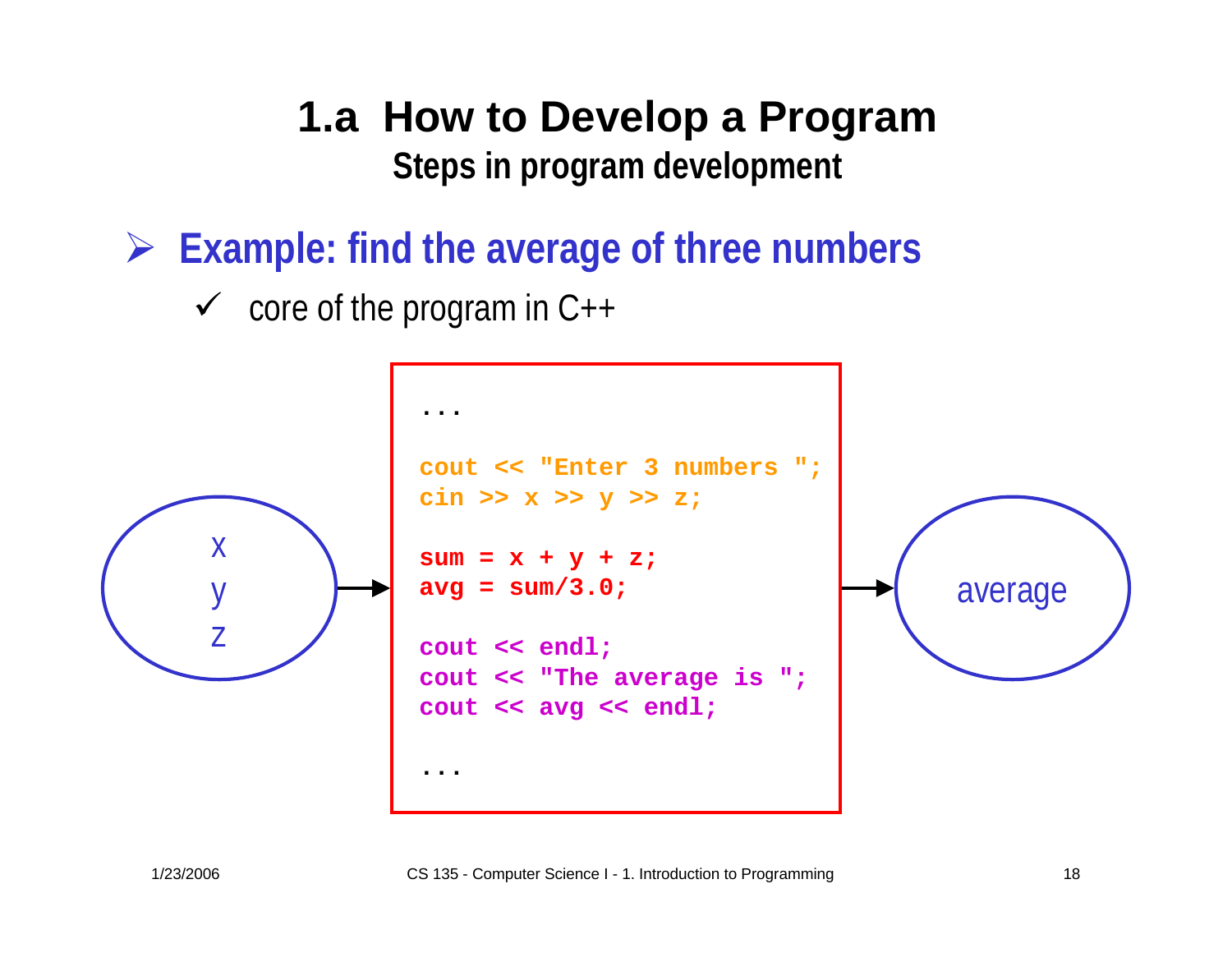- **6. Run the program on the computer**
	- $\checkmark$  this step uses a program **compiler** and some test data to "machine-check" the code for errors:
		- ٠ syntax errors are detected at compile time
		- logic errors are detected at run time
	- $\checkmark$  a compiler is like an interpreter: it translates a high-level language (such as C++) into low-level machine language (lots of 0's and 1's)
	- $\checkmark$  compiling and running the program can be the most exciting and, at the same time, most frustrating part of the development process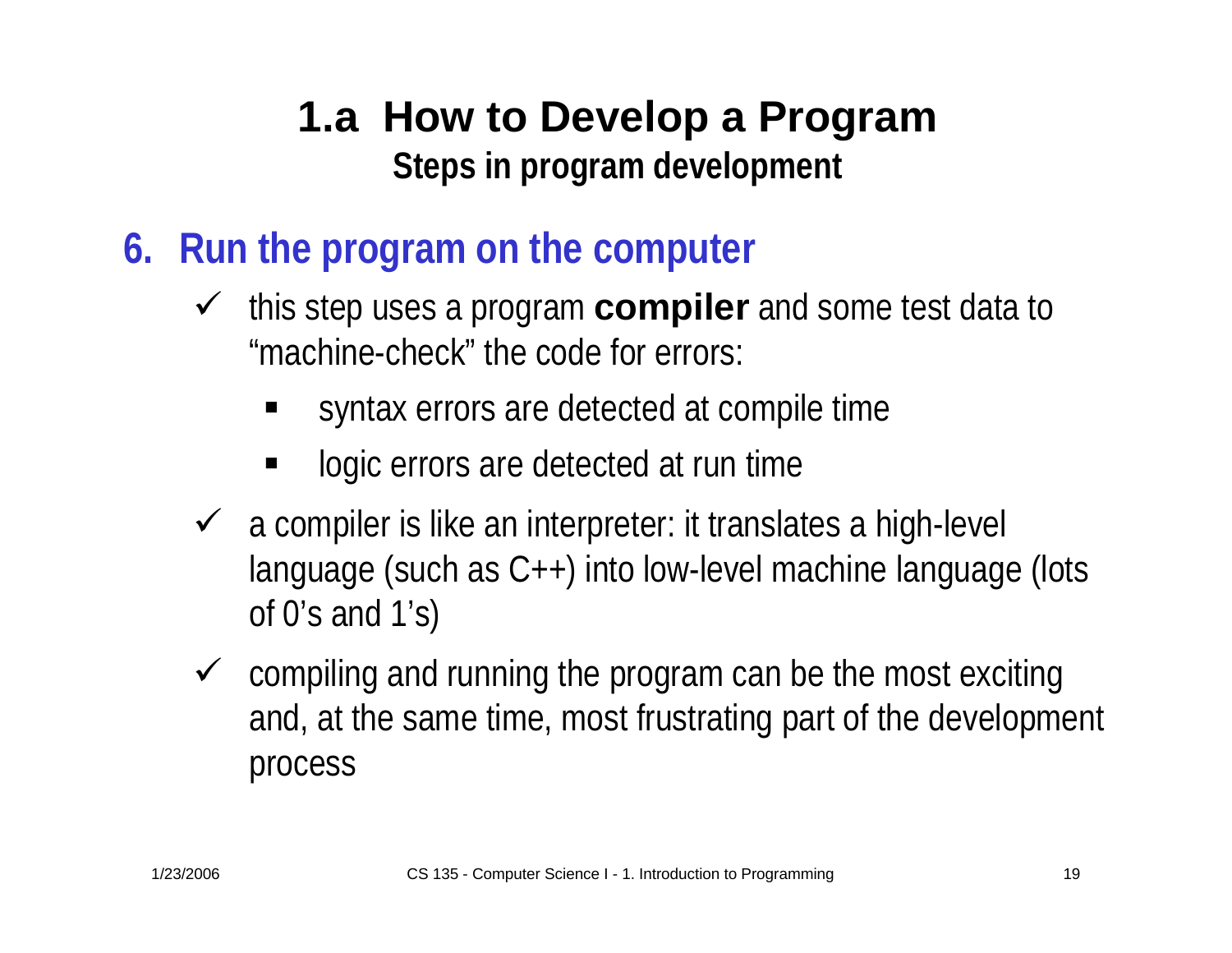- **7. Document and maintain the program**
	- $\checkmark$  documentation should not be the last step but an ongoing task throughout the development process
		- ٠ external documentation: specifications, implementation, user manual, etc.
		- $\blacksquare$ internal documentation: comments in the code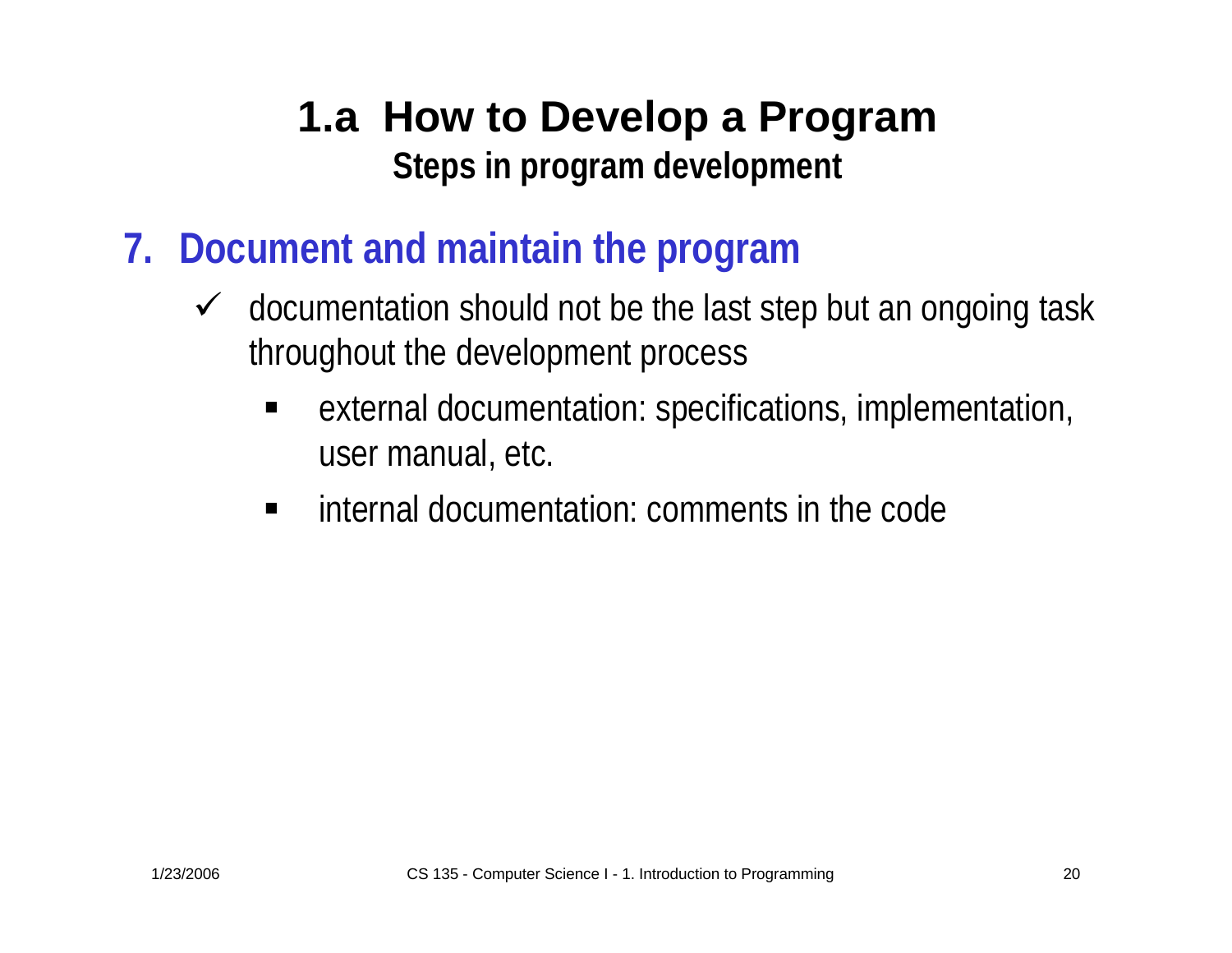# **1.a How to Develop a Program**

**Steps in program development**

#### ¾**Summary**

- 1.Define the problem
- 2. Outline the solution
- 3. Develop the outline into an algorithm
- 4. Test the algorithm for correctness
- 5. Code the algorithm into a specific lang.
- 6. Run the program on the computer
- 7. Document and maintain the program

design

implementation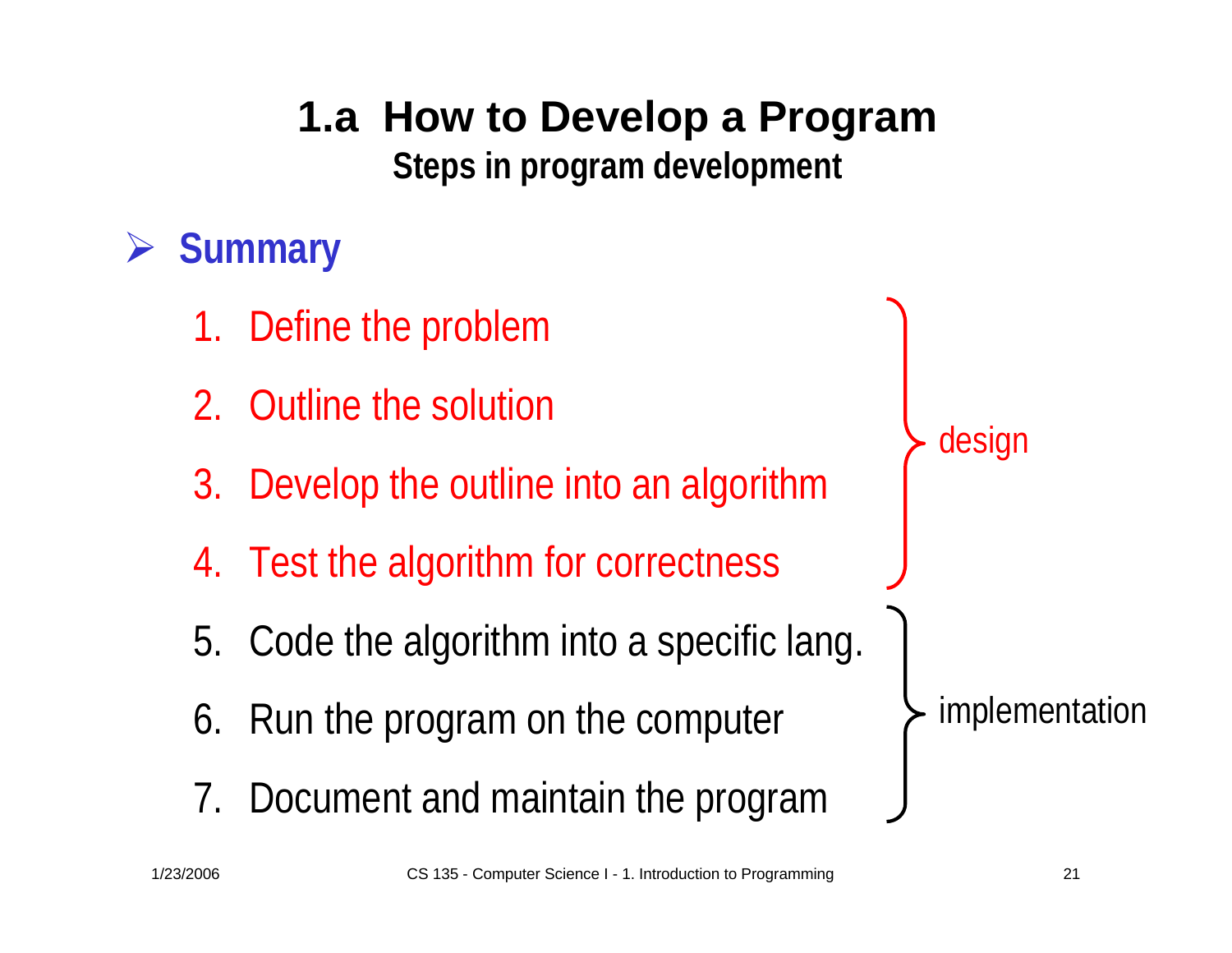### **1.a How to Develop a Program Procedural programming**

*Pasta for six*

- *– boil 1 q uart salty water*
- *–stir in the pasta*
- *–cook on medium until "al dente"*
- *– serv e*

• get a saucepan • fill it with water

• add salt

- •put it on the stove
- turn on to high
- wait until it boils
- • go to the kitchen sink
- • place the pan under the tap
- •turn on the tap
- •when the water level is close to the top of the pan, turn off the tap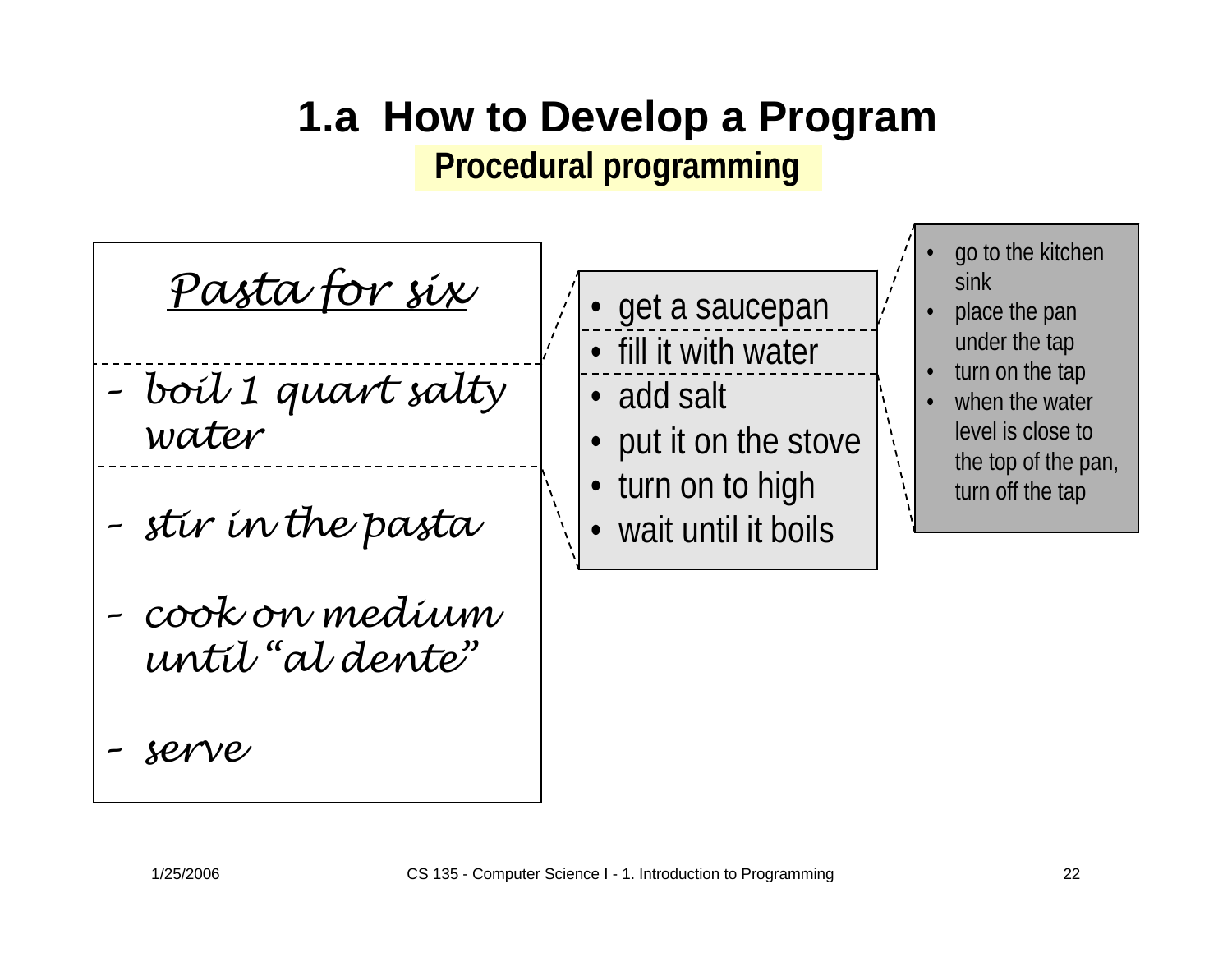### **1.a How to Develop a Program Procedural programming**

### ¾ **Top-down development**

- $\checkmark$  in the top-down development of a program design, a general solution to the problem is outlined first
- $\checkmark$  this is then broken down gradually into more detailed steps until finally the most detailed levels have been completed
- $\checkmark$ hierarchy of procedures, subtasks, and elementary steps

## ¾ **Modular design**

- $\checkmark$  procedural programming also incorporates the concept of modular design, which involves grouping tasks together because they all perform the same function
- $\checkmark$  modular design is connected directly to top-down development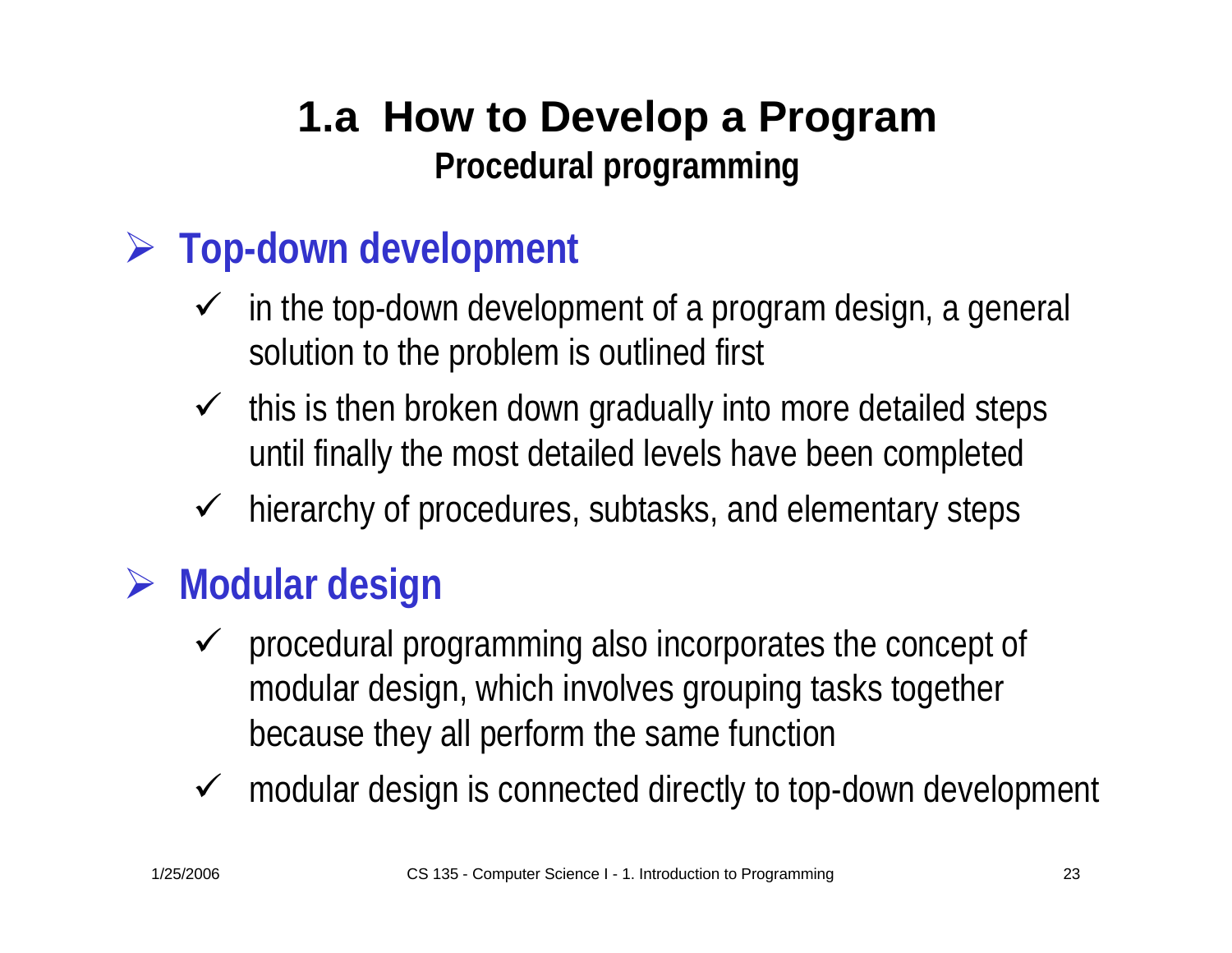### **1. Introduction to Programming**

#### **a. How to Develop a Program**

- 9 **A program i s like a recipe**
- 9 **Steps in program development**
- 9 **Procedural programming**

#### **b. Writing Pseudocode**

- **c. First Elements of C++**
- **d. Looking Under the Hood**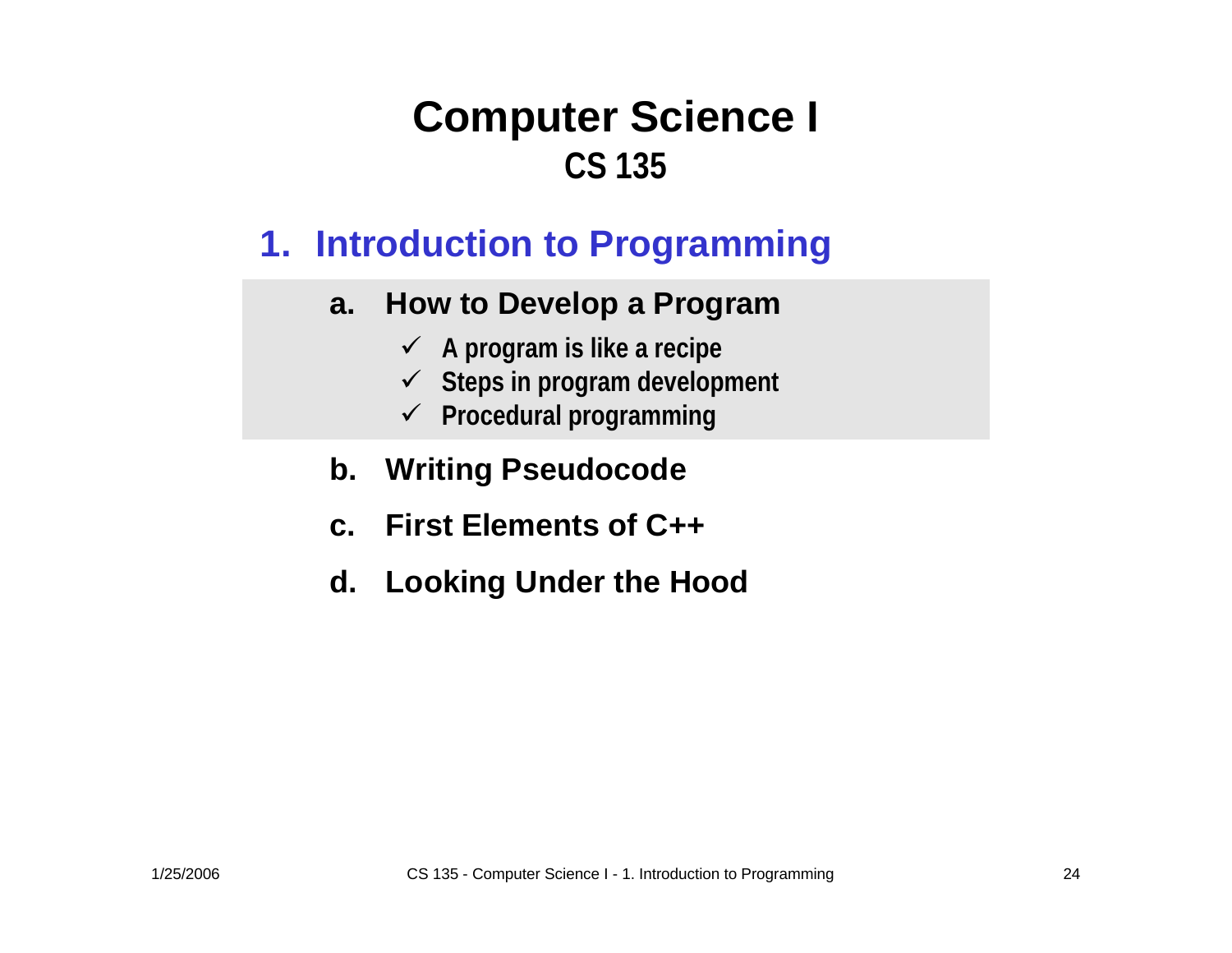### **1. Introduction to Programming**

**a.How to Develop a Program**

#### **b. Writing Pseudocode**

- 9 **What is pseudocode?**
- 9 **Six basic computer operations**
- $\checkmark$  The structure theorem
- **c. First Elements of C++**
- **d. Looking Under the Hood**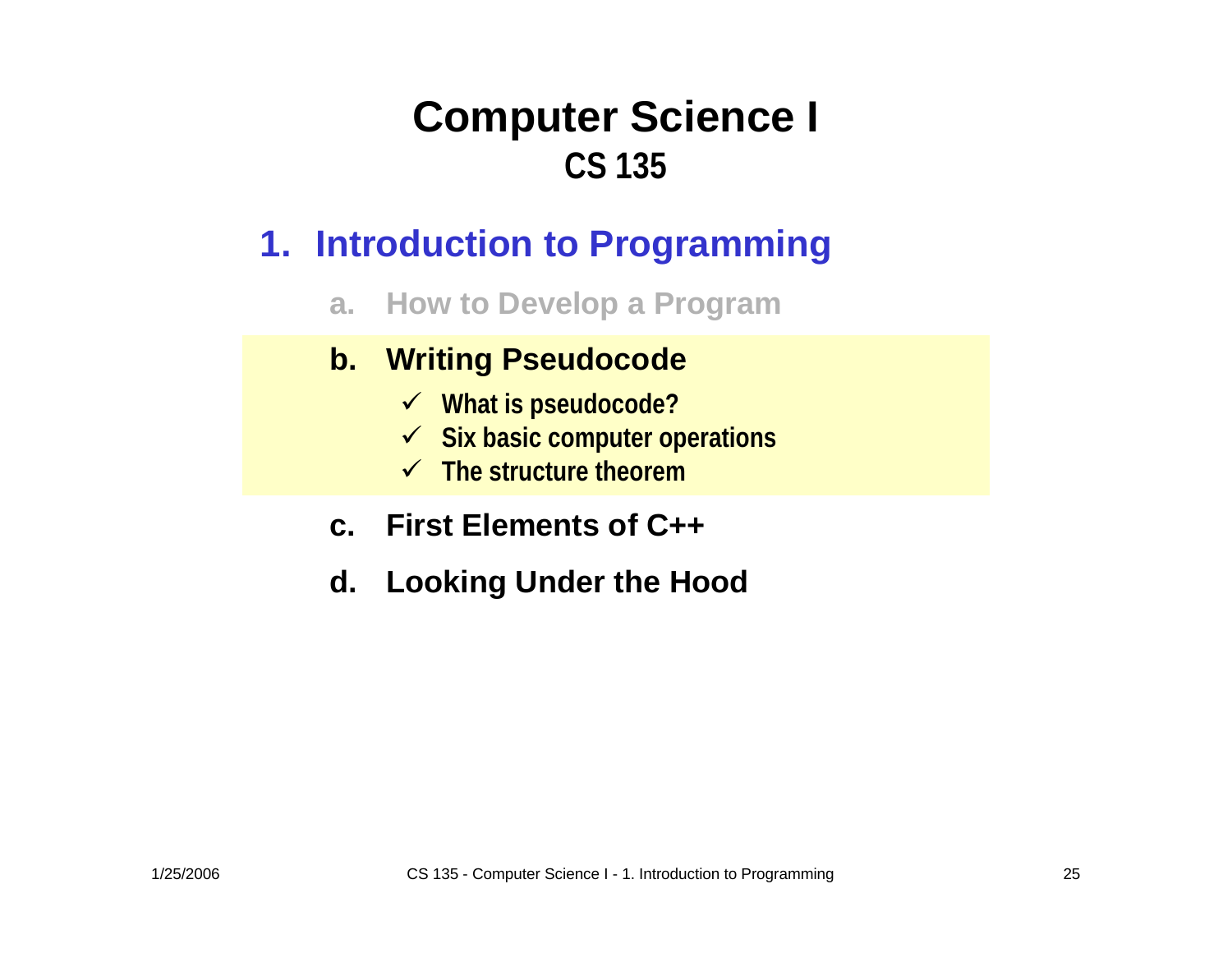# **1.b Writing Pseudocode**

**What is pseudocode?**

Adding up a list of prices

Turn on calculatorClear calculatorRepeat the following instructions Key in dollar amount Key in decimal point (.) Key in cents amount Press addition (+) key Until all prices have been entered Write down total price Turn off calculator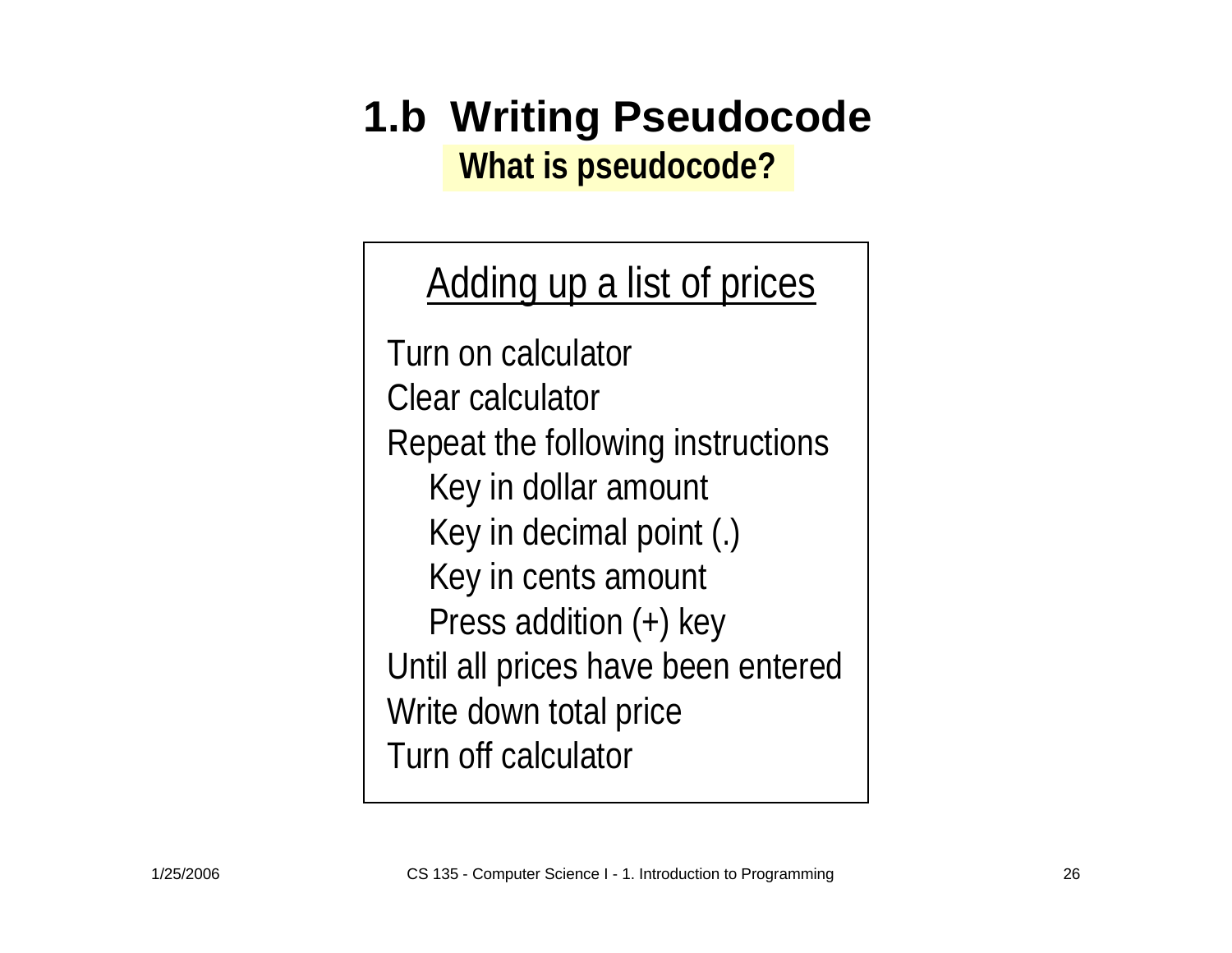### **1.b Writing Pseudocode What is pseudocode?**

- ¾ **Pseudocode is a way to write an algorithm (recipe)**
	- $\checkmark$ flowcharts are another popular way of representing algorithms
	- $\checkmark$  pseudocode is easier to read and write and allows the programmer to concentrate on the logic of the problem
	- $\checkmark$  pseudocode is really "structured English"
		- statements are written in simple English
		- each instruction is written on a separate line
		- $\blacksquare$  each set of instructions is written from top to bottom, with only one entry and one exit
		- $\blacksquare$  groups of statements may be formed into modules, and that group given a name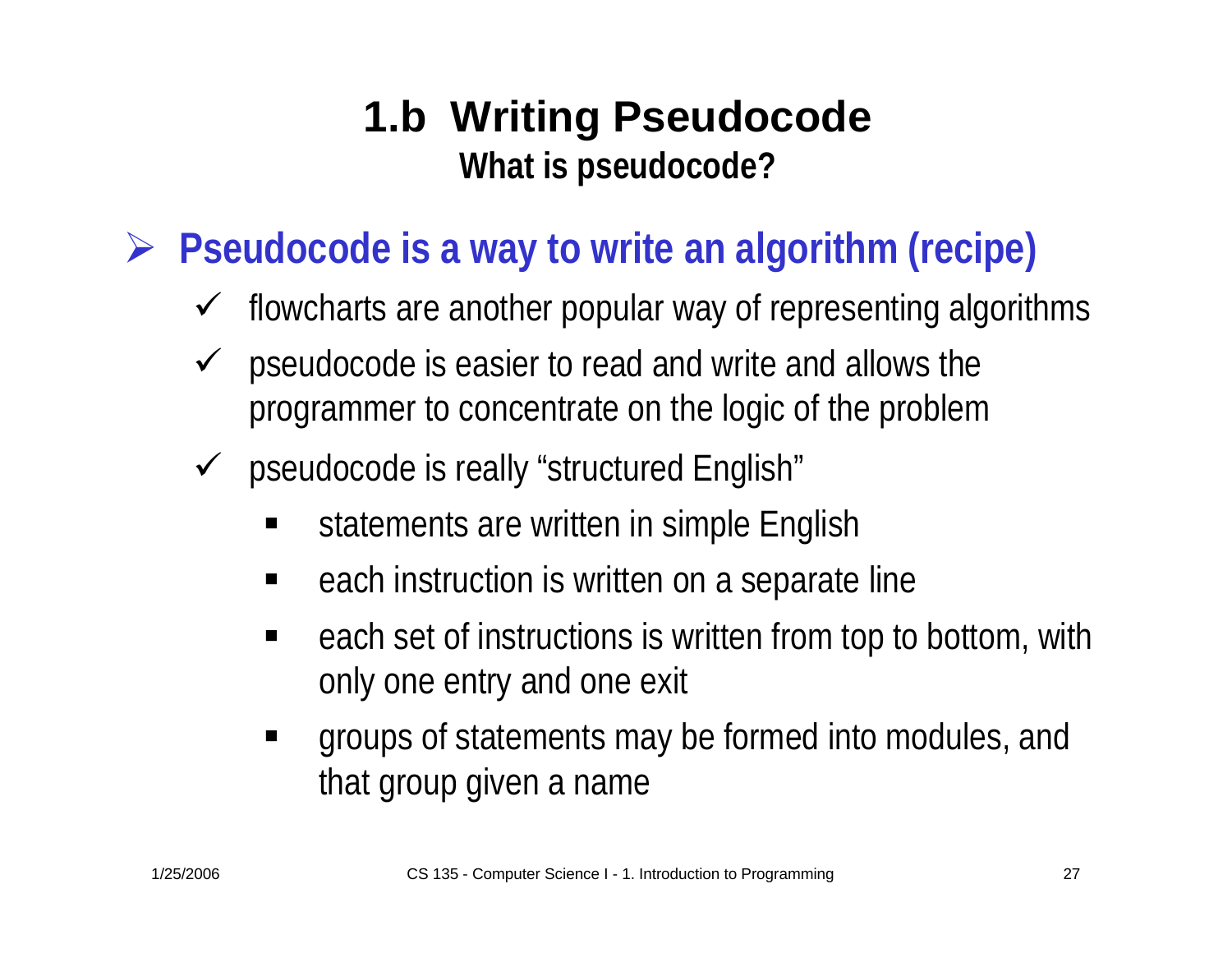- ¾ **There are six basic computer operations**
	- 1. a computer can receive information
	- 2. a computer can put out information
	- 3. a computer can perform arithmetic
	- 4. a computer can assign a value to a variable or memory location
	- 5. a computer can compare two variables and select one of two alternate actions
	- 6. a computer can repeat a group of actions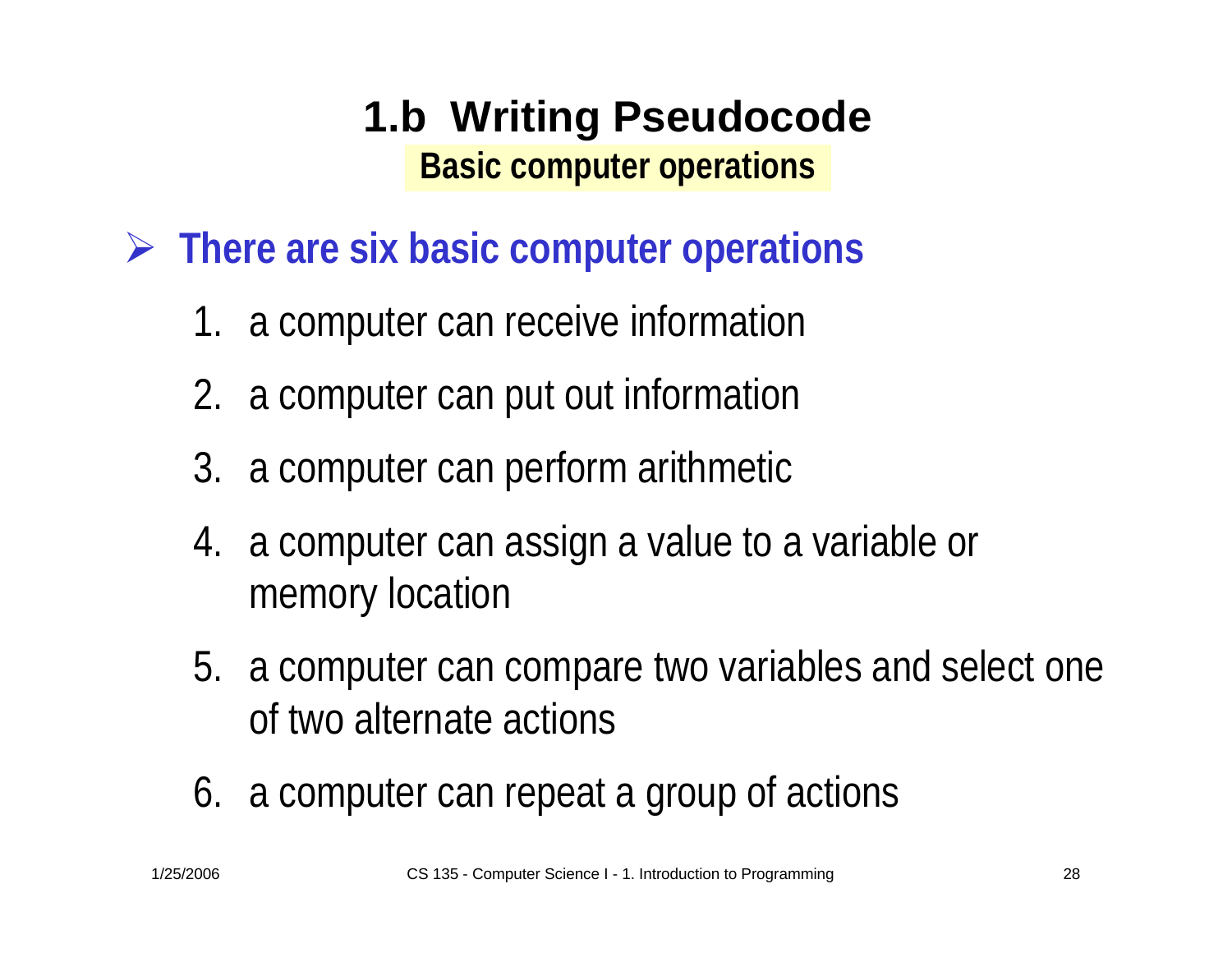- **1. A computer can receive information**
	- $\checkmark$  Get is used when the algorithm must receive input from the keyboard:
		- ٠ Get filename
		- $\blacksquare$ Get class number
	- $\checkmark$  Read is used when the algorithm must receive input from a file:
		- $\blacksquare$ Read course description (from file)
		- $\blacksquare$ Read student names (from file)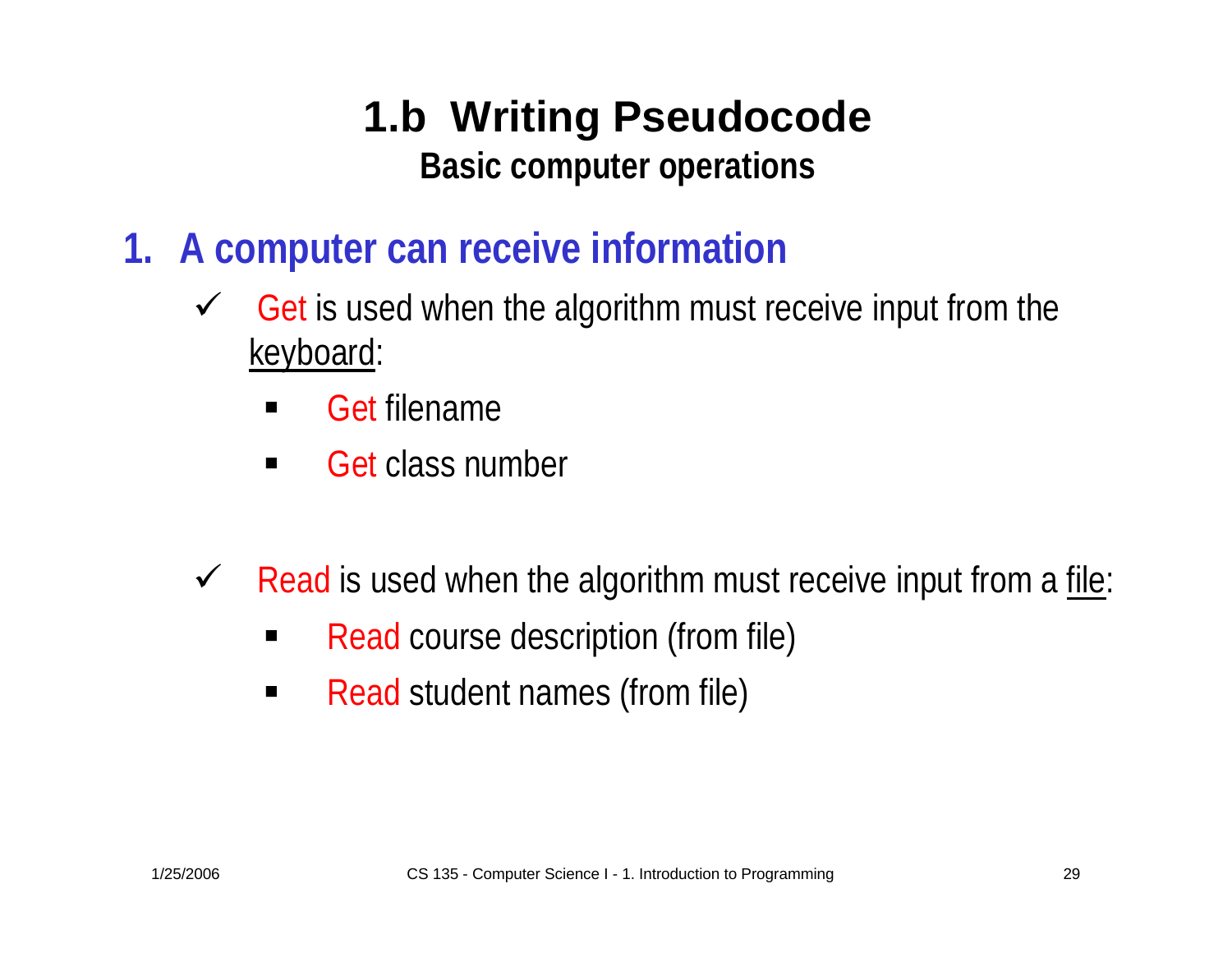- **2. A computer can put out information**
	- $\checkmark$  Print is used when the output must be sent to the printer:
		- ٠ Print 'Program Completed'
	- $\checkmark$  Write is used when the output must be written to a file:
		- $\blacksquare$ Write student names
	- $\checkmark$  Display and Prompt are used when the output must be displayed on the screen:
		- ٠ Display 'Hello world!'
		- $\blacksquare$ Prompt for class number (generally followed by Get)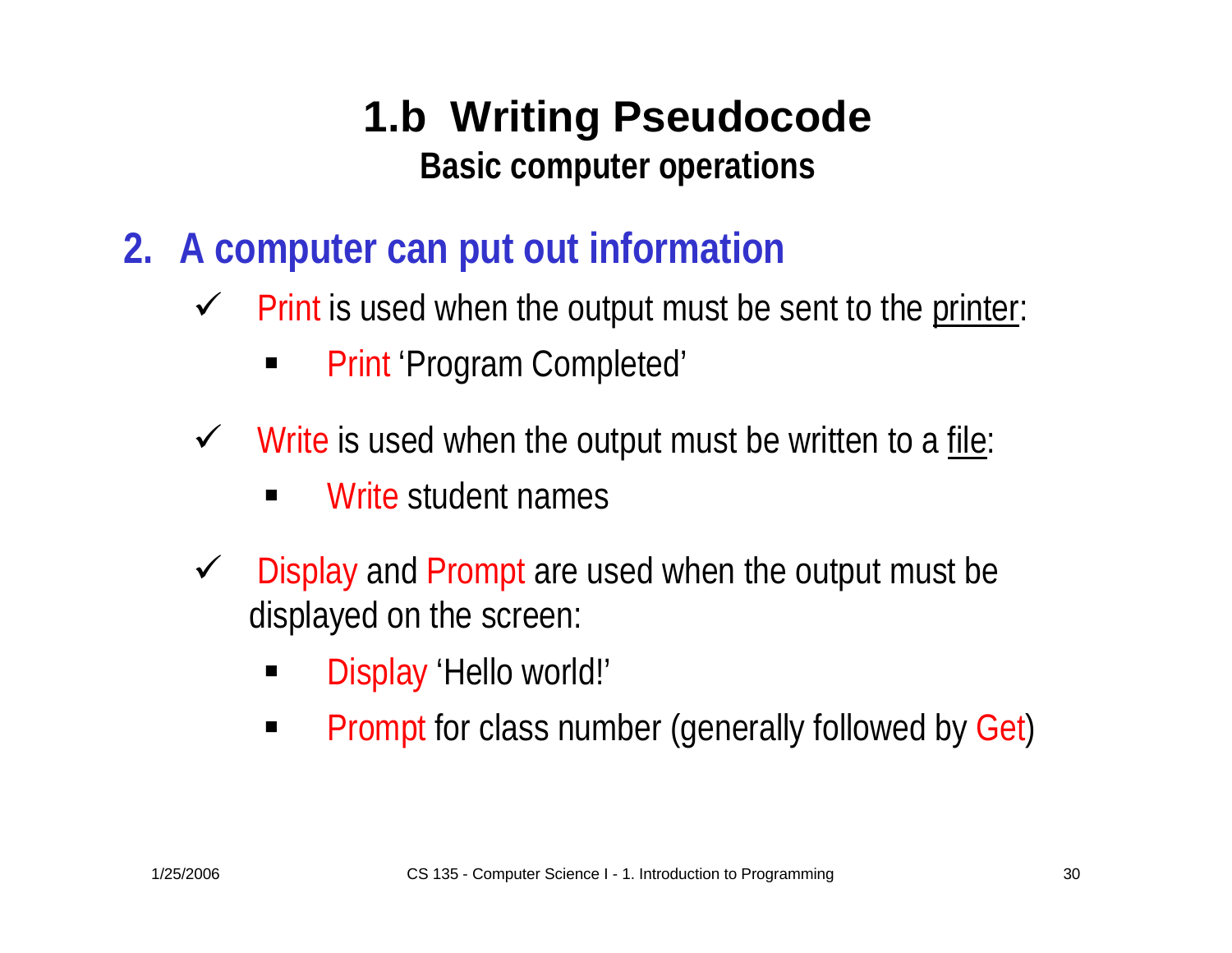- **3. A computer can perform arithmetic**
	- $\checkmark$  Either actual mathematical symbols or words can be used:
		- ٠ Multiply Length by Width to Compute Area
		- $\blacksquare$  Area  $\blacksquare$ Length \* Width
	- V Words and equivalent symbols used in pseudocode:
		- $\blacksquare$ ■ Divide or /  $\blacksquare$  $\blacksquare$  Add or  $\blacksquare$
		- Modulus or %  $\blacksquare$ ■ Subtract or –
		- **Parentheses or ()**  $\blacksquare$  . ■ Multiply or  $*$
	- $\checkmark$  Compute and Calculate also possible:
		- $\blacksquare$ Compute degrees Celsius
		- $\blacksquare$  $C = (F$ 32) / 1.8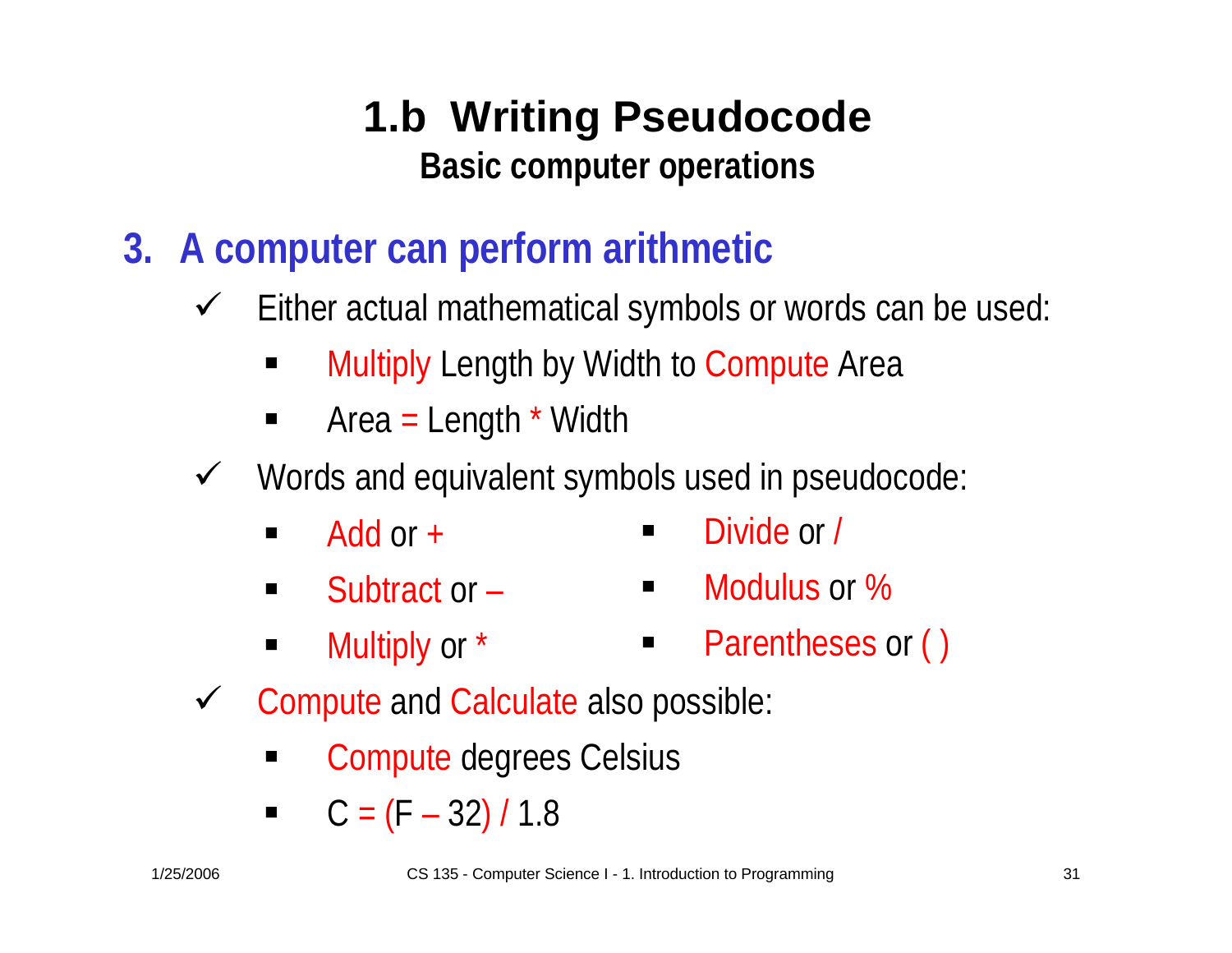- **4. A computer can assign a value to a variable or memory location**
	- $\checkmark$  Initialize or Set are used to give data an initial value:
		- $\blacksquare$ Initialize total\_price to 0
	- $\checkmark$  = or  $\leftarrow$  are used to assign a value as a result of processing:
		- ٠ total\_price ← cost\_price + sales\_tax
	- Save or Store are used to keep a variable for later use:
		- $\blacksquare$ Save customer\_name in last\_customer\_name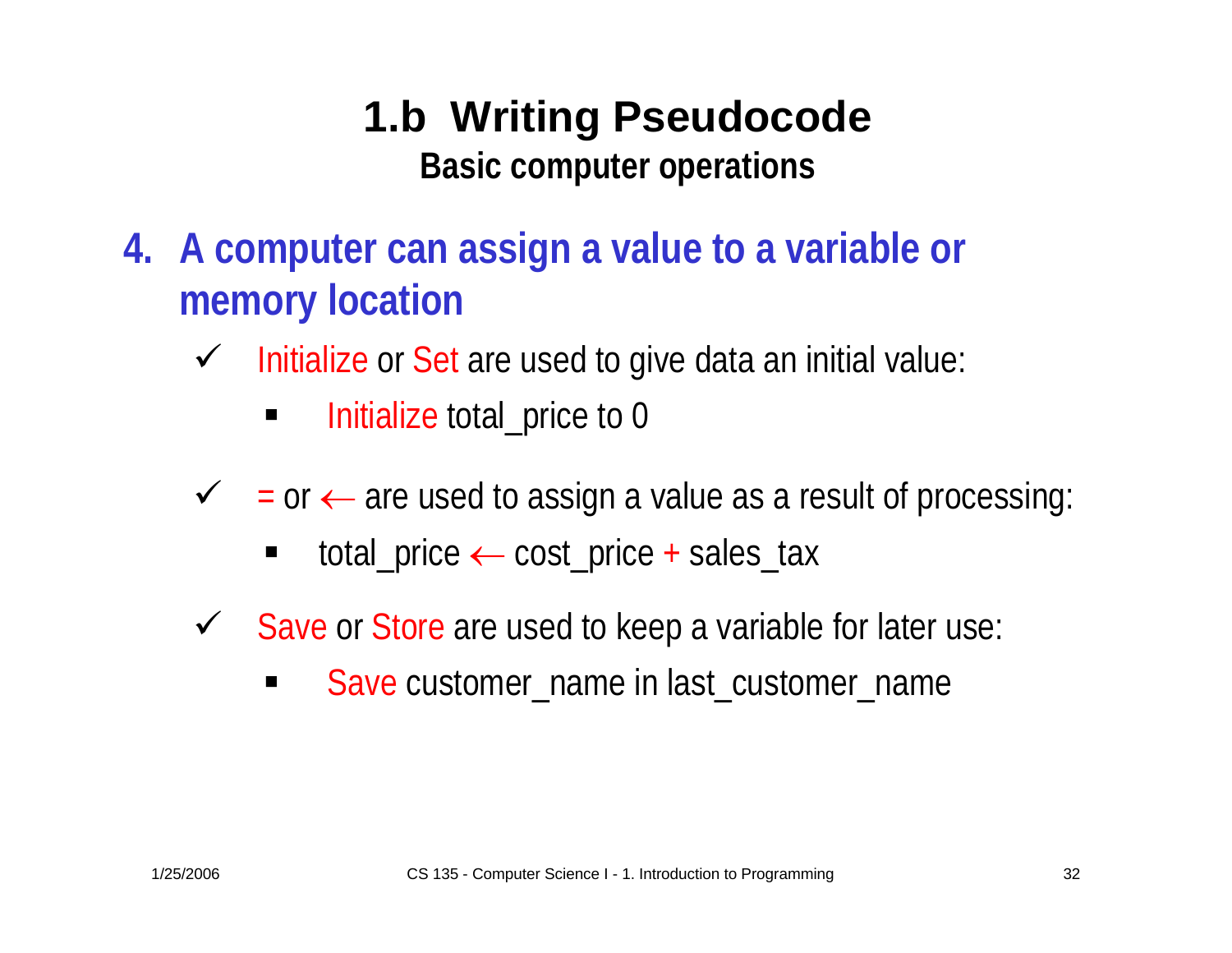# **1.b Writing Pseudocode**

**Basic computer operations**

### ¾ **Example of pseudocode**

Find the mean age of the class

- 1. Prompt user for number\_students
- 2. Get number\_students
- 3. Prompt user for student\_ages
- 4. Get student\_ages
- 5. Add student\_ages into total\_age
- 6. Divide total\_age by number\_students
- 7. Set average to the result

8. Display average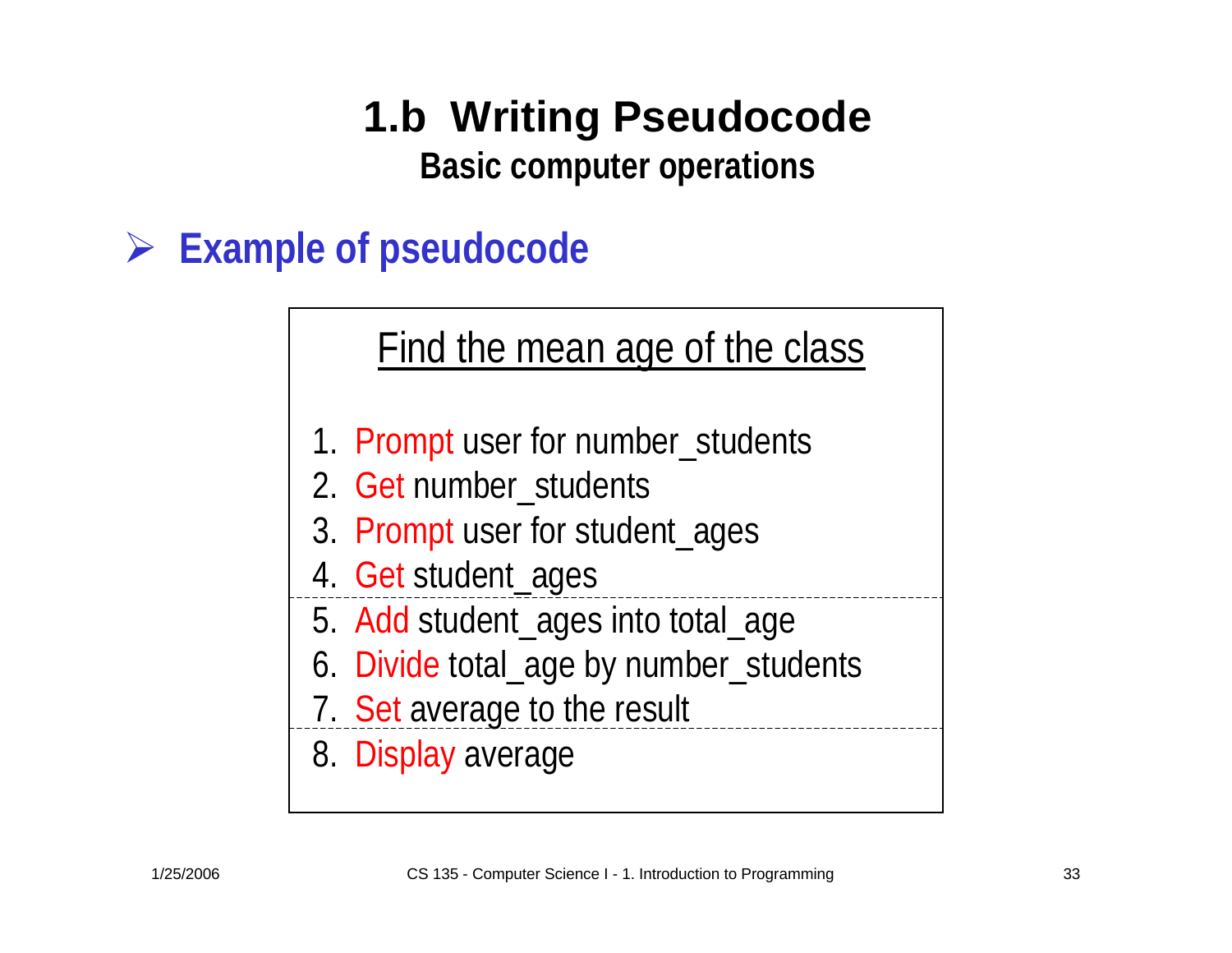# **1.b Writing Pseudocode**

**Basic computer operations**

### ¾ **Alternative pseudocode**

Find the mean age of the class

- 1. Prompt user for number\_students
- 2. Get number\_students
- 3. Prompt user for student\_ages
- 4. Get student\_ages
- 5. total\_age = Sum of student\_ages
- 6. average = total\_age / number\_students
- 7. Display average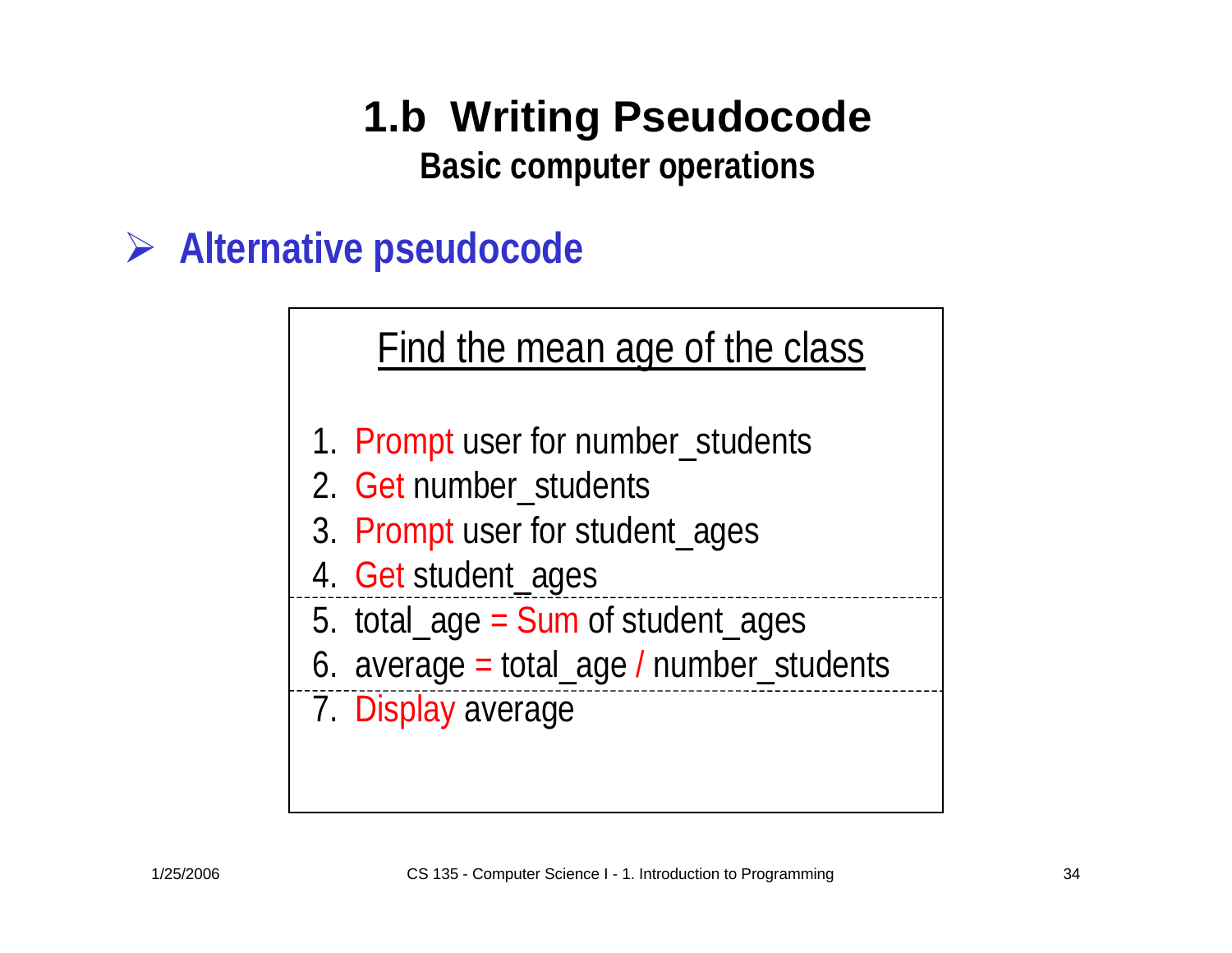### **1. Introduction to Programming**

- **a. How to Develop a Program**
- **b. Writing Pseudocode**

#### **c. First Elements of C++**

- 9 **The basics of a C++ program**
- 9 **Data types**
- 9 **Arithmetic operators**
- 9 **Expressions**
- 9 **Variables**
- 9 **Type casting**
- 9 **ASCII characters**
- 9 **Input and output**

### **d. Looking Under the Hood**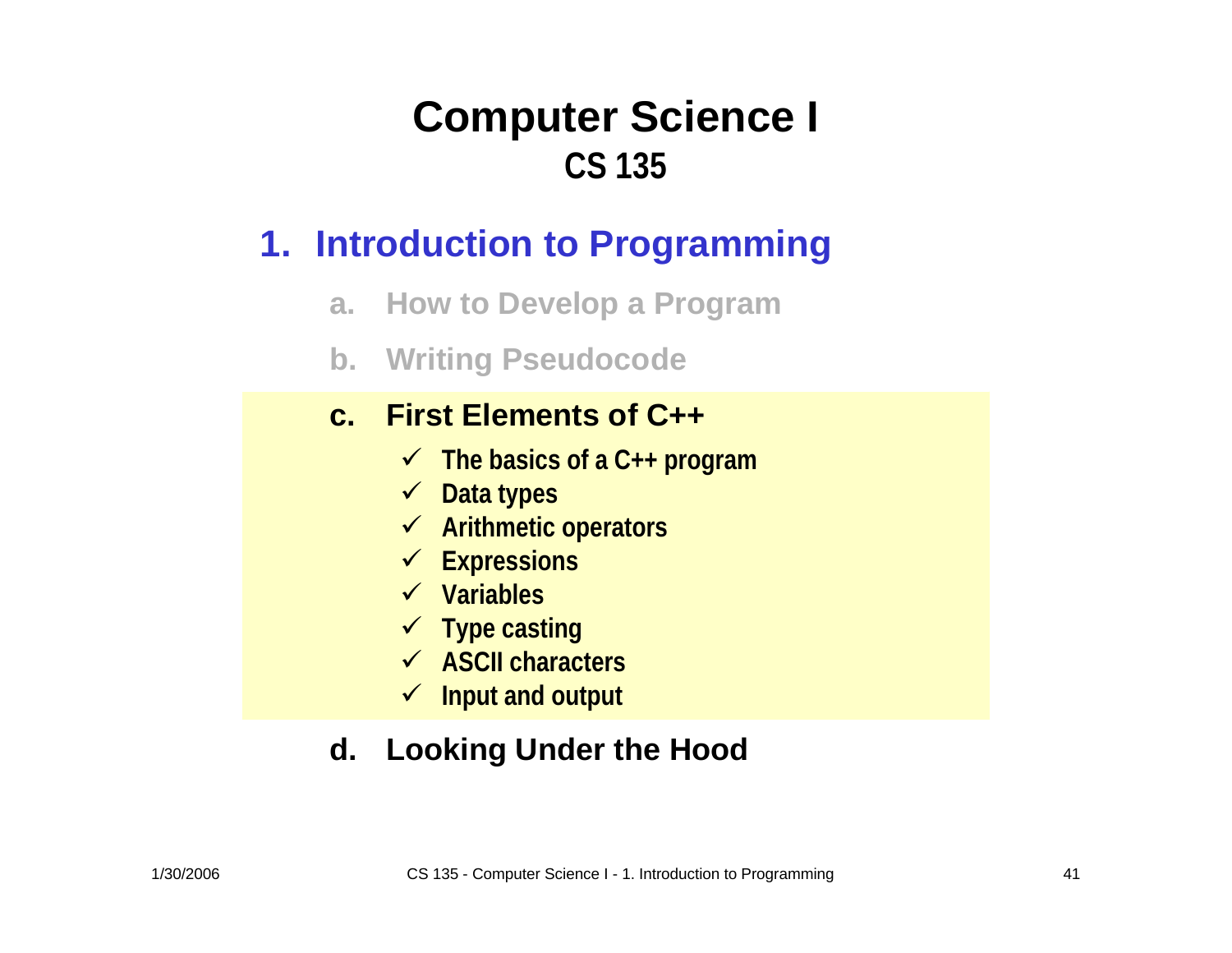**The basics of a C++ program**

```
cout << "Enter 3 numbers ";
cout "Enter ";
         cin >> x >> y >> z;
cin y 
         sum = x + y + z;
sum = x + y + z; // calculate
         avg = sum/3.0;
avg = sum/3.0; // average
         cout << endl;
         cout << "The average is ";
         cout << avg << endl;
         ...
return 0;
#include <iostream>
using namespace std;
int main()
{
         /* read data */
         cout << endl;<br>cout << "The average is ";<br>cout << avg << endl;
}
```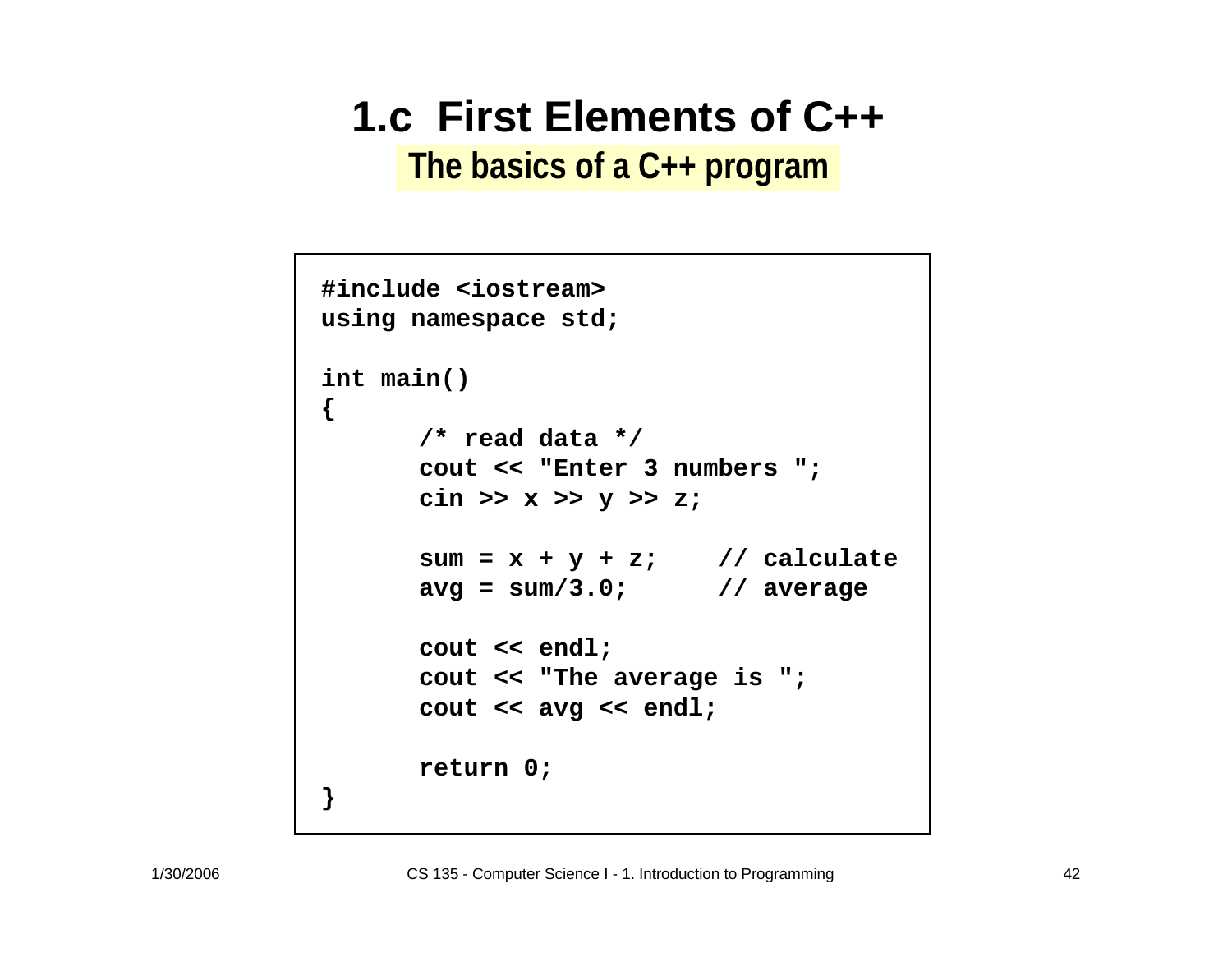**The basics of a C++ program**

- ¾ **Structure of a C++ program**
	- $\checkmark$  a C++ program is a collection of one or more subprograms, called **functions**
	- $\checkmark$  a subprogram or a function is a collection of statements that accomplishes something when executed
	- 9 every C++ program has at least one function called **main**
	- $\checkmark$  the smallest individual unit of a program is called a "token"
- ¾ **Tokens of a C++ program**
	- $\checkmark$  special symbols
	- $\checkmark$  word symbols
	- $\checkmark$  identifiers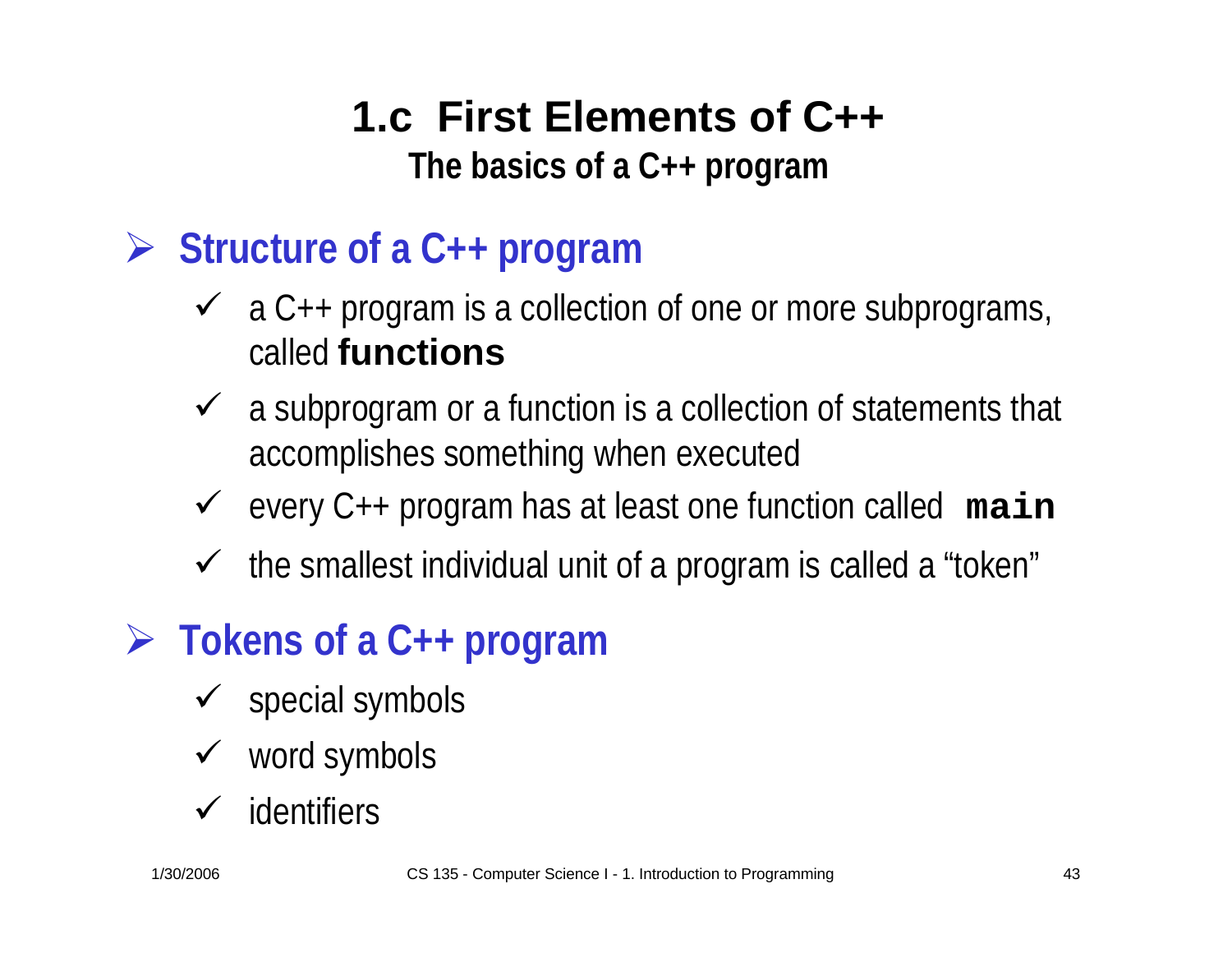**The basics of a C++ program**

# ¾ **Special symbols**

- $\checkmark$  mathematical symbols:
- $\checkmark$  punctuation marks:
- $\checkmark$  two-character symbols:
- $\checkmark$  etc.

## ¾ **Word symbols**

- 9 **int**, **float**, **char**, **void**, **return**, etc.
- ◆ also called reserved words or **keywords**, as they belong to the language
	- $\blacksquare$ cannot be redefined and reused
	- $\blacksquare$ are always lowercase

|  | $+$ $ *$ /                                        |  |
|--|---------------------------------------------------|--|
|  |                                                   |  |
|  | $\leq$ $\equiv$ $\equiv$ $\geq$ $\equiv$ $\ldots$ |  |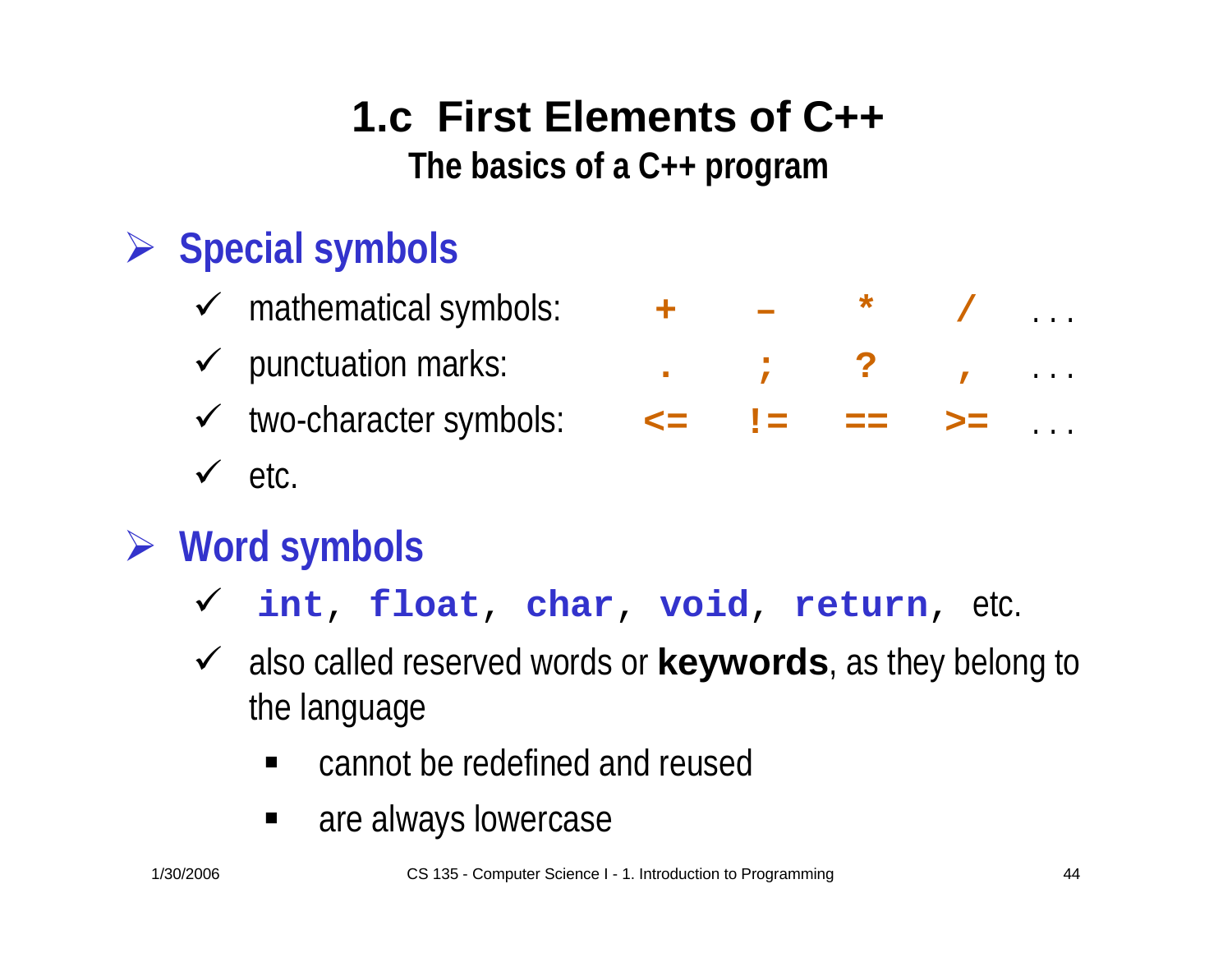**The basics of a C++ program**

#### ¾**Identifiers**

#### $\checkmark$ **main**, **x**, **y**, **sum**, **student\_name**, etc.

- $\checkmark$  identifiers are user-created names of things that appear in programs (variables, constants, functions, etc.):
	- ٠ consist of letters, digits, and the underscore character **\_**
	- must begin with a letter or underscore
	- are case sensitive
- 9 should be meaningful: **student\_name** better than **sdtnm**
- $\sqrt{ }$  there exists predefined identifiers, such as **cout** and **cin**
	- $\blacksquare$  unlike reserved words, predefined identifiers may be redefined, but not a good idea as it can be confusing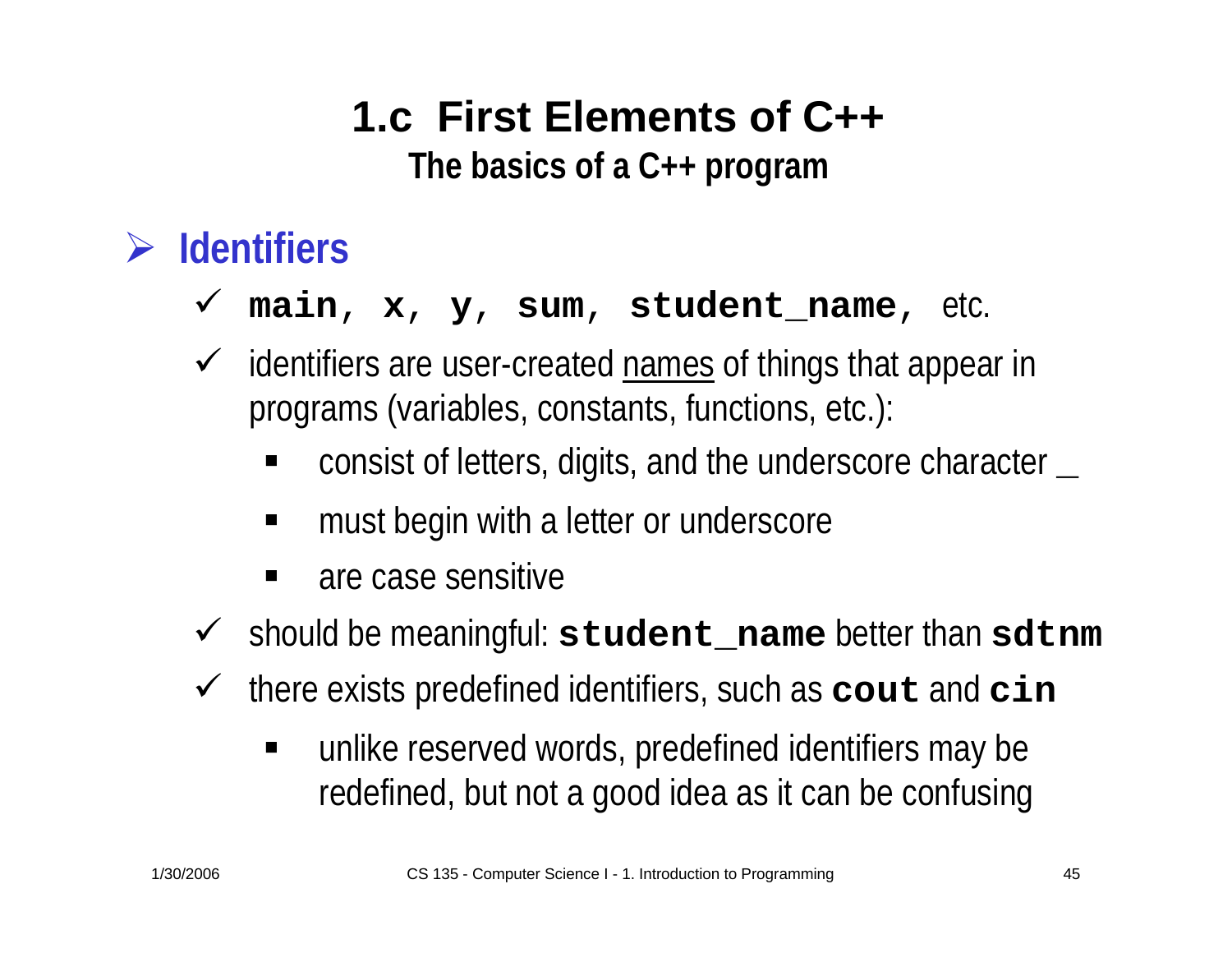**The basics of a C++ program**

¾ **Examples of legal and illegal identifiers**

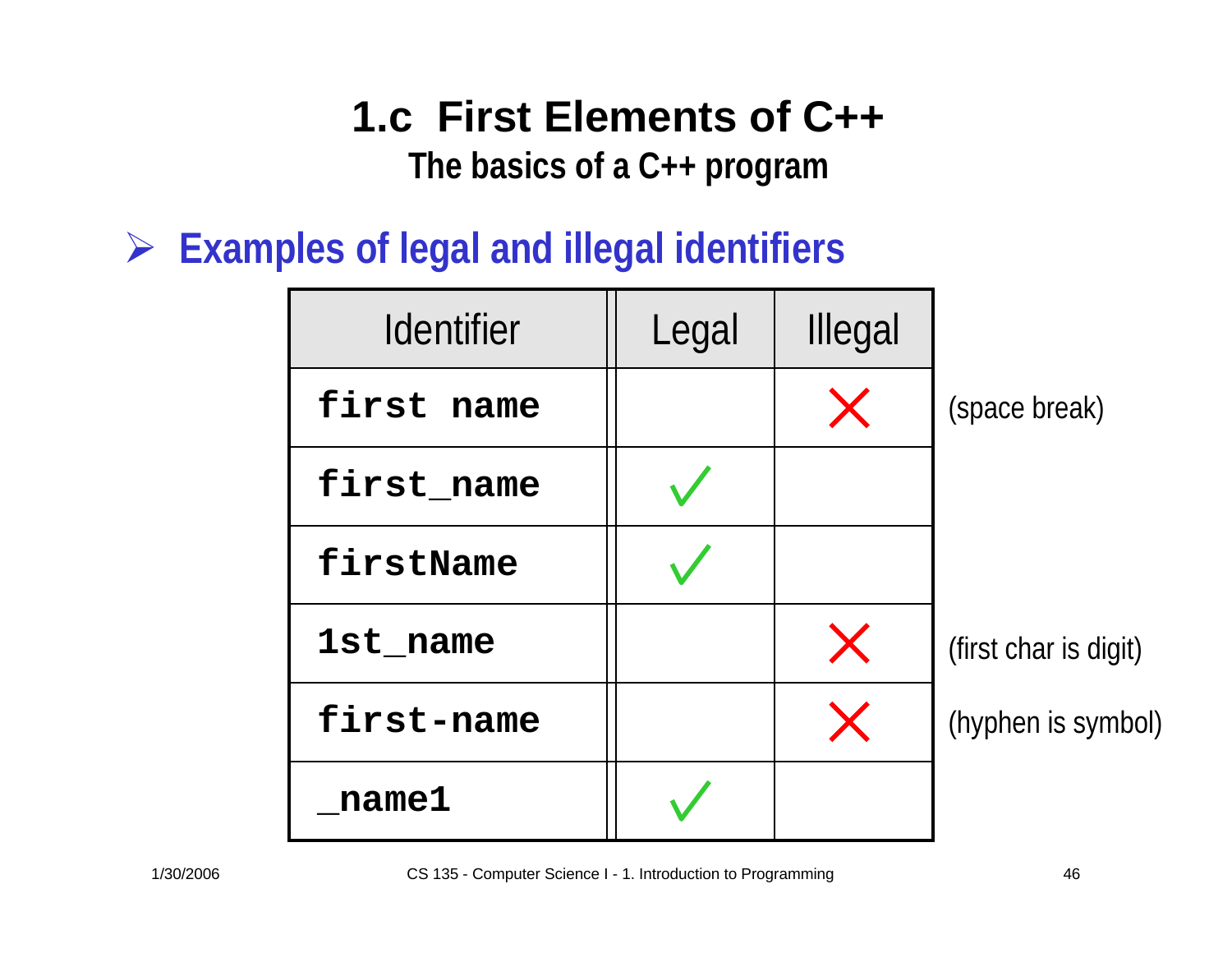**The basics of a C++ program**

```
#include <iostream>
#include
<iostream
using namespace std;
>using namespace std
;
int main()
int 
{
             /* read data */
/* read data */
            cout << "Enter 3 numbers ";
cout << "Enter 3 numbers "
            cin >> x >> y >> z;
;cin >> >> y >>
z
             sum = x + y + z; // calculate
;sum 
= x 
+ 
+
z
; // calculateavg = sum/3.0; // average

= sum
/3.0; // average
            cout << endl;
cout << endl
            cout << "The average is ";
;cout << "The average is "
;
            cout << avg << endl;
cout << << endl
;
            return 0;
return
0
;
}
{
}
```
char symbols keywords identifiersliteralsstrings comments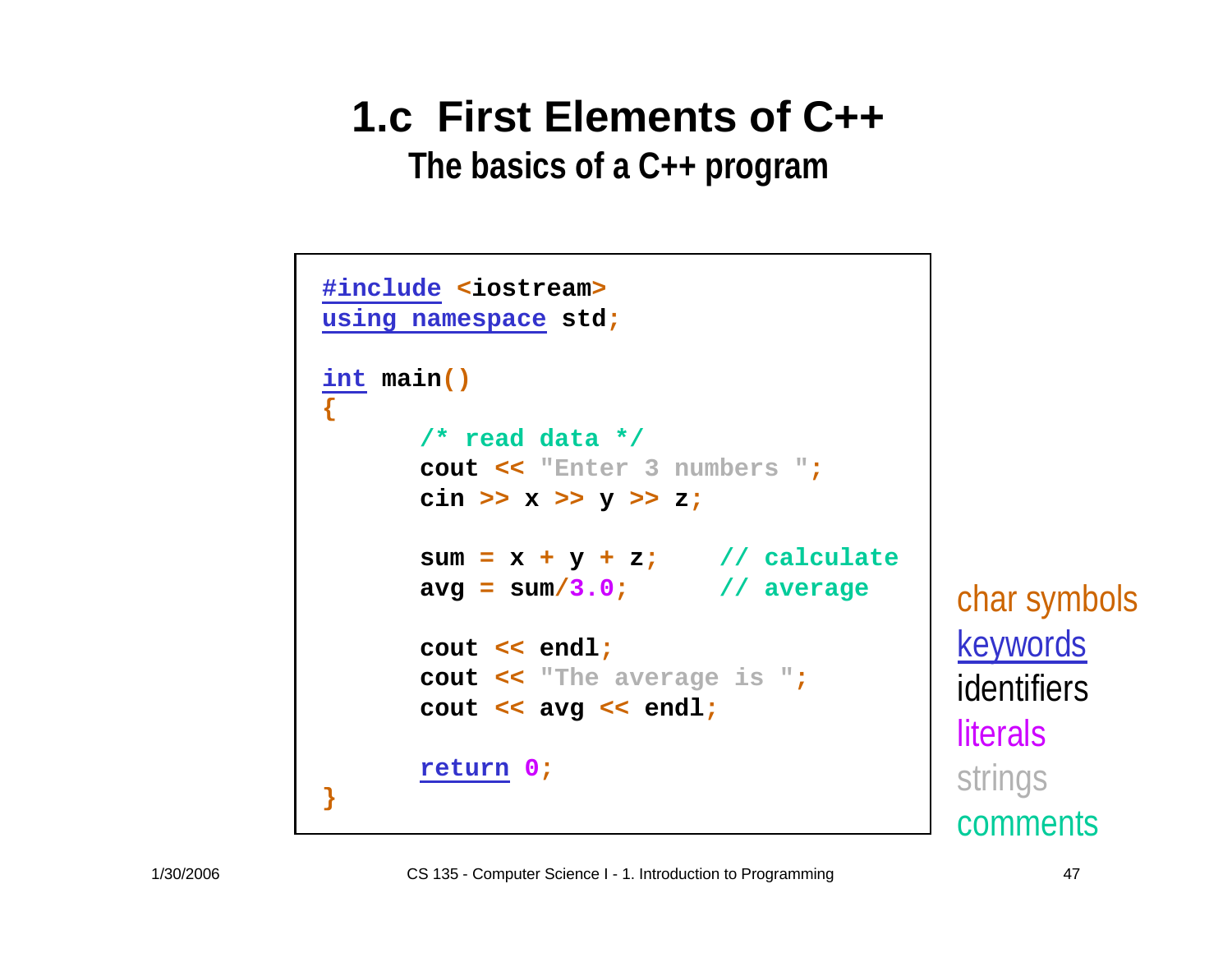### **1.c First Elements of C++Data types**

¾ **Different data types for different programs**

- $\checkmark$  for example, some programs work with numbers (scientific calculation), some other programs manipulate names (alphabetizing lists) and some use both (grading)
- 9 numbers and words are distinct **data types**
- ¾ **Categories of data types in C++**
	- $\checkmark$  simple data type
		- integral data type = integer numbers (without a decimal)
		- $\blacksquare$  $f$ loating-point data type = decimal numbers
		- $\mathbb{R}^3$ enumeration data type = programmer-created type
	- ◆ structured data type & pointers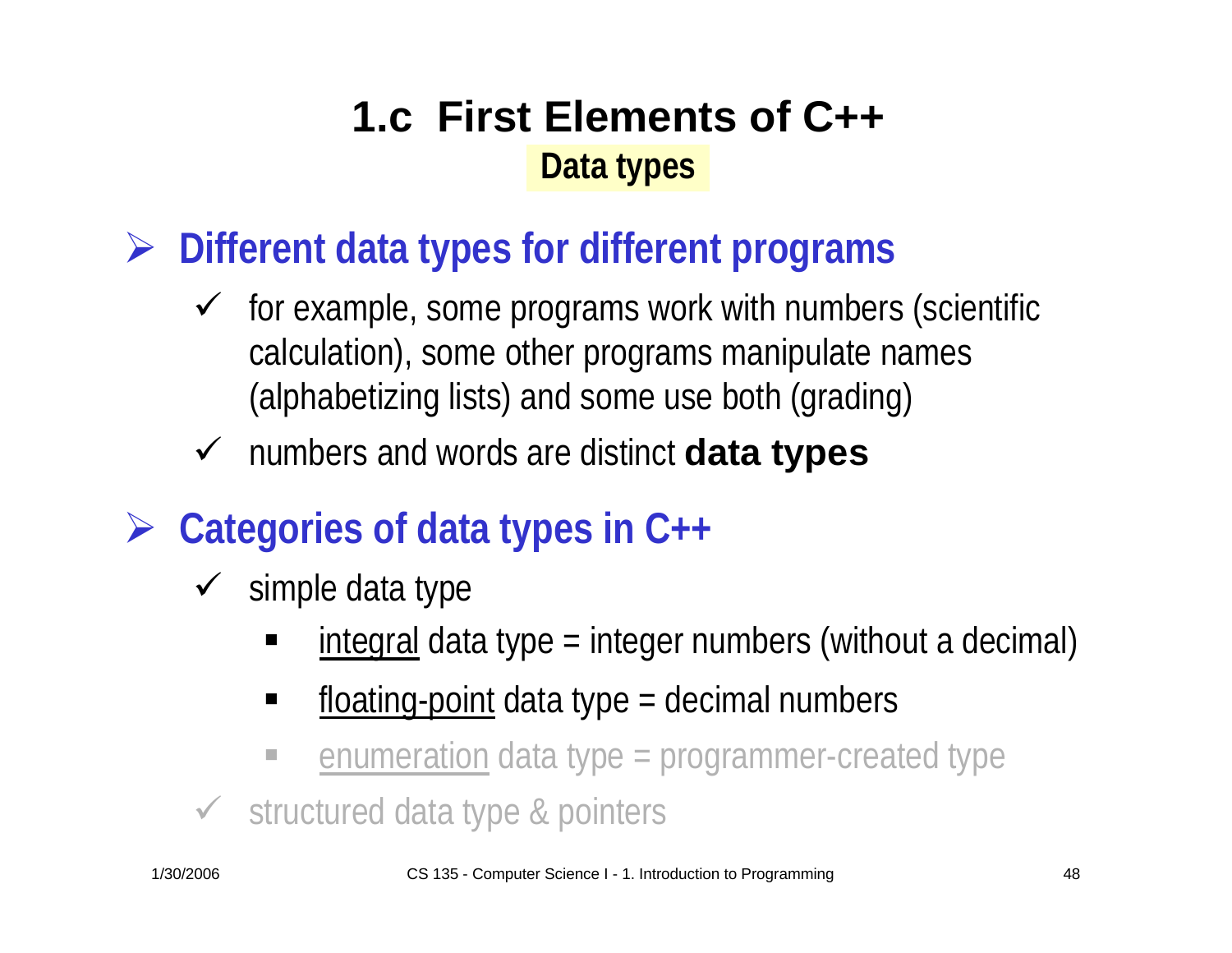### **1.c First Elements of C++Data types**

- ¾ **Integral data types**
	- ◆ int represents integer numbers, for example:
		- **<sup>0</sup>**, **37**, **-45**, **<sup>12500</sup>** (no comma inside number)
		- $\blacksquare$ minimum: **-2147483648**
		- $\blacksquare$ maximum: **2147483647**
	- 9 **char** represents any single character, for example:
		- **'a', '2', 'B'**, **'\$'**, **' '** (in single quotes)
		- $\blacksquare$ also represents small integers between **-128** and **<sup>127</sup>**
	- ◆ **bool** represents logical (Boolean) values and can be only
		- $\blacksquare$ **true** or **false** (these are keywords)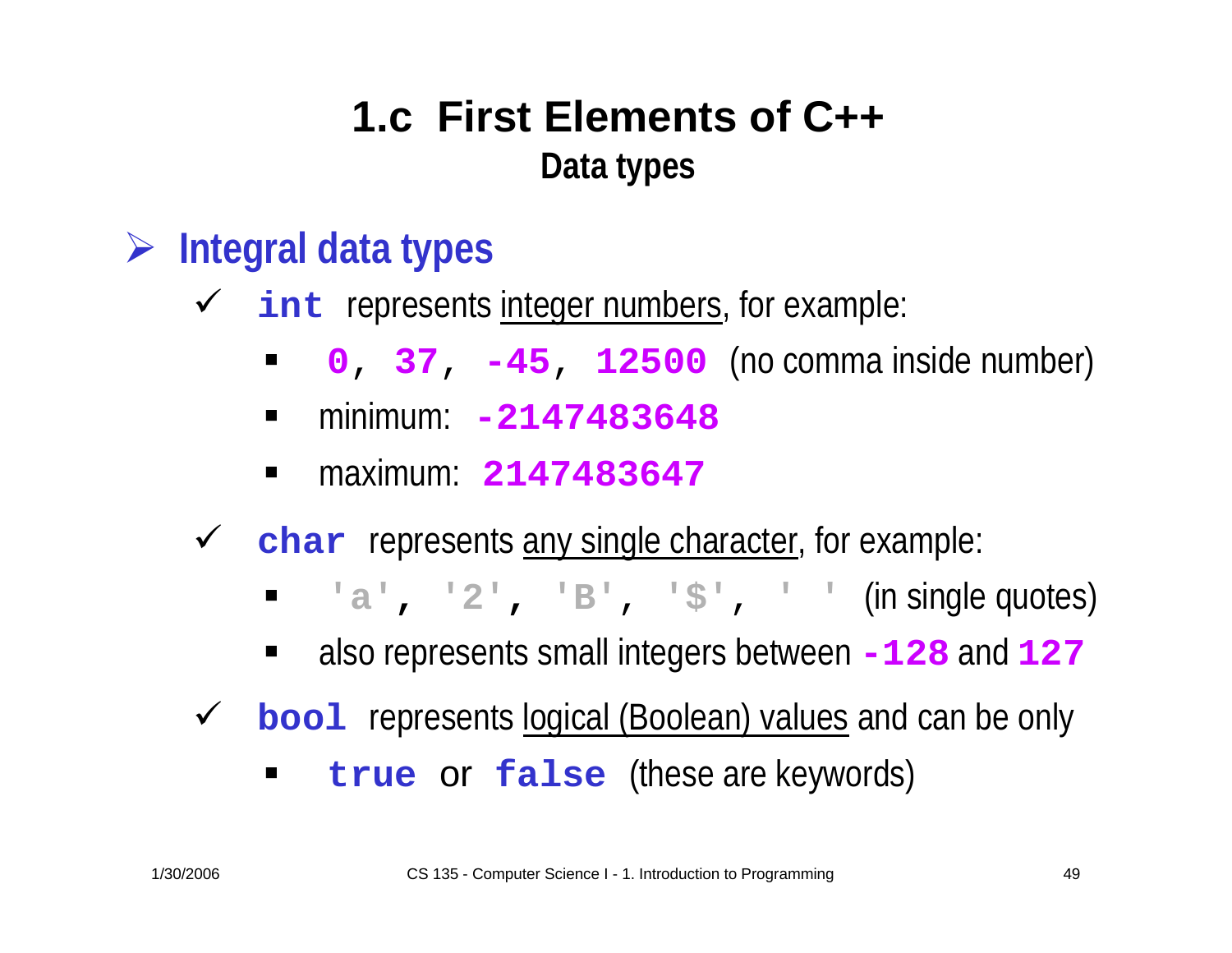### **1.c First Elements of C++Data types**

- ¾ **Floating-point data types**
	- $\checkmark$ **float** represents real numbers, for example:
		- $\blacksquare$ **75.924**, **-1.482**, **0.0018**, **180.00**
		- **7.5924e1**, **-1.482e0**, **1.8e-3**, **1.8e2** (in scientific notation)
		- maximum of 6 or 7 significant digits
		- $\blacksquare$ bounds: **-3.4e38** and **3.4e38**
	- $\checkmark$  **double** also represent real numbers but with double precision (more significant digits and larger interval)
		- $\blacksquare$ maximum of 15 significant digits
		- $\blacksquare$ bounds: **-1.7e308** and **1.7e308**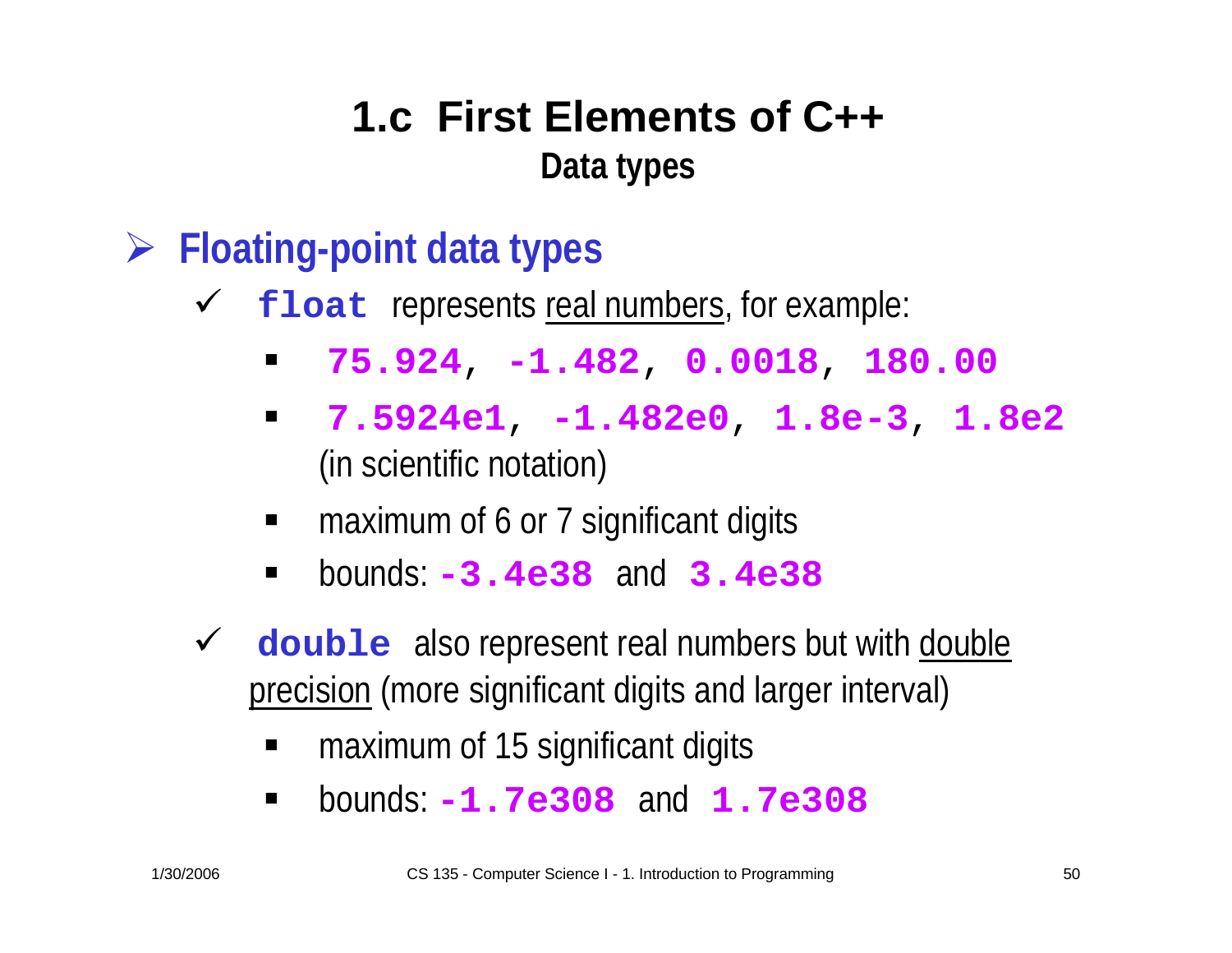### **1.c First Elements of C++Arithmetic operators**

### ¾ **The C++ arithmetic operators are**

- $\checkmark$  addition **+**
- $\checkmark$  subtraction **-**
- $\checkmark$  multiplication **\***
- $\checkmark$  division **/**
- $\checkmark$  remainder **%**(mod operator:  $11 \% 3 = 2$ )

9 **+, - , \*** and **/** can be used with both integral and floating-point data types

## ¾ **Two types of operators**

- $\checkmark$  unary operators have only one operand: **-** or or  $+$  |
- $\checkmark$ binary operators have two operands:  $\Box$  **\***  $\Box$  or

**+**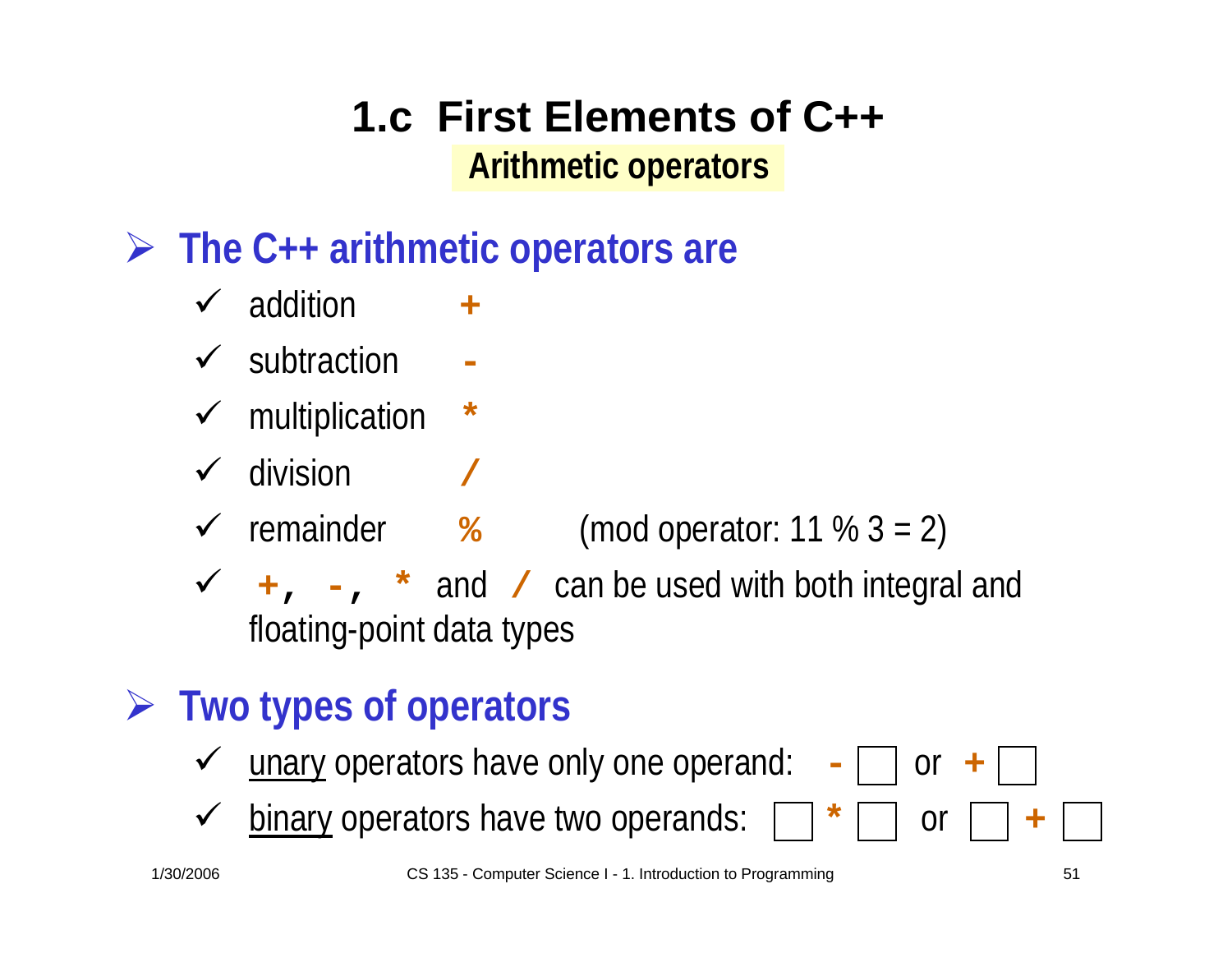### **1.c First Elements of C++Arithmetic operators**

### ¾ **Order of precedence**

- $\checkmark$  unary operators are evaluated first
- 9 then all operations inside parentheses **( )** are evaluated next
- 9 then **\*** , **/** and **%** are at the same level of precedence and are evaluated next
- 9 finally **+** and **-**- are at the same level of precedence and are evaluated last
- $\checkmark$  when operators are on the same level, evaluation is performed from left to right
- $\checkmark$  example:  $3 + 7 \times 6$  evaluates to  $45$
- $\checkmark$  example:  $(3 + 7) * 6$  evaluates to  $60$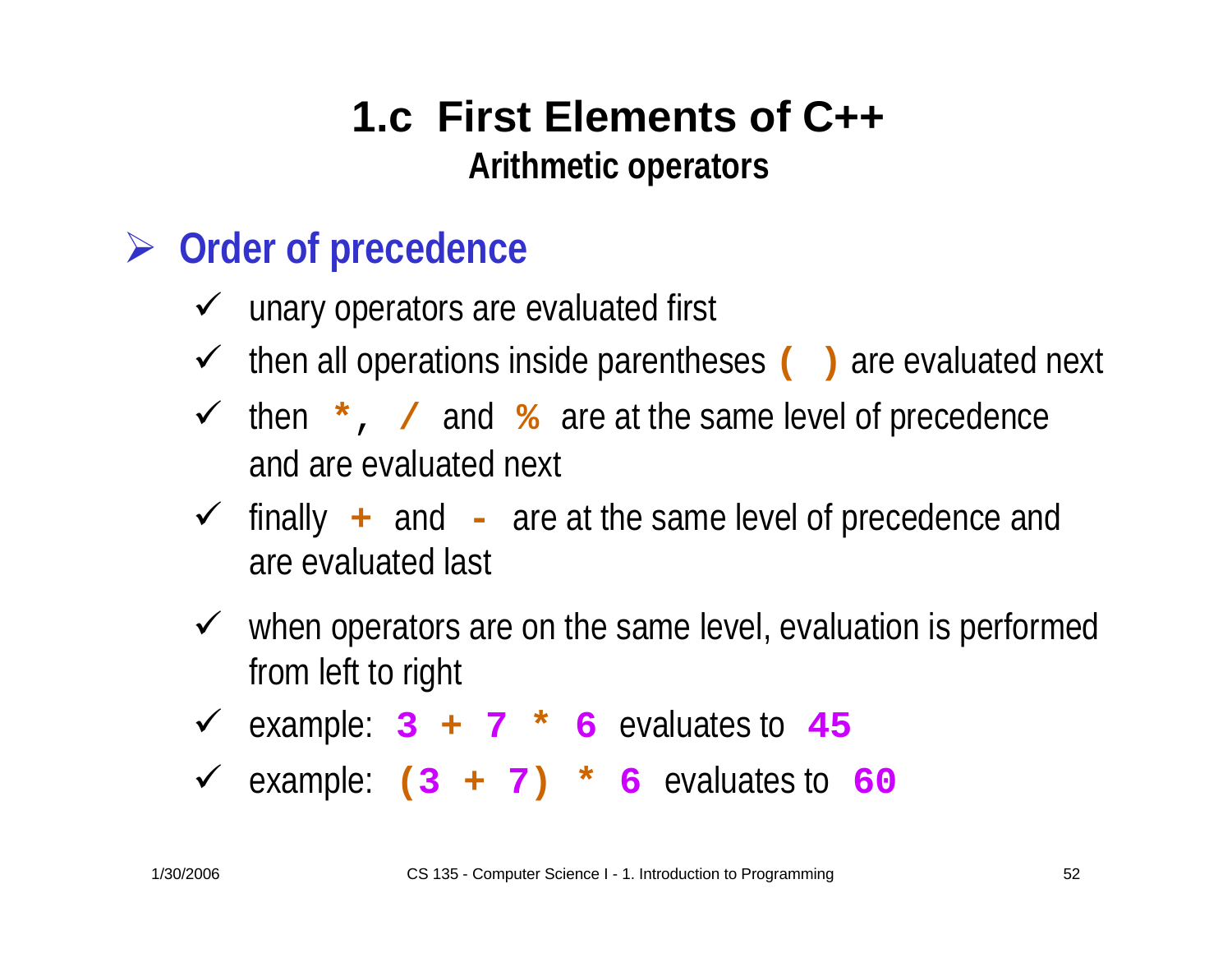### **1.c First Elements of C++Expressions**

### ¾ **Integer expressions**

- $\checkmark$  all operands are integer
- $\checkmark$  the result is an integer
- 9 example: **10 / 4** evaluates to **2**
- 9 example: **<sup>72</sup> - 7 \* ( -60 % 8 )** evaluates to **100**

### ¾ **Floating-point expressions**

- $\checkmark$  all operands are floating-point
- $\checkmark$  the result is floating-point
- 9 example: **10.0 / 4.0** evaluates to **2.25**
- 9 example: **72.36 - 0.09 \* 4.0** evaluates to **72.0**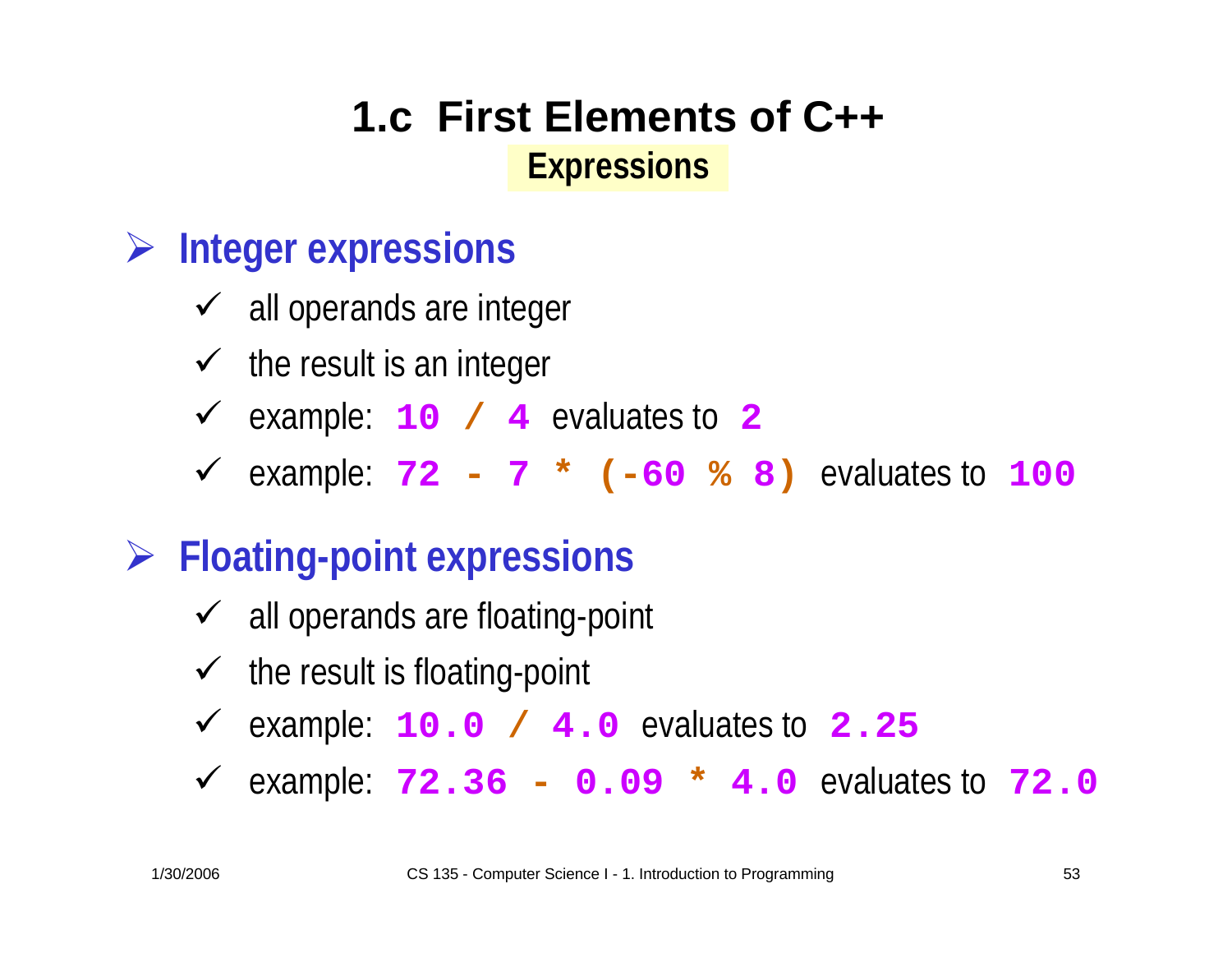### **1.c First Elements of C++Expressions**

### ¾ **Mixed expressions**

- $\checkmark$  operands are of different data types, integer and floating-point
- 9 example: **5.4 \* 2 - 13.6 + 21 / 6**
- ¾ **Evaluation rules for binary operators**
	- $\checkmark$  if both operands are integer, then result is integer
	- $\checkmark$ if both operands are floating-point, then result is floating-point
	- $\checkmark$  if one operand is integer and the other floating-point, then the integer is changed to floating-point and the result is floatingpoint

$$
\frac{\sqrt{\text{example: } 5.4 \times 2 - 13.6 + 21 / 6}}{10.8} \text{ yields } 0.2
$$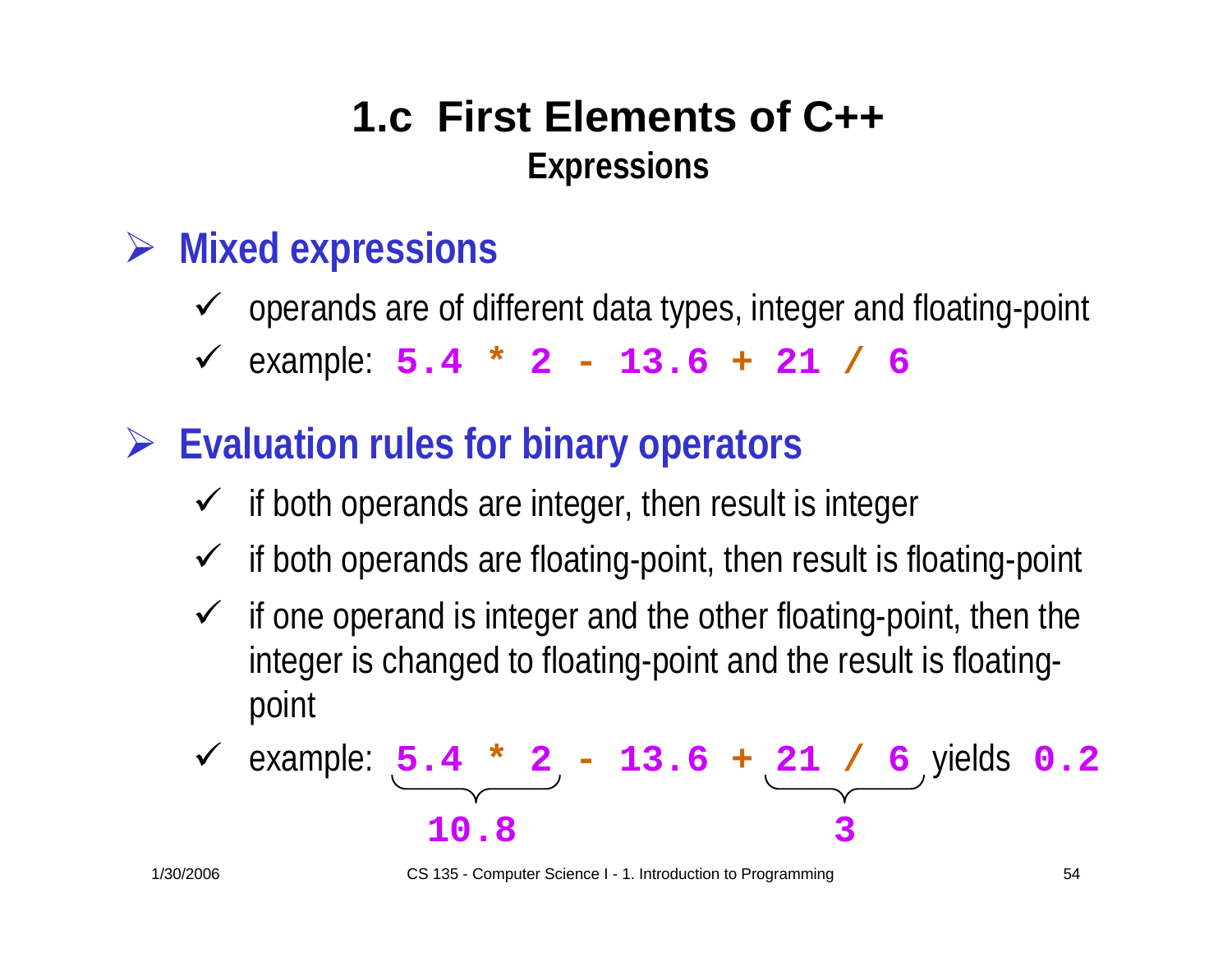¾ **Variables allow for formulas and generic processing**

- $\checkmark$  variables are like "unknowns" in math, for example:
	- $\blacksquare$ **surface = length \* width ;**
	- $\blacksquare$ **total = price <sup>+</sup> (price \* 0.08);**
	- $\blacksquare$ **cout << "The name is " << name ;**

### ¾ **Variable assignment**

- 9 form of assignment statement: **variable =** *expression* **;**
- ◆ *expression* is evaluated and its value is assigned to the variable on the left side (**no** expression on the left side!)
- 9 **=** is called the assignment operator
- $\checkmark$  for example:  $\dot{i} = i + 1$  increases variable  $\dot{i}$  by 1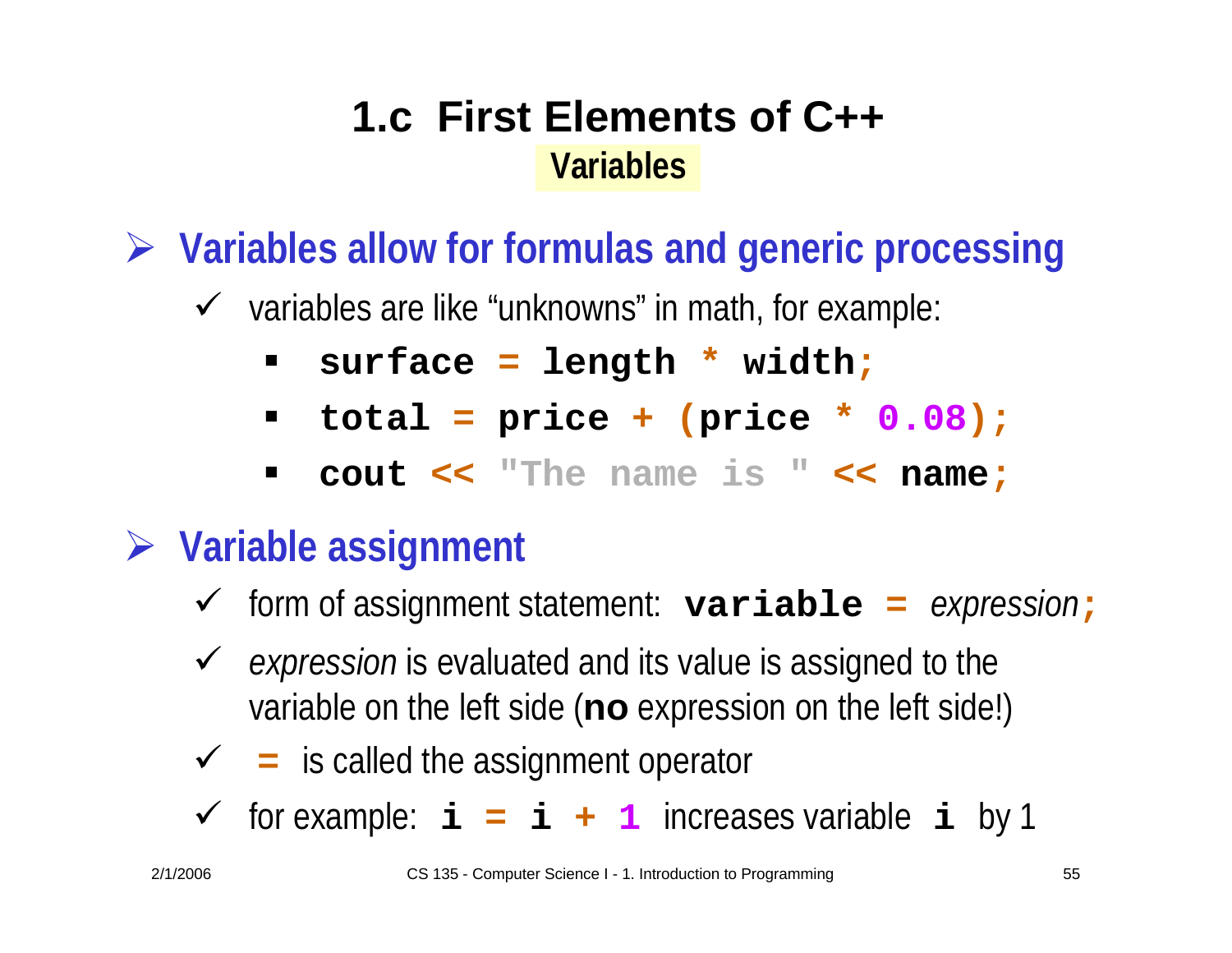¾ **Compound operators allow more concise assignments**

- $\checkmark$  most compound operators are two-character symbols: an arithmetic operator followed by the equal sign (no space)
	- compound addition **+=** and subtraction **-=**
	- ٠ compound multiplication **\*=** and division **/=**
	- compound remainder  $\approx$
- $\checkmark$ they are shortcuts used in some assignments where the same variable is on both sides of the equal sign, for example:
	- $\blacksquare$  **i**  $\textbf{+}$   $\blacksquare$  **1** is the same as  $\boldsymbol{\textbf{i}}$   $\blacksquare$   $\blacksquare$   $\blacksquare$   $\blacksquare$   $\blacksquare$
	- $\bf{x}$   $\bf{x} = \bf{y} \bf{3}$  is the same as  $\bf{x} = \bf{x}$   $\bf{x}$  ( $\bf{y} \bf{3}$ )
	- . . . but is *not* the same as **<sup>x</sup> = <sup>x</sup>\* y - <sup>3</sup>**(this last assignment doesn't have an easy compound equivalent)

<sup>2/1/2006</sup> CS 135 - Computer Science I - 1. Introduction to Programming 56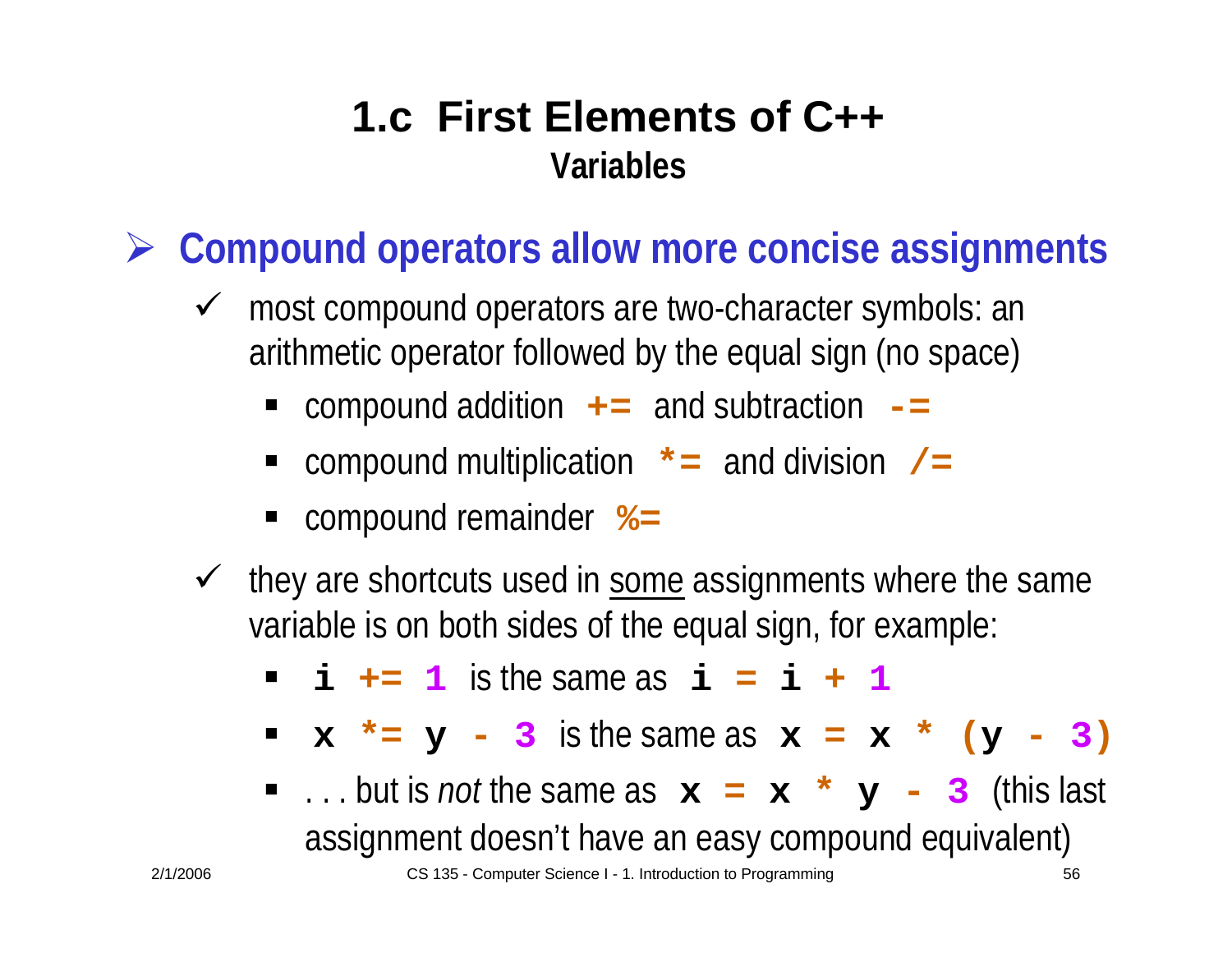¾ **Variables must be declared before they can be used**

- 9 form of the declaration statement: *data-type variable\_name* **;**
	- $\blacksquare$ **int age ;**
	- $\blacksquare$ **float surface ;**
	- **char name\_initial ;**
- $\checkmark$  once declared, variables can be assigned values using an assignment statement
- $\checkmark$  variable declarations can be placed anywhere in a function, but generally at the beginning
- $\checkmark$  variables of the same data type can be grouped together in a single declaration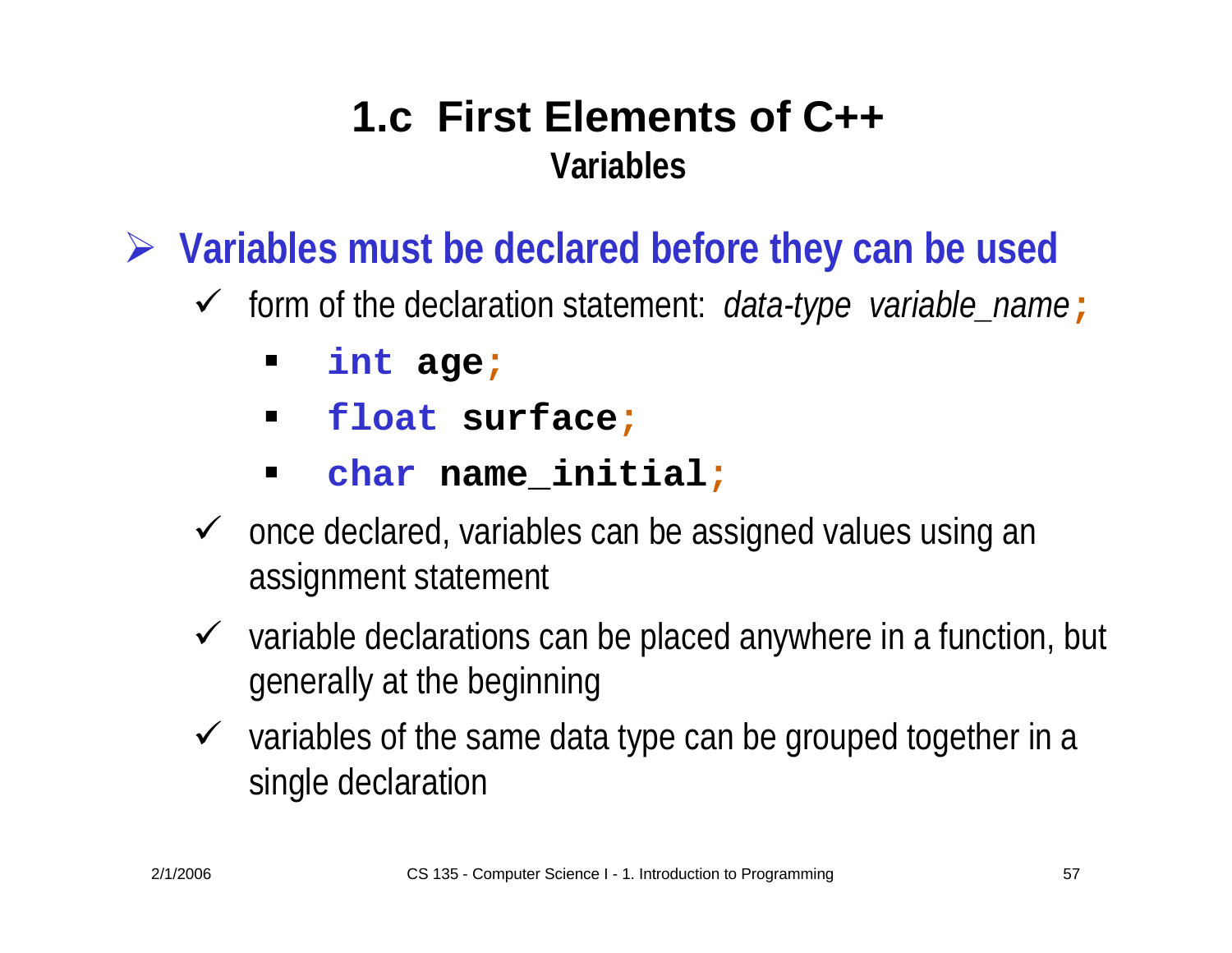¾ **Variables can be initialized at declaration or later**

all declarationsat the beginning

```
...int num1, num2; // only declared
int num3 = 100; // declared
                 // and initialized
float average, percentage; // declared
num1 =7; // initialized
num2 = 20
                ; // initialized
average = (num1
+ num2)/
2; // assigned
percentage
= average
/100
; // assigned
...
```
 $\checkmark$  result: average is 13.0, percentage is 0.13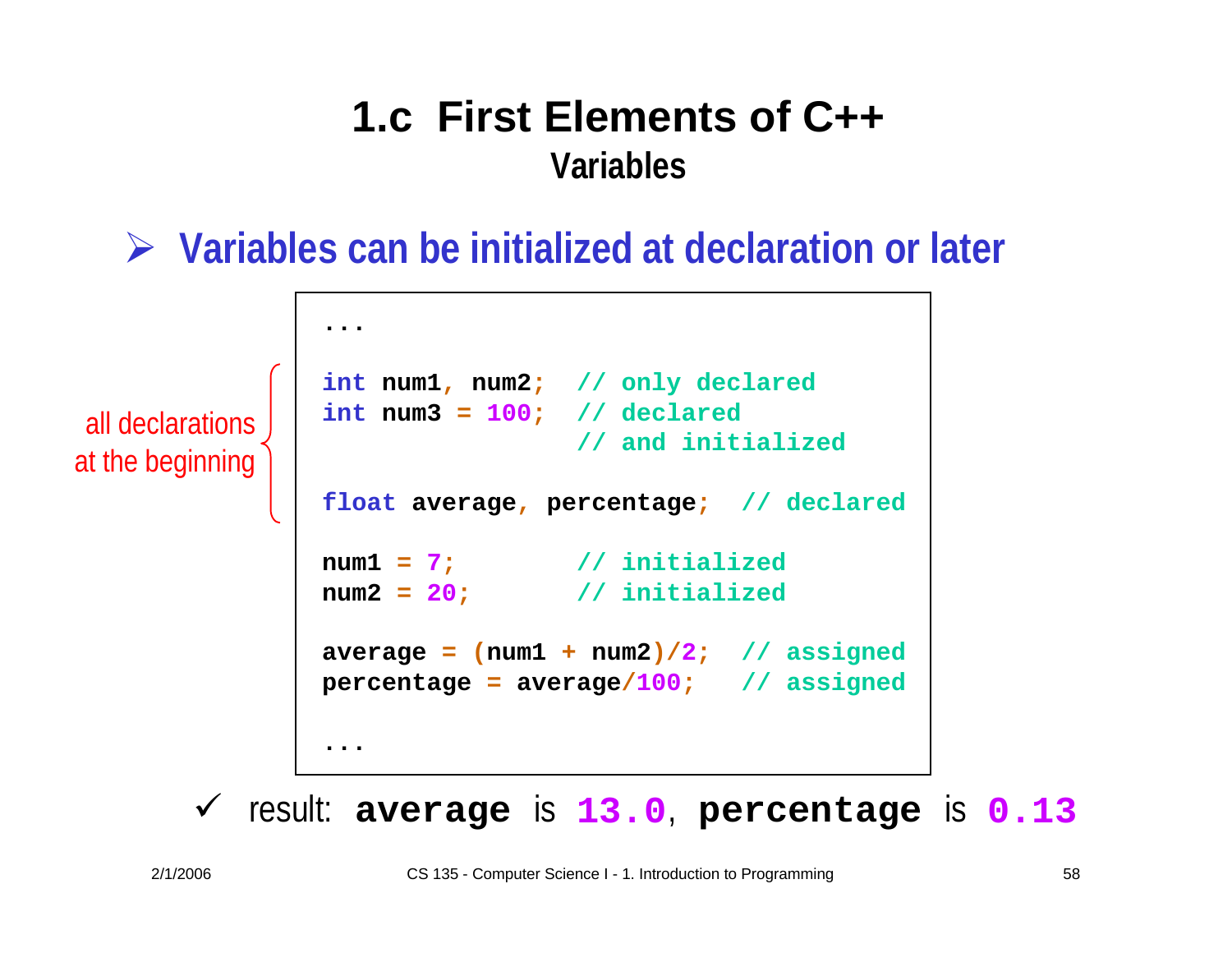```
...int num1, num2; // only declared
int num3 = 100; // declared
                // and initialized
float average, percentage; // declared
num1 =7; // initialized
num2 = 20
              ; // initialized
average = (num1
+ num2)/2.0
;// assigned
percentage
= average
/100
; // assigned
...
```
 $\checkmark$  result: average is 13.5, percentage is 0.135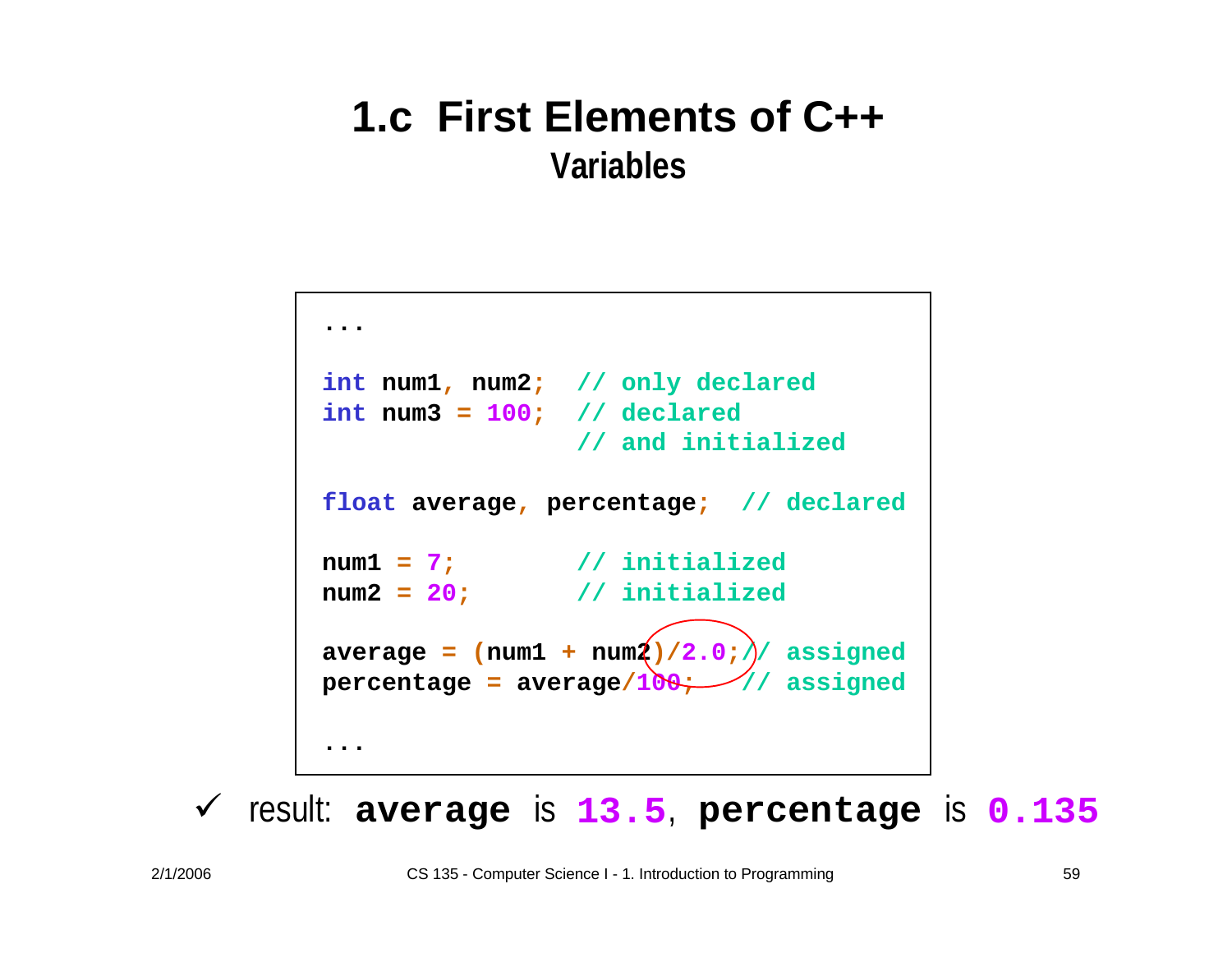```
...int num1, num2; // only declared
int num3 = 100; // declared
                // and initialized
int average, percentage; // declared
num1 =7; // initialized
num2 = 20
              ; // initialized
average = (num1
+ num2)/
2; // assigned
percentage
= average
/100
; // assigned
...
```
 $\checkmark$  result: average is 13, percentage is 0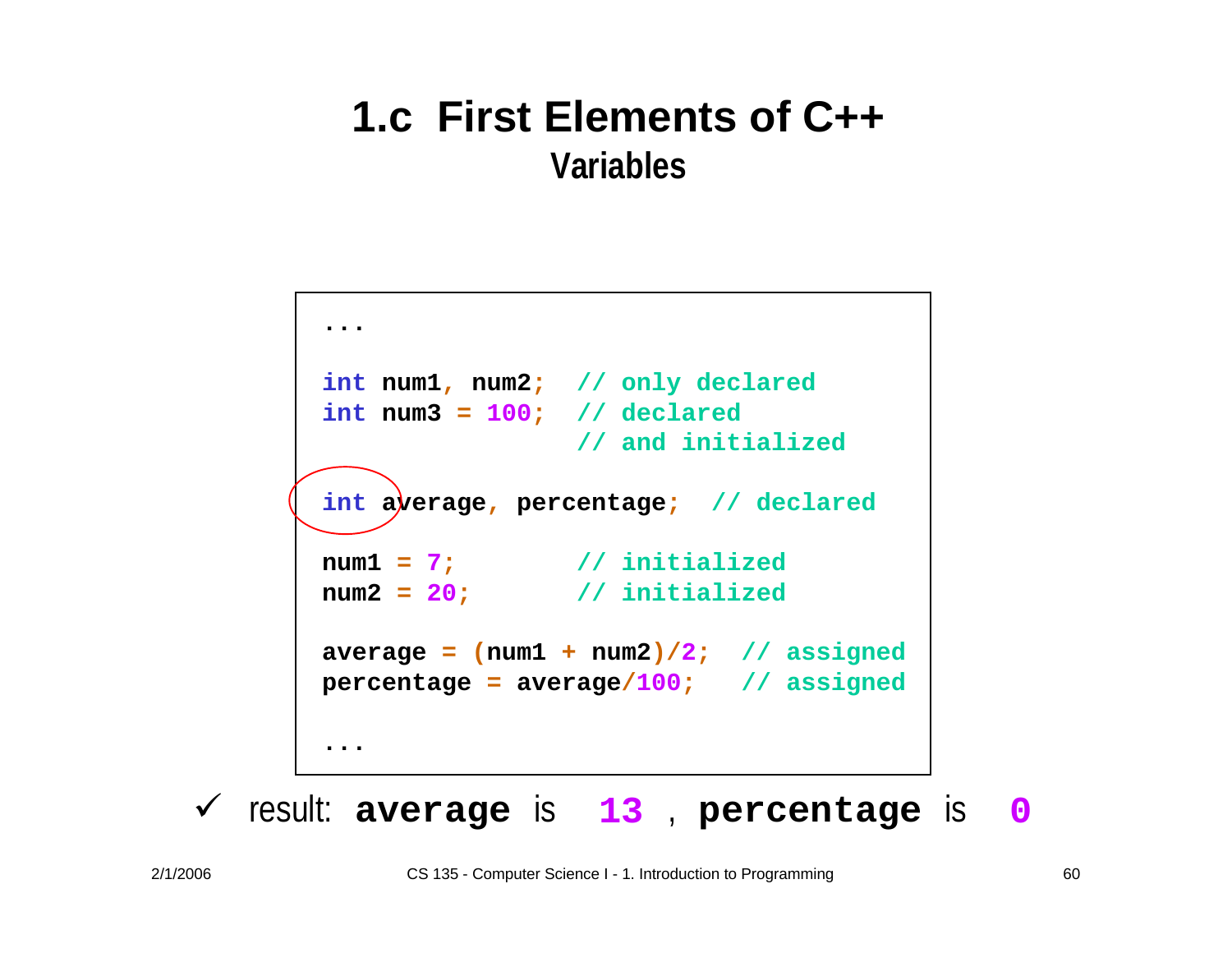### **1.c First Elements of C++Type casting**

¾ **You can also explicitly convert one type into another**

- $\checkmark$  this is called "type casting" or "type conversion" and can be written in two ways:
	- $\blacksquare$ **age =**  $int(24.7)$ **;** yields a value of 24
	- $\blacksquare$ **age = (int )24.7 ;**
- $\checkmark$  ex: from floating-point to integer  $\Rightarrow$  drop the decimal part
	- **tax\_payment = int (dollar\_cents);**
- $\checkmark$  ex: from integer to floating-point  $\Rightarrow$  preserve precision
	- **mean\_age = float (total\_age)/num ;**
- $\checkmark$  ex: from character to integer  $\Rightarrow$  alphabetize
	- **rank = int ('a');** yields a value of 97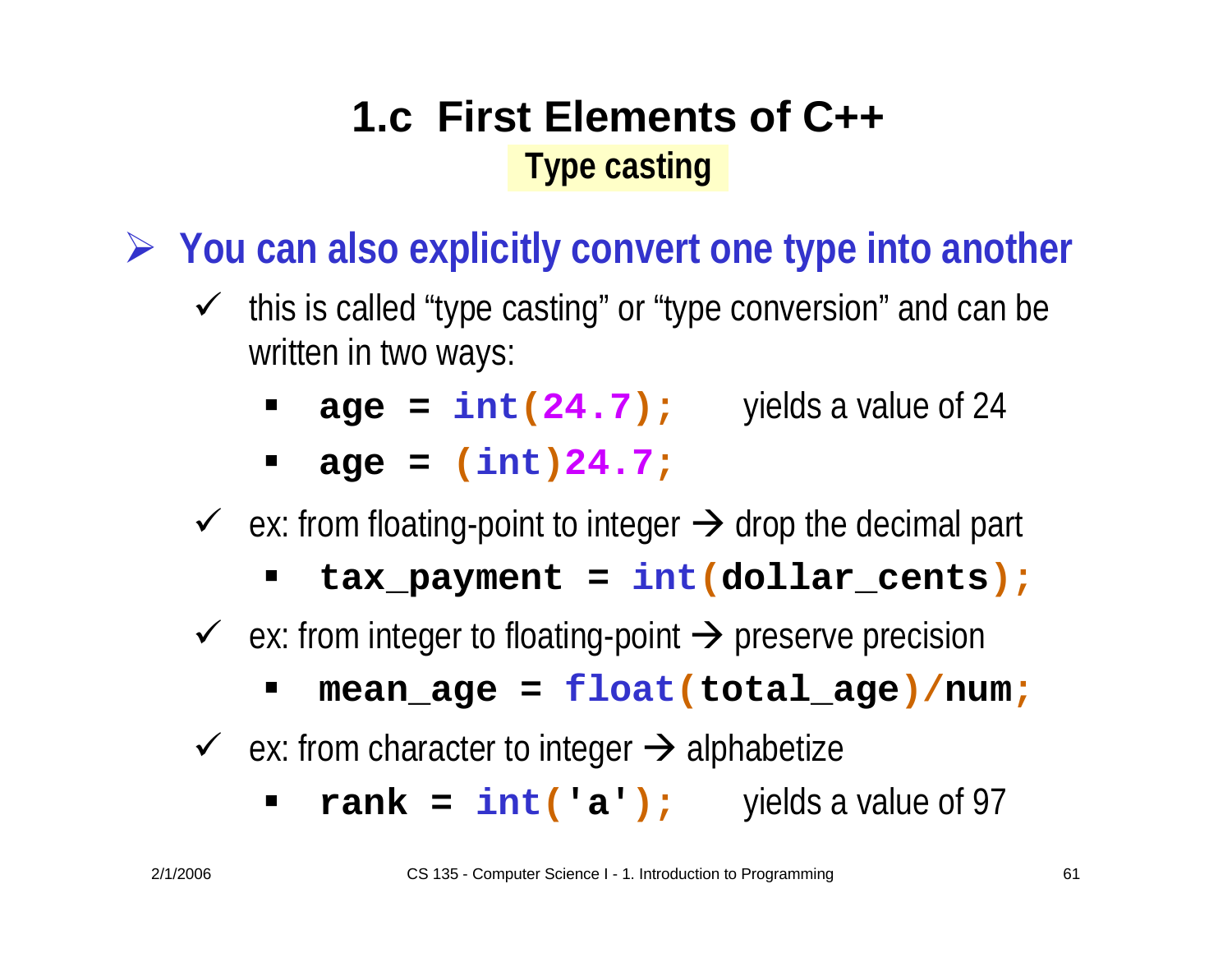### **1.c First Elements of C++ASCII characters**

¾ **American Standard Code for Information Interchange**

- $\checkmark$  the ASCII standard is character set and a character encoding based on the Roman alphabet, as used in modern English
- $\checkmark$  contains printable characters and control characters
- $\checkmark$ **printable** characters are
	- alphabetical characters: lowercase and uppercase letters
	- $\blacksquare$ ■ numerical characters: digits from 0 to 9
	- all symbol characters: **!**, **@**, **#**, **\$**, **%**, **^**, **&**, **\***, **(**, **)**, etc.
- 9 **control** (nonprintable characters) include
	- $\blacksquare$ line feed, carriage return, end of file, escape, delete, etc.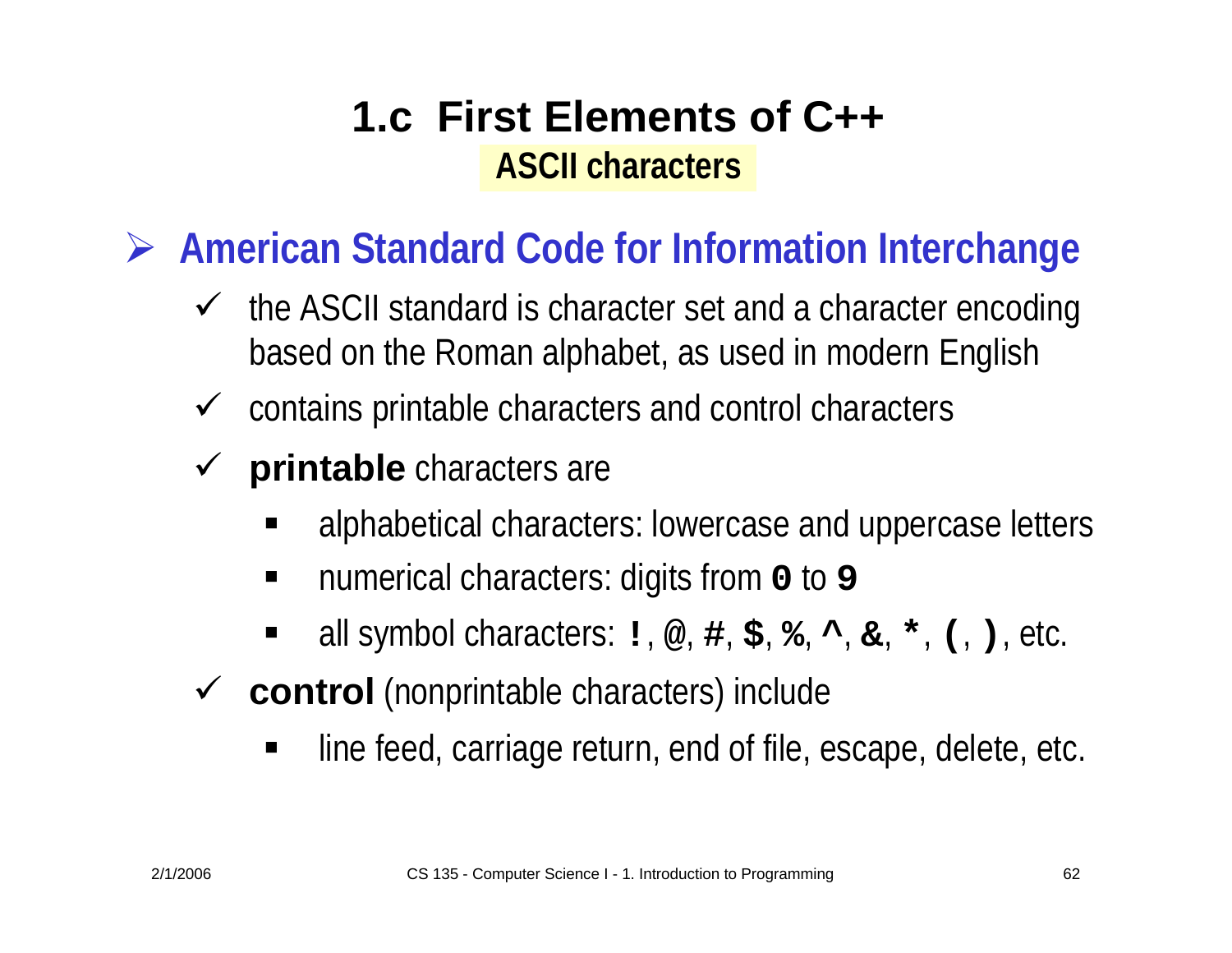### **1.c First Elements of C++ASCII characters**

¾ **American Standard Code for Information Interchange**

- $\checkmark$ the code of a character is an integer between 0 and 127
- $\checkmark$ example: **int ('A' )** gives **65**, and **char (65 )**gives **'A'**

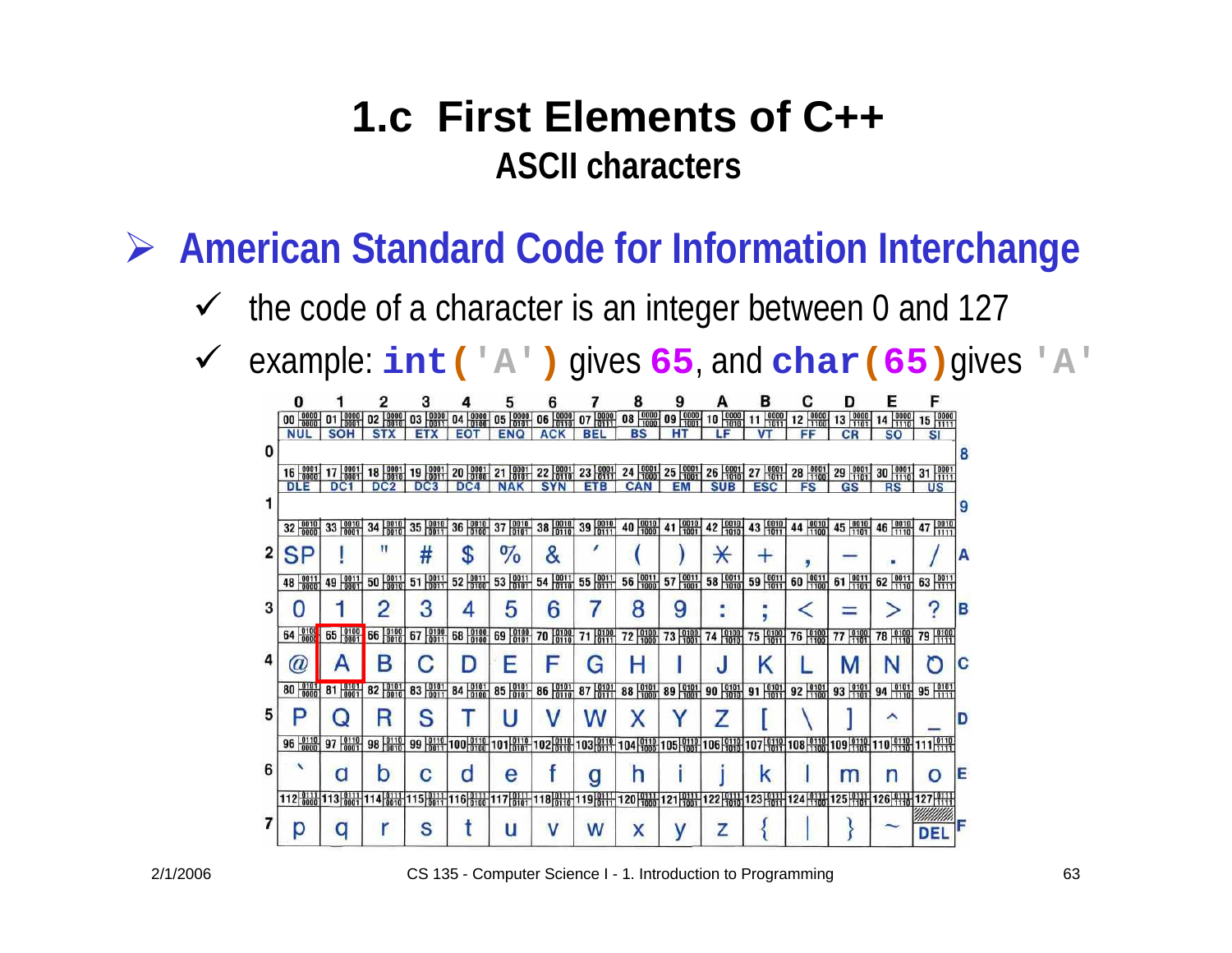### **1.c First Elements of C++Input and output**

- ¾ **Reading variables from the keyboard**
	- **V cin** takes input from the keyboard and stores it in a designated variable
	- 9 **cin** is used together with **>>** (the "extraction" operator) and the variable name to gather the input value:

 $\blacksquare$ **cin >> num1 ;**

- 9 using more than one variable in a **cin** statement allows more than one value to be read at a time:
	- $\blacksquare$ **cin >> num1 >> num2 ;**
	- $\blacksquare$  this reads two integers from the keyboard and inputs them into variables **num1** and **num2** respectively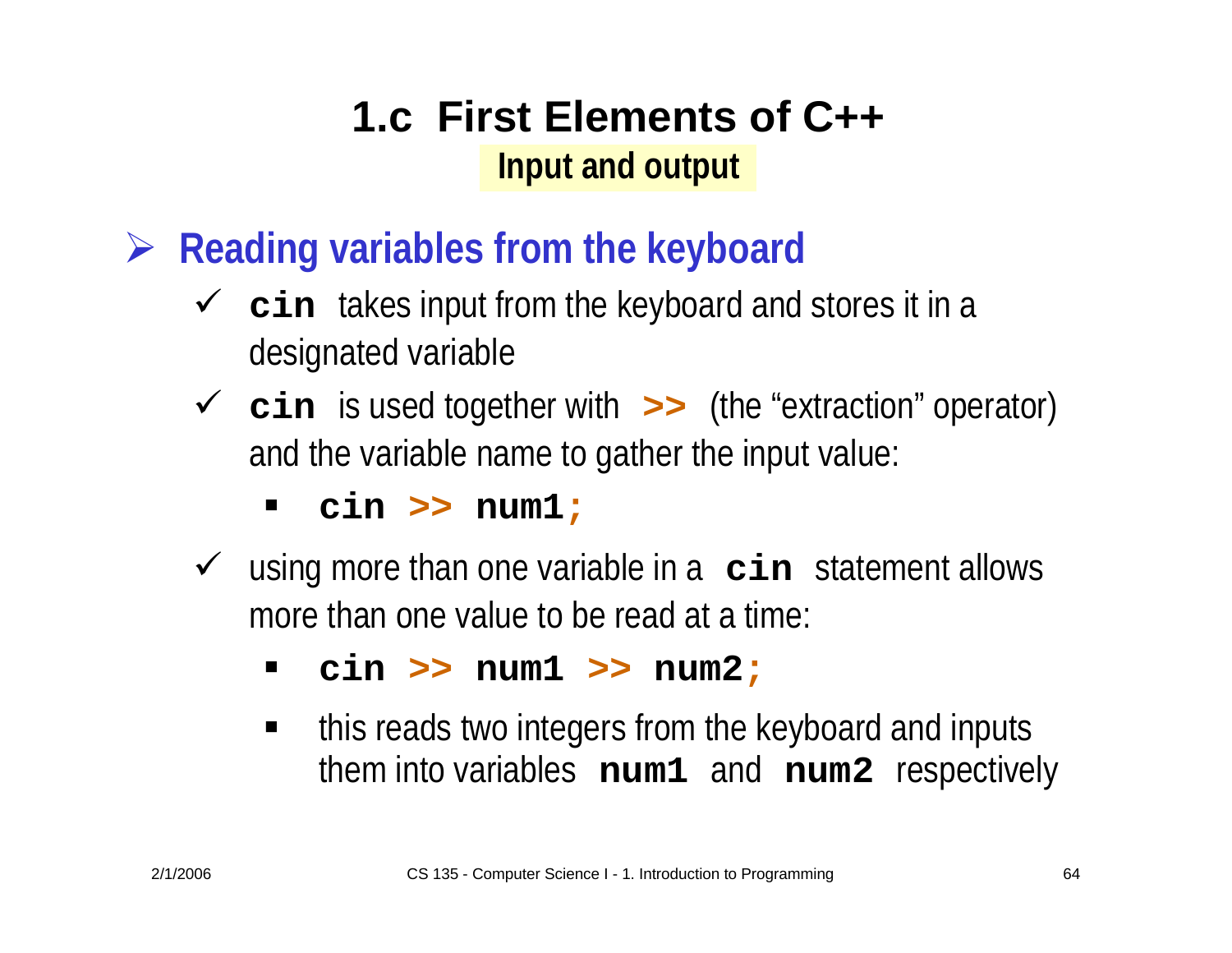### **1.c First Elements of C++Input and output**

- ¾ **Displaying messages and values to the screen**
	- 9 **cout** takes strings and values (expressions, variables or literals) and outputs them to the screen
	- 9 **cout** is used together with **<<** (the "insertion" operator) and the string or value:
		- $\blacksquare$ **cout << average ;**
	- $\checkmark$  outputs can be combined into one **cout** statement:
		- $\blacksquare$ **cout << "The result is " << num ;**
	- ◆ endl causes a new line and flushes the output buffer:
		- $\blacksquare$ **cout << ( 2 + 2 ) << endl ;**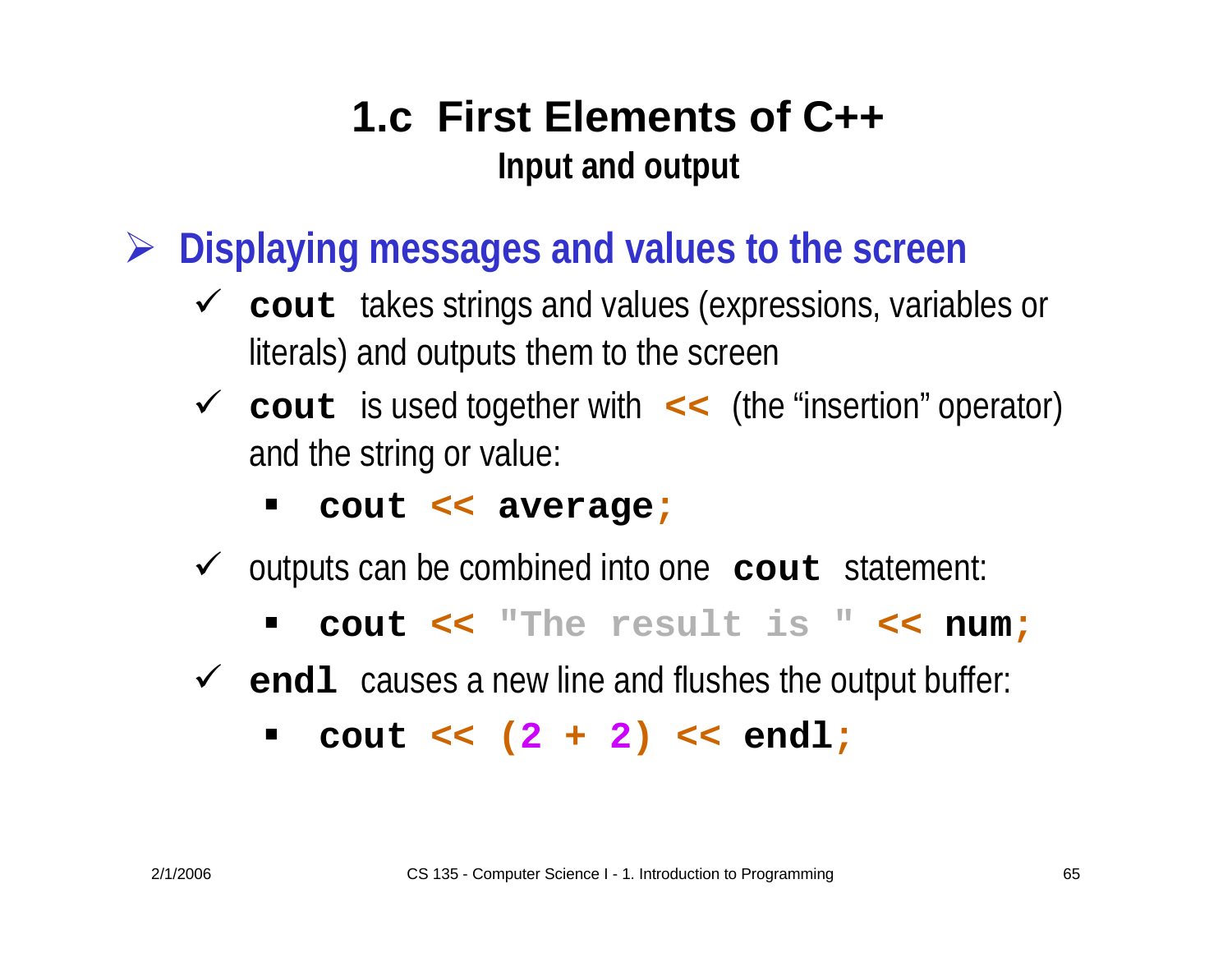### **Input and output**

```
#include
<iostream>using namespace std;
                     int main()
                    {
                             int
x, 
y, 
z;
                             float avg;
                            /* read data, calc and print */
                            cout << "Please enter 3 numbers: ";
                            cin >> x >> y >>
z;
                             int sum 
= x 
+ y 
+
z; // calculate
                            avg 
= sum
/3.0; // average
                            cout << endl;
                            cout << "The average is: ";
                            cout << avg << endl;
                            return0;
                    }
prompt message
  & read values
   output result
```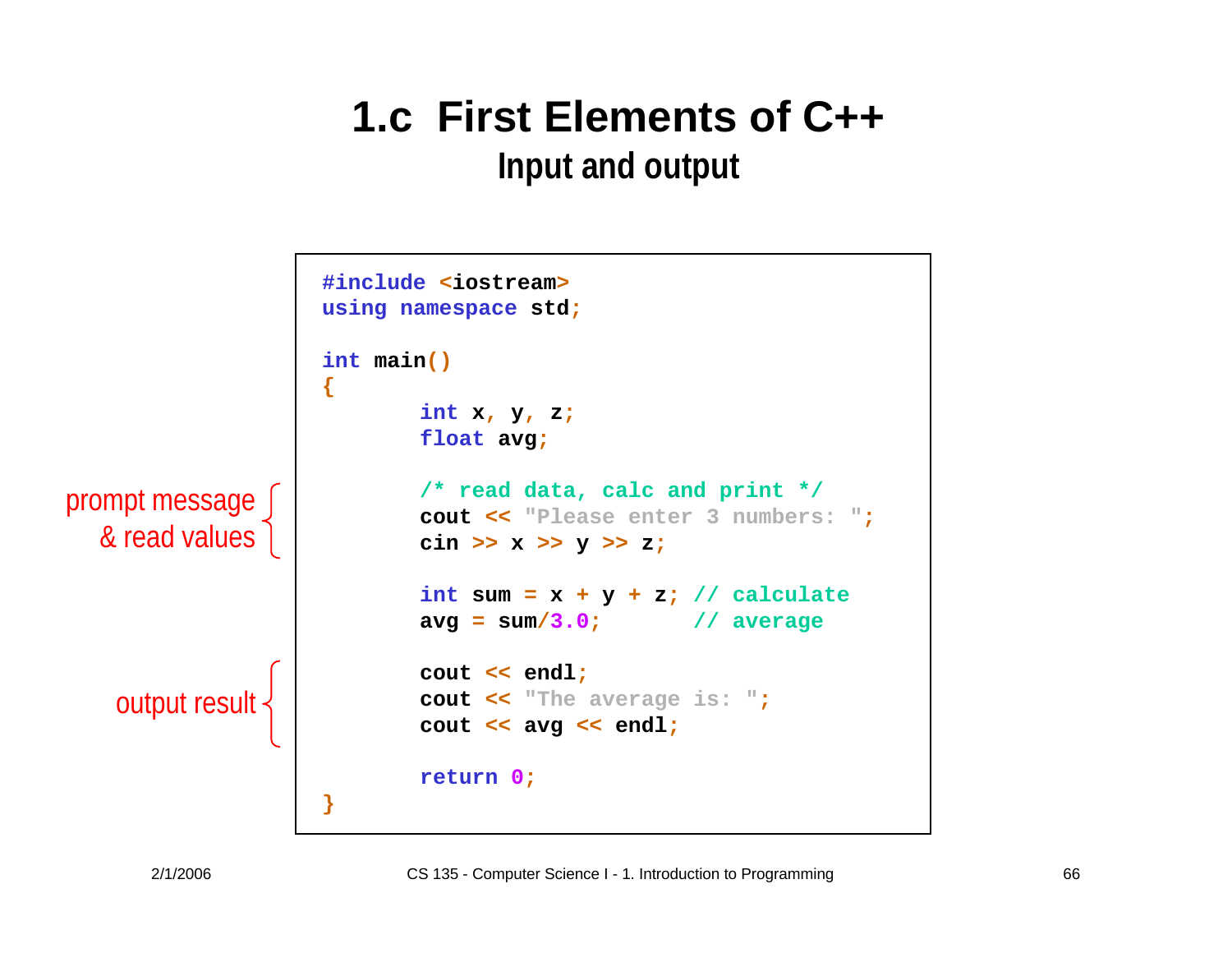### **1. Introduction to Programming**

- **a. How to Develop a Program**
- **b. Writing Pseudocode**

### **c. First Elements of C++**

- 9 **The basics of a C++ program**
- 9 **Data types**
- 9 **Arithmetic operators**
- 9 **Expressions**
- 9 **Variables**
- 9 **Type casting**
- 9 **ASCII characters**
- 9 **Input and output**

### **d. Looking Under the Hood**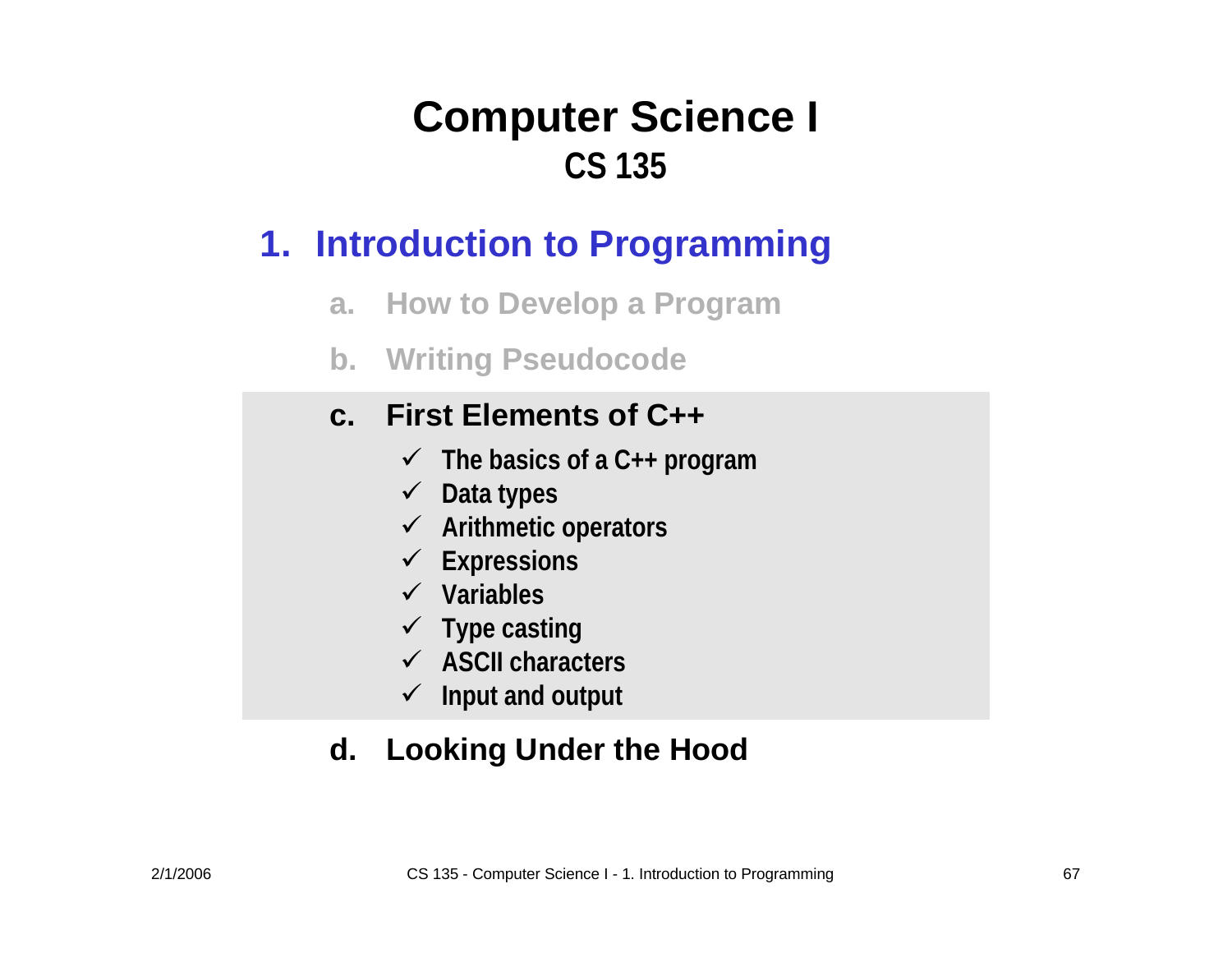### **1. Introduction to Programming**

- **a. How to Develop a Program**
- **b. Writing Pseudocode**
- **c. First Elements of C++**
- **d. Looking Under the Hood**